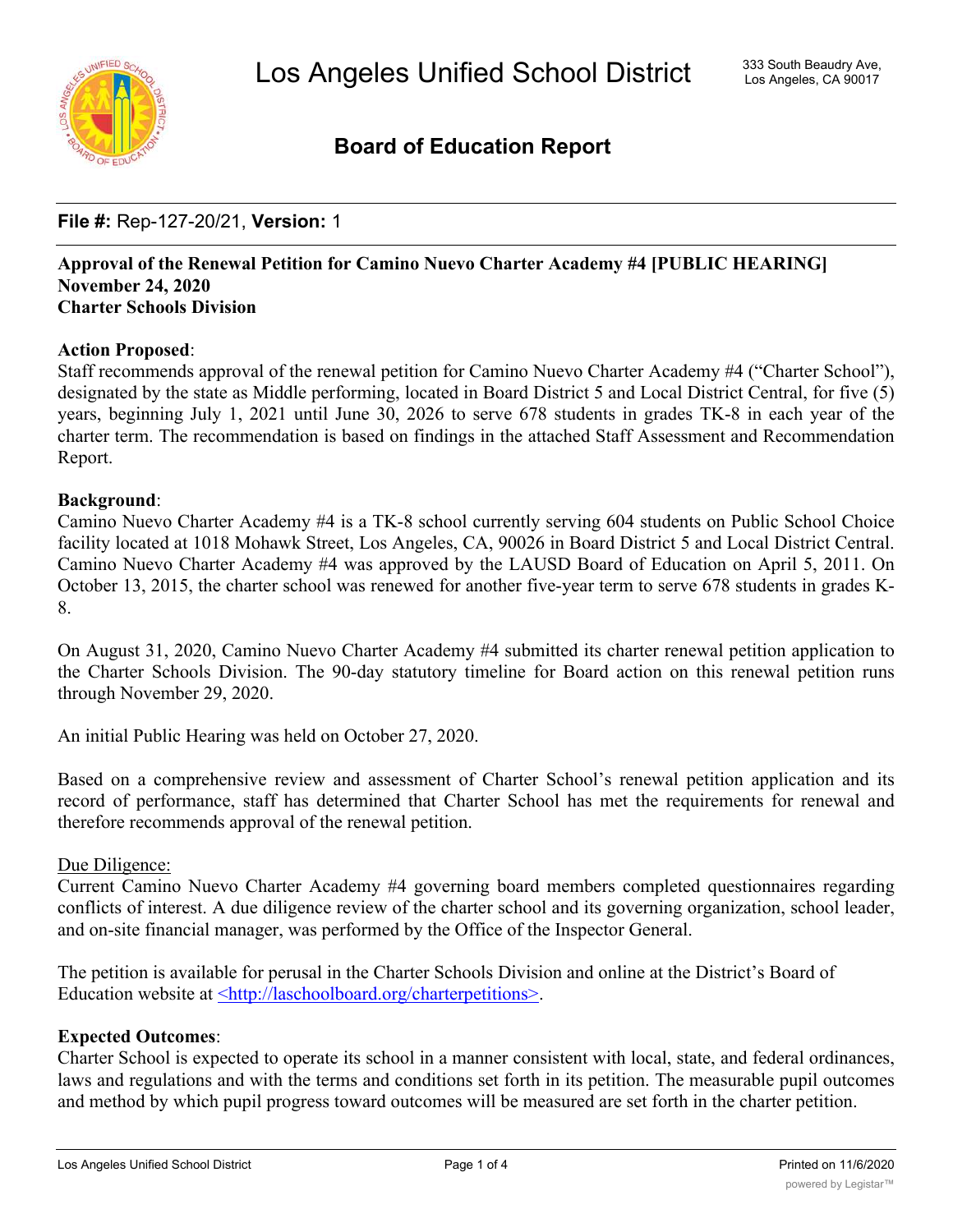### **File #:** Rep-127-20/21, **Version:** 1

#### **Board Options and Consequences**:

"Yes" - If the Board adopts the recommendation of approval of the renewal petition, Charter School would be authorized to continue operating as a charter school under the terms of the approved renewal petition for a five (5) year period beginning July 1, 2021.

"No" - If the Board does not adopt the recommendation of approval of the renewal petition, and instead takes specific action to deny the renewal petition, Charter School would not be authorized to continue operating as a charter school under the terms of the renewal petition. Charter School's current charter expires on June 30, 2021. The petitioners may appeal a denial to Los Angeles County Board of Education ("LACBOE"). If the appeal is approved by LACBOE, Charter School would be authorized by the LACBOE. If LACBOE denies a petition on appeal, the Charter School may appeal to the State Board of Education ("SBE") which will review the appeal using an abuse of discretion standard. If the denial is reversed by the SBE, the SBE shall designate, in consultation with the petitioner, the LAUSD Board of Education or LACBOE as the chartering authority.

This Board Report No. 127-20/21, accompanying documents, and transcript of the Board meeting, shall constitute the Board of Education's adopted written findings of fact for the denial of the Charter School renewal petition.

#### **Policy Implications**:

There are no policy implications at this time.

#### **Budget Impact**:

State income and various other income sources to the District are reduced when current District students enroll at a charter school, and comparable or offsetting expenditure reduction may not occur in such cases. Under Education Code section 47604(c), a school district that grants a charter to a charter school to be operated by, or as, a nonprofit public benefit corporation is not held liable for the charter school's debts or obligations as long as the school district complies with all oversight responsibilities. The District will continue to have monitoring and oversight responsibility for charter school finances, as specified in the Charter Schools Act. Any modifications to the charter school's petition or operations with significant financial implications would require District approval prior to implementation. Petition approval is also contingent upon adequate liability insurance coverage.

Charter School has selected to join the LAUSD SELPA Option 3. The Charter School's fair share contribution to special education will be 10% of the charter schools' AB 602 (rate includes Base, COLA, and Growth/Decline reduced by the amount withheld for Program Specialist/Regionalized Services) and Federal IDEA revenues. This amount will be paid from the Charter School's Local Control Funding Formula ("LCFF") funds or other unrestricted revenue sources and will be allocated to support the existing District-wide administration of special education supports and services. The revenue rate will be adjusted to account for changes in the State's funding formula beginning in fiscal year 2013-2014. The amount withheld by the District from the Program Specialist/Regionalized Services in fiscal year will continue to be withheld and adjusted annually for COLA. An additional 10% of special education revenues will be retained by the District and allocated as directed by the Advisory Board and members of the LAUSD SELPA Option 3, with the leadership of the Charter-operated Program special education director. These funds will be used to support the personnel for the members of the LAUSD SELPA Option 3; build management and operating procedures to create an infrastructure to support schools in meeting the needs of students with mild to severe disabilities; and, to create and implement new programs that serve students in charter schools. If Charter School does not spend their allocation of special education funds during a fiscal year of the charter petition period, the allocation of special education funds to Charter School for the next fiscal year will be reduced in an amount equal to the unspent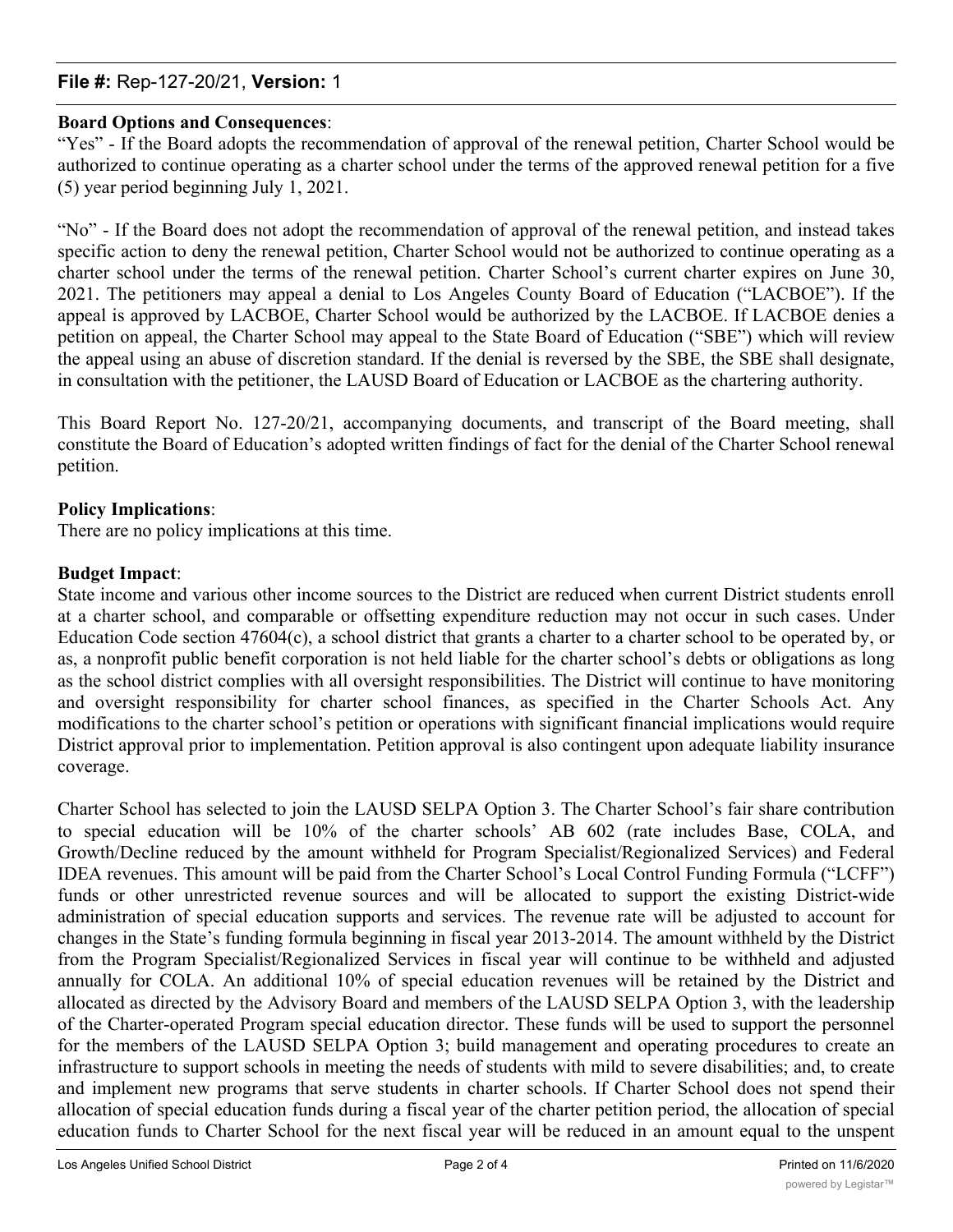### **File #:** Rep-127-20/21, **Version:** 1

special education funds of the previous fiscal year.

In addition to the payments required under this Section, the Charter School may request specific special education related services from the District through fee-for-service arrangements that will reflect the calculated cost of the requested services and will be contingent on the District's available resources.

Any change in the Option election that occurs during the term of Charter School's petition period shall be mutually agreed upon and addressed in an MOU between the charter school and the District. The new Option election shall be effective on July 1 of the next school year with the corresponding fair share contribution.

#### **Student Impact**:

As stated in the Board of Education's Policy on Charter School Authorizing, "[W]hen the Board of Education authorizes a charter school, it establishes a partnership to advance its vision and mission and to accelerate gains in academic achievement and accountability for *all* of its students and public schools (*Policy*, p.2)." Based on a comprehensive review and assessment of Charter School's renewal petition application and its record of performance, staff has determined that Charter School has met the requirements for charter school renewal and therefore recommends approval of the renewal petition.

#### **Issues and Analysis**:

If all pending issues, including but not limited to special education requirements, special education local planning area (SELPA) requirements, governance, fiscal and facilities matters, are not resolved at the time of the Board meeting, the item may be pulled from the agenda.

Budget and Petition available for perusal at the following link: <https://www.dropbox.com/sh/muvokevo8m3zv41/AACBBvmQqmSRcaJlRysD0hGna?dl=0>

#### **Attachments:**

Attachment A - Staff Assessment and Recommendation Report Attachment B - DSF Data and High vs Low Performance Data Sets Attachment C - Desegregation Impact Statement

**Informatives:** Not applicable

**Submitted:** 11/06/20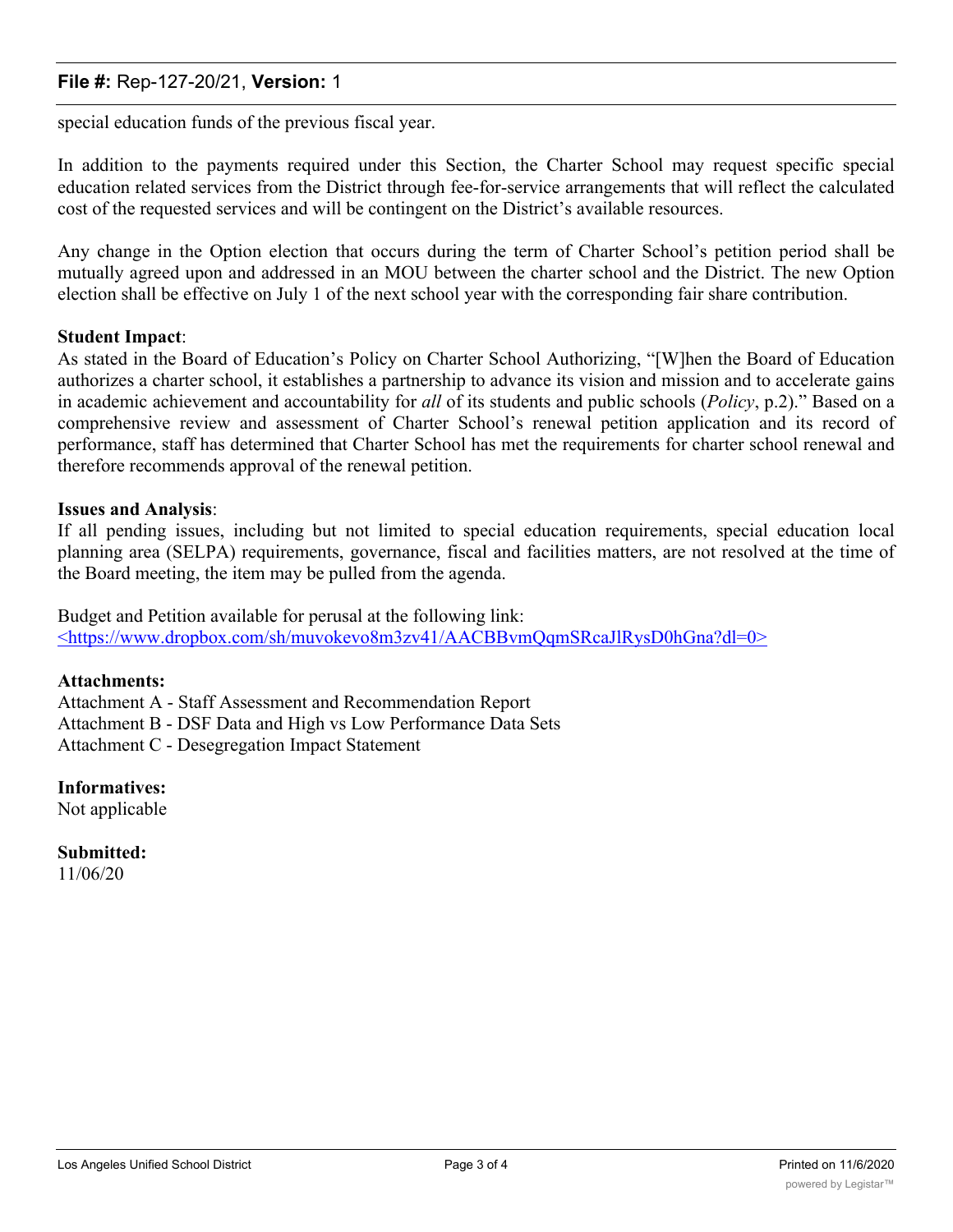**File #:** Rep-127-20/21, **Version:** 1

### **RESPECTFULLY SUBMITTED, APPROVED & PRESENTED BY:**

**AUSTIN BEUTNER JOSÉ COLE-GUTIÉRREZ** Superintendent of Schools Director

Charter Schools Division

**REVIEWED BY:**

DEVORA NAVERA REED Interim General Counsel

Approved as to form.

**REVIEWED BY:**

TONY ATIENZA Director, Budget Services and Financial Planning

\_\_\_ Approved as to budget impact statement.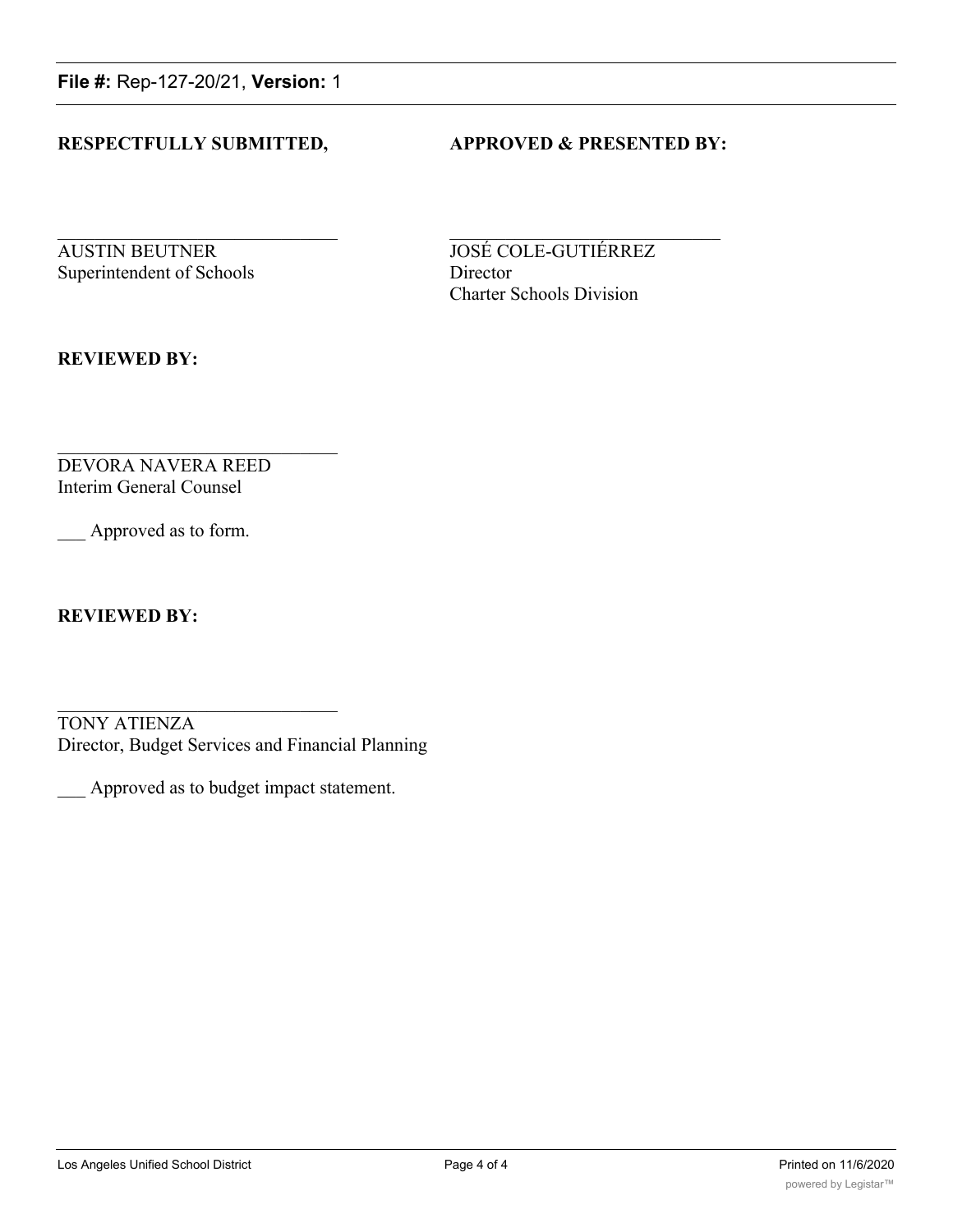## **STAFF ASSESSMENT AND RECOMMENDATION REPORT RENEWAL PETITION** ATTACHMENT A

Board of Education Report 127-20/21 November 24, 2020

| <b>School Name:</b>                                   | <b>Camino Nuevo Charter Academy #4</b>                                                                                                        | <b>BOARD IS</b>                                                                                                                                                                                                                                                                                                                                                                                                                                                                                                                                                                                                                                                                                                                                                                                                                                                                                                                                                                                                                                                                                                                                                           |                          |
|-------------------------------------------------------|-----------------------------------------------------------------------------------------------------------------------------------------------|---------------------------------------------------------------------------------------------------------------------------------------------------------------------------------------------------------------------------------------------------------------------------------------------------------------------------------------------------------------------------------------------------------------------------------------------------------------------------------------------------------------------------------------------------------------------------------------------------------------------------------------------------------------------------------------------------------------------------------------------------------------------------------------------------------------------------------------------------------------------------------------------------------------------------------------------------------------------------------------------------------------------------------------------------------------------------------------------------------------------------------------------------------------------------|--------------------------|
| <b>Type of Charter School:</b>                        | <b>Start-Up Independent Charter School</b>                                                                                                    | <b>REQUIRED TO</b><br><b>TAKE ACTION BY:</b>                                                                                                                                                                                                                                                                                                                                                                                                                                                                                                                                                                                                                                                                                                                                                                                                                                                                                                                                                                                                                                                                                                                              |                          |
| <b>Charter Operator</b>                               | <b>Camino Nuevo Charter Academy</b>                                                                                                           |                                                                                                                                                                                                                                                                                                                                                                                                                                                                                                                                                                                                                                                                                                                                                                                                                                                                                                                                                                                                                                                                                                                                                                           |                          |
| <b>Location Code:</b>                                 | 2251                                                                                                                                          |                                                                                                                                                                                                                                                                                                                                                                                                                                                                                                                                                                                                                                                                                                                                                                                                                                                                                                                                                                                                                                                                                                                                                                           | <b>November 29, 2020</b> |
| Type of Site(s):                                      | <b>Public School Choice (PSC)</b>                                                                                                             |                                                                                                                                                                                                                                                                                                                                                                                                                                                                                                                                                                                                                                                                                                                                                                                                                                                                                                                                                                                                                                                                                                                                                                           |                          |
| Site Address(es):                                     | (Sandra Cisneros Campus)                                                                                                                      | 1018 Mohawk Street, Los Angeles, CA, 90026                                                                                                                                                                                                                                                                                                                                                                                                                                                                                                                                                                                                                                                                                                                                                                                                                                                                                                                                                                                                                                                                                                                                |                          |
| <b>Board District(s):</b>                             | 5                                                                                                                                             | Local District(s):                                                                                                                                                                                                                                                                                                                                                                                                                                                                                                                                                                                                                                                                                                                                                                                                                                                                                                                                                                                                                                                                                                                                                        | <b>Central</b>           |
| <b>Grade Levels Served:</b>                           | <b>TK-8</b>                                                                                                                                   | <b>Current Enrollment:</b>                                                                                                                                                                                                                                                                                                                                                                                                                                                                                                                                                                                                                                                                                                                                                                                                                                                                                                                                                                                                                                                                                                                                                | 604                      |
| <b>Grade Levels Authorized</b><br>in Current Charter: | <b>TK-8</b>                                                                                                                                   | <b>Approved Enrollment in Current</b><br>Charter:                                                                                                                                                                                                                                                                                                                                                                                                                                                                                                                                                                                                                                                                                                                                                                                                                                                                                                                                                                                                                                                                                                                         | 678                      |
| <b>CONSIDERATION:</b>                                 | <b>Renewal</b>                                                                                                                                |                                                                                                                                                                                                                                                                                                                                                                                                                                                                                                                                                                                                                                                                                                                                                                                                                                                                                                                                                                                                                                                                                                                                                                           |                          |
| <b>CDE PERFORMANCE</b><br>LEVEL:                      | <b>Middle Performing</b>                                                                                                                      |                                                                                                                                                                                                                                                                                                                                                                                                                                                                                                                                                                                                                                                                                                                                                                                                                                                                                                                                                                                                                                                                                                                                                                           |                          |
| <b>STAFF</b><br><b>RECOMMENDATION:</b>                | <b>Approval</b>                                                                                                                               |                                                                                                                                                                                                                                                                                                                                                                                                                                                                                                                                                                                                                                                                                                                                                                                                                                                                                                                                                                                                                                                                                                                                                                           |                          |
| <b>SUMMARY OF</b><br><b>STAFF FINDINGS:</b>           | <b>Criterion 1:</b><br>٠<br>٠<br>٠<br>declarations.<br><b>Criterion 2:</b><br>٠<br><b>Criterion 3:</b><br>٠<br>forth in the renewal petition. | Based on a comprehensive review of the renewal petition application and the<br>school's record of performance, staff has determined that the charter school has<br>met the criteria for renewal (Ed. Code § 47605, 47607 and 47607.2).<br>The charter school has presented a sound educational program<br>The petition, as revised through the petition review and revisions process,<br>contains reasonably comprehensive descriptions of all required<br>elements, including the Federal, State, and District Required Language.<br>Petitioners are demonstrably likely to successfully implement the<br>educational program set forth in the renewal petition.<br>The petition contains required affirmations,<br>Charter School qualifies for renewal as a [low, middle, high] performing<br>charter school based on performance indicators and pursuant to the statutory<br>renewal framework. (See full analysis below).<br>At the time of renewal, Charter School does not have substantial fiscal or<br>substantial governance factors that would lead to a finding that the Charter<br>School is demonstrably unlikely to successfully implement the program set | and<br>assurances,       |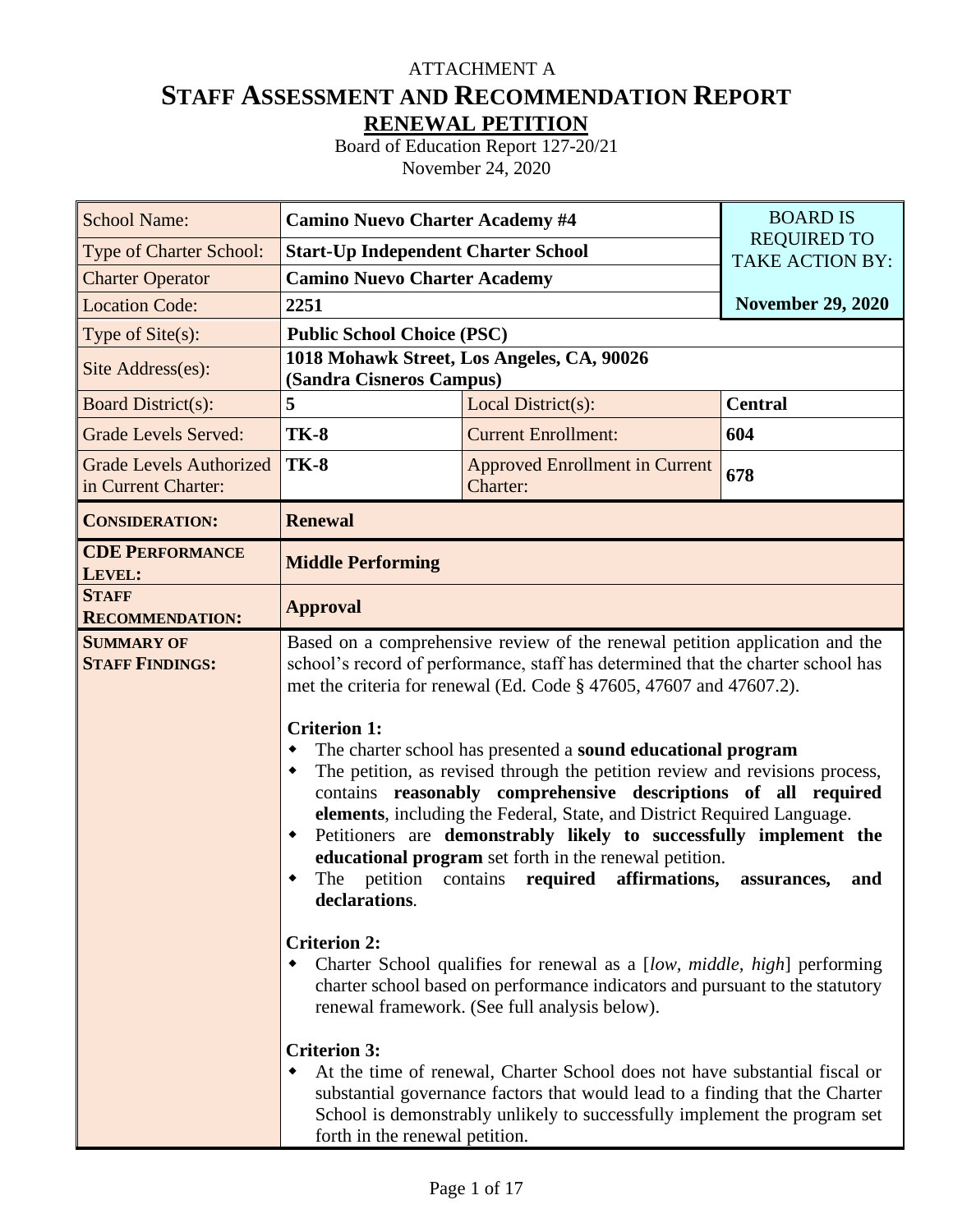|                                       | There is no evidence at the time of renewal that Charter School is not serving<br>all pupils who wish to attend based on data on pupil enrollment patterns.<br>In addition to the above, the petition contains a declaration of whether or not<br>the charter school shall be deemed the exclusive public employer of the<br>employees of the charter school for purposes of Chapter 10.7. Please see "Staff"<br>Review and Assessment" section below for further detail. |
|---------------------------------------|---------------------------------------------------------------------------------------------------------------------------------------------------------------------------------------------------------------------------------------------------------------------------------------------------------------------------------------------------------------------------------------------------------------------------------------------------------------------------|
| <b>PROPOSED</b><br><b>BENCHMARKS:</b> | N/A                                                                                                                                                                                                                                                                                                                                                                                                                                                                       |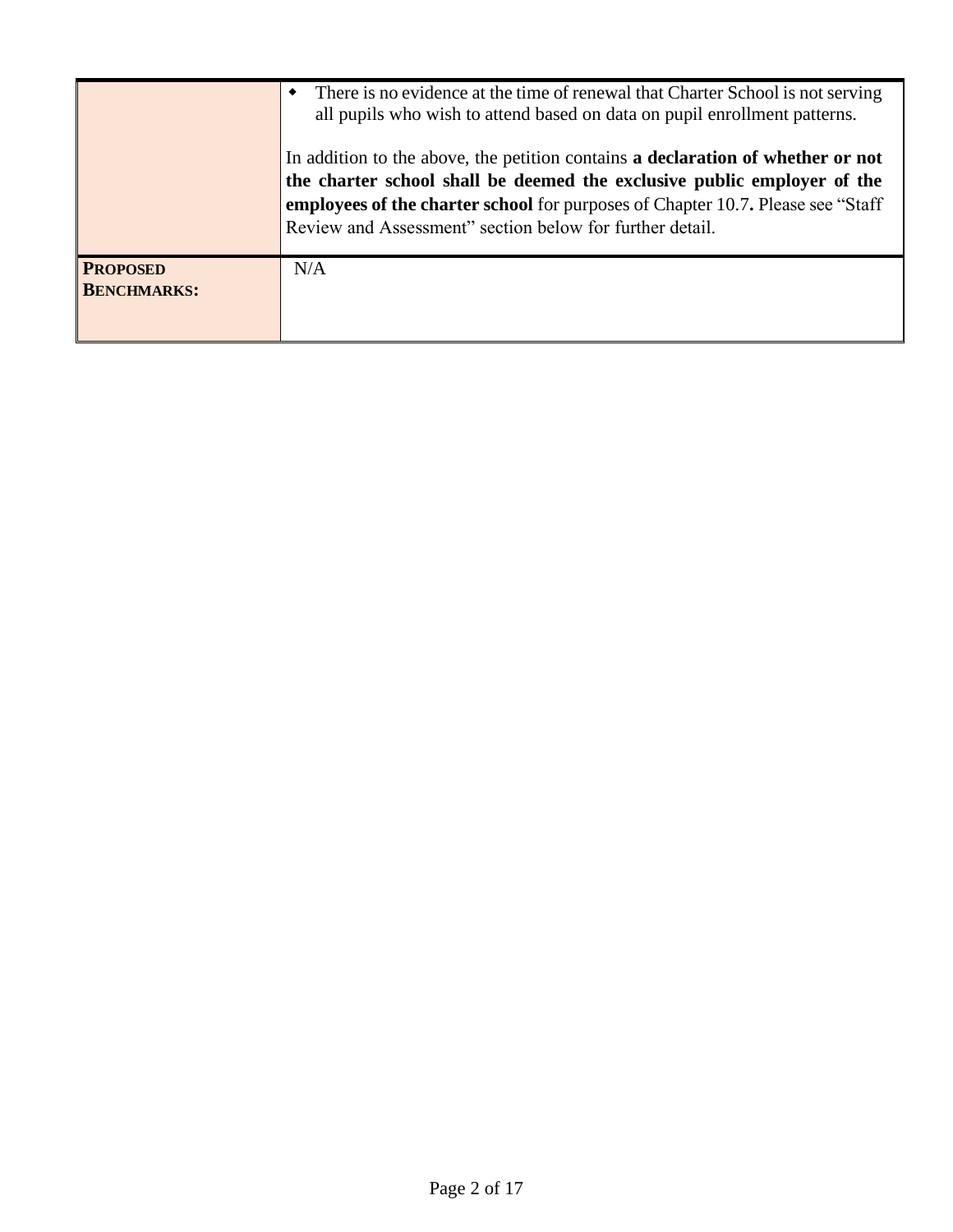# **STAFF ASSESSMENT**

### **I. ACTION PROPOSED**

Staff recommends approval, of the renewal petition for Camino Nuevo Charter Academy #4 ("CNCA #4" or "Charter School"), located in Board District 5 and Local District Central, for a term of 5 years, beginning July 1, 2021, until June 30, 2026 to serve up to 678 students in grades TK-8 in each year of the charter term.

### **II. CRITERIA FOR RENEWAL**

Upon submission, District staff comprehensively reviews each renewal petition application to determine whether the school has met the requirements for renewal set forth in California Education Code sections 47605, 47607, and 47607.2. As part of staff's holistic review of the renewal petition application, the charter school must be determined to be eligible for renewal under the renewal criteria prescribed in Education Code sections 47607 and 47607.2 requires a three-pronged analysis:

- **Criterion 1:** Does the renewal petition include a sound educational program, a reasonably comprehensive description of the 15 elements required for petitions, an affirmation of each of the conditions described in Education Code section 47605(e), and are petitioners likely to successfully implement the program set forth in the petition? (Ed. Code, § 47607(b).)
- Criterion 2: Is the charter school "high," "middle," or "low" performing? (see Ed. Code, §§  $47607(c)$ ,  $47607.2(a)$ , and  $47607.2(b)$ . Has the charter school attained measurable increases in academic achievement schoolwide and for numerically significant numerically significant student groups served by the charter school, and does the charter school have strong postsecondary outcomes, if applicable?
- **Criterion 3:** Is the charter school serving all pupils who wish to attend, or does the charter school have substantial fiscal or governance issues? (Ed. Code, § 47607(e).)

Charter schools designated as Dashboard Alternative School Status ("DASS") will work with LAUSD to establish renewal targets locally. (Ed. Code, § 47607(c)(7).) Please see *LAUSD Policy and Procedures for Charter School Authorizing* (LAUSD Board of Education, August 11, 2020) for more information regarding renewal criteria.

### **III. GENERAL SCHOOL INFORMATION**

### **A. School History**

|                                         | <b>Camino Nuevo Charter Academy #4</b>                                                                                                                                                                                                                                                                                         |
|-----------------------------------------|--------------------------------------------------------------------------------------------------------------------------------------------------------------------------------------------------------------------------------------------------------------------------------------------------------------------------------|
| <b>Initial</b><br><b>Authorization:</b> | On April 5, 2011, Camino Nuevo Charter Academy #4 was<br>authorized by the LAUSD Board of Education to serve 600<br>students in grades K-8. On March 15, 2011, the LAUSD Board of<br>Education selected the Public School Choice (PSC) proposal for<br>Camino Nuevo Charter Academy #4 to operate at Central Region<br>ES #14. |
| <b>Most Recent</b><br><b>Renewal</b>    | The charter was renewed on October 13, 2015, to serve up to 678<br>students in grades K-8.                                                                                                                                                                                                                                     |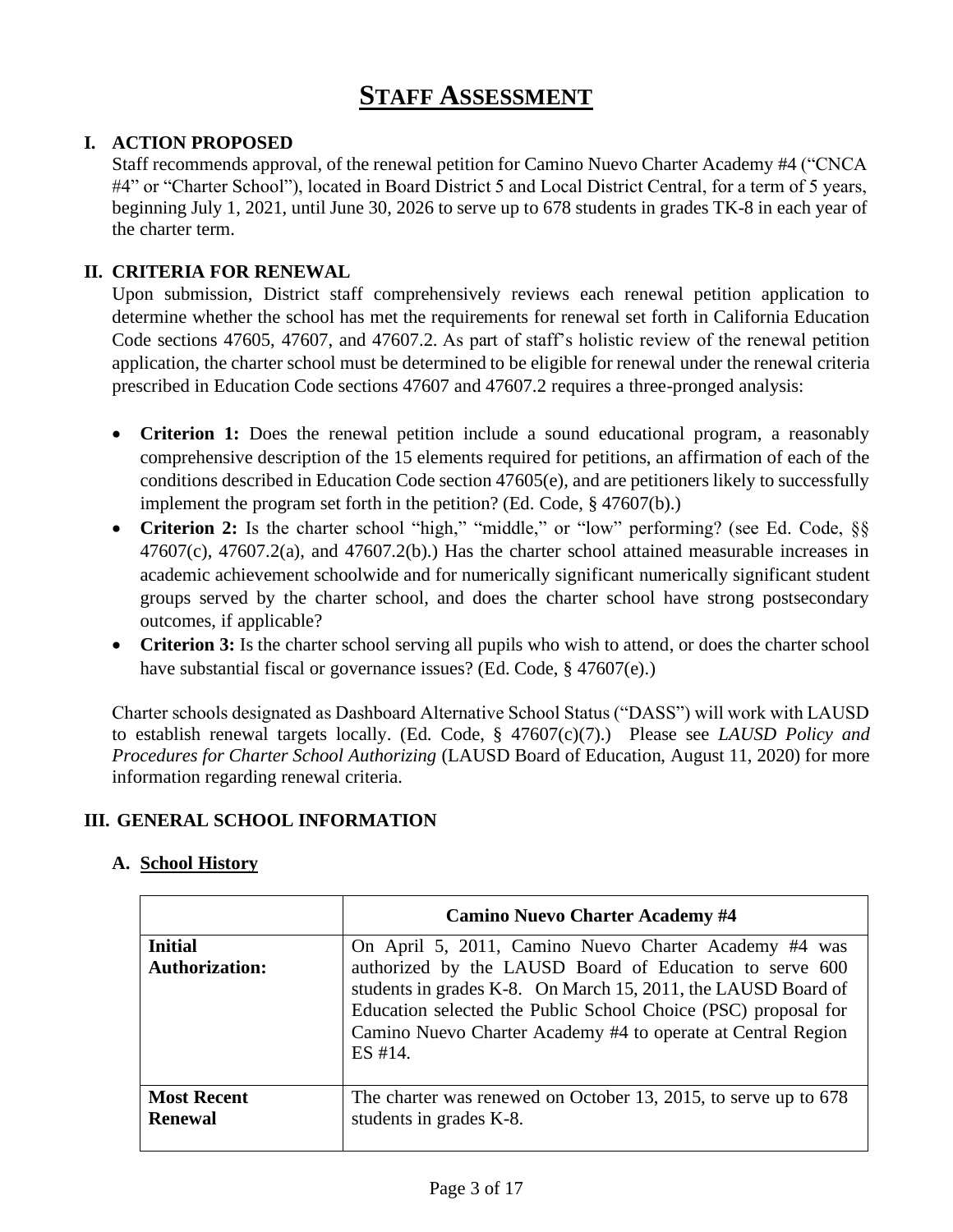|                                                                            | <b>Camino Nuevo Charter Academy #4</b>                                                                                                                                                                                                                                                                                        |
|----------------------------------------------------------------------------|-------------------------------------------------------------------------------------------------------------------------------------------------------------------------------------------------------------------------------------------------------------------------------------------------------------------------------|
| <b>Approved Material</b><br><b>Revisions of Current</b><br><b>Charter:</b> | The Board of Education approved a request for material<br>٠<br>revision on January 10, 2017, to add Pueblo Nuevo Education<br>Development Group (PN-EDG) as its Sole Statutory Member.<br>The Board of Education approved a request for material<br>٠<br>revision on November 7, 2017, to amend the school's lottery<br>date. |
| <b>Board Benchmarks in</b><br><b>Current Charter</b><br>Term:              | N/A                                                                                                                                                                                                                                                                                                                           |
| <b>Submission of Renewal</b><br><b>Petition Application:</b>               | Camino Nuevo Charter Academy #4 submitted its renewal petition<br>application on August 31, 2020. The 90-day statutory timeline for<br>Board action on the petition runs through November 29, 2020.                                                                                                                           |
| <b>Concurrent Request</b><br>for Material Revision:                        | N/A                                                                                                                                                                                                                                                                                                                           |

# **B. Educational Program**

|                             | <b>Camino Nuevo Charter Academy #4</b>                                                                               |
|-----------------------------|----------------------------------------------------------------------------------------------------------------------|
| <b>Key Features of</b>      | Camino Nuevo Charter Academy #4 offers a TK-8 educational                                                            |
| <b>Educational Program:</b> | program that includes the following features:                                                                        |
|                             | A Dual Language Program designed to build academic fluency                                                           |
|                             | in both English and Spanish.                                                                                         |
|                             | Implementation of the Readers and Writers Workshop model<br>across all grade levels.                                 |
|                             | Expeditionary Learning (EL Education) curriculum in grades                                                           |
|                             | 6-8. The curriculum is designed to ensure implementation of                                                          |
|                             | the major instructional shifts aligned to the Common Core                                                            |
|                             | State Standards for ELA/Literacy.                                                                                    |
|                             | Mathematics instruction centered on five research-proven                                                             |
|                             | strategies: Cooperative learning, student talk, mathematical<br>environment, problem-based learning, and mixed-space |
|                             | practice.                                                                                                            |
|                             | Implementation of the College Preparatory Math (CPM)<br>curriculum in grades 6-8. The curriculum emphasizes          |
|                             | reasoning, critical analysis, mathematical modeling, and                                                             |
|                             | gathering evidence.                                                                                                  |
| <b>English Learner</b>      | Camino Nuevo Charter Academy #4 implements its own English                                                           |
| <b>Master Plan:</b>         | Learner Master Plan which includes the following features:                                                           |
|                             | • Teachers implement both Integrated and Designated English                                                          |
|                             | Language Development (ELD) instruction.                                                                              |
|                             | • Implementation of Systematic ELD, a data-based methodology                                                         |
|                             | for teaching English Language Development, where students                                                            |
|                             | are grouped and taught at their assessed ELD proficiency level                                                       |
|                             | at least four times a week for 40-60 minutes.                                                                        |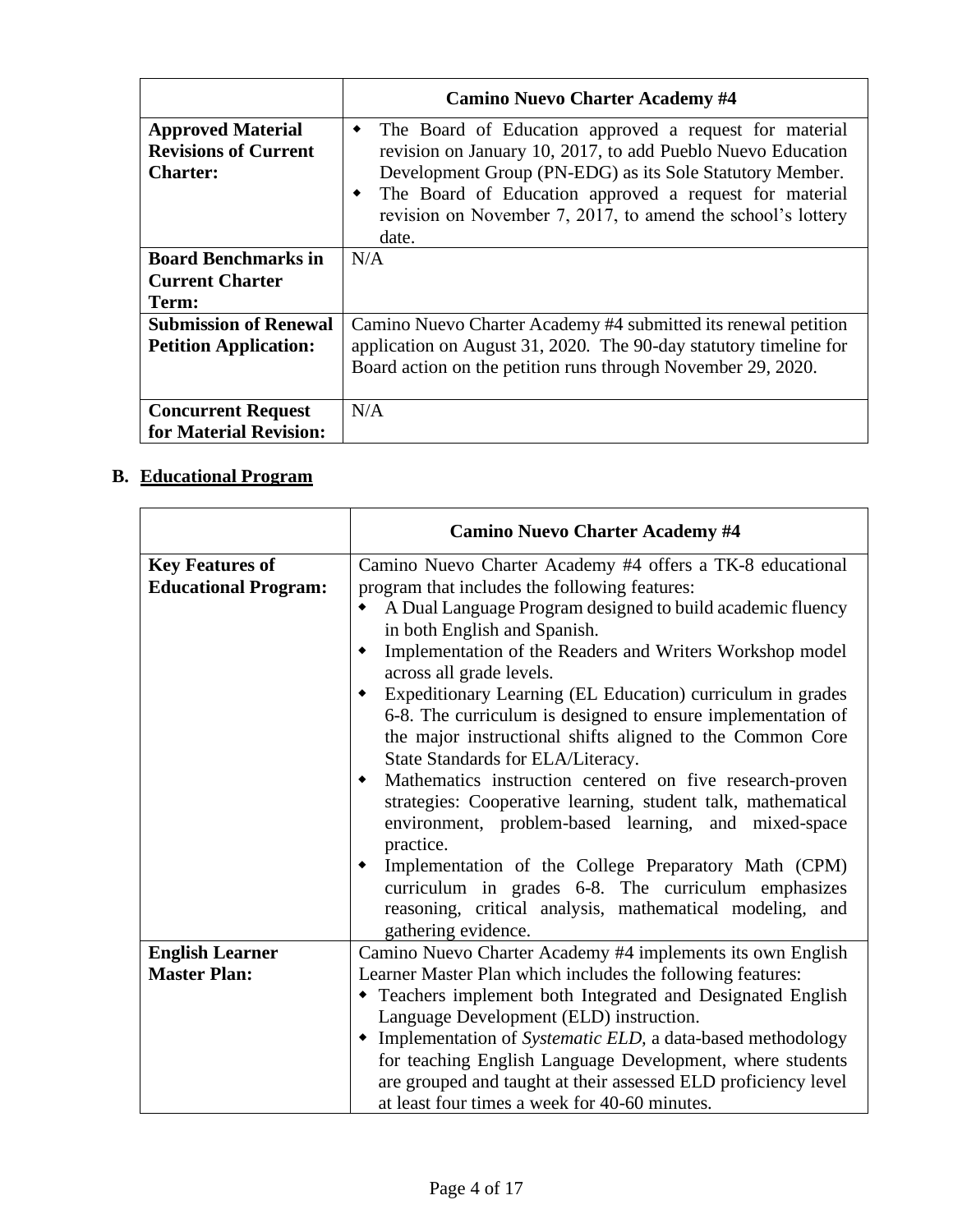|                                          | <b>Camino Nuevo Charter Academy #4</b>                                                                                                                                                                |
|------------------------------------------|-------------------------------------------------------------------------------------------------------------------------------------------------------------------------------------------------------|
|                                          | • During Designated ELD time, students are explicitly taught<br>forms and functions of language, and high-utility vocabulary<br>through oral and written language practice in meaningful<br>contexts. |
| <b>Special Education</b><br><b>SELPA</b> | Camino Nuevo Charter Academy #4 participates in LAUSD<br>SELPA Option 3.                                                                                                                              |

### **C. Student Enrollment and Population**

|                                                                                                                                                                                                                                                                                                                                                                                                                                                                                                                                                                                                                                                                                                                                                                                                                                                                            |          |      |                                  |       |                           | Camino Nuevo Charter Academy #4: 2019-20 Enrollment by Ethnicity and Subgroup |          |              |          |        |                   |                                     |              |                                                                                                                                                                                              |                            |                   |       |
|----------------------------------------------------------------------------------------------------------------------------------------------------------------------------------------------------------------------------------------------------------------------------------------------------------------------------------------------------------------------------------------------------------------------------------------------------------------------------------------------------------------------------------------------------------------------------------------------------------------------------------------------------------------------------------------------------------------------------------------------------------------------------------------------------------------------------------------------------------------------------|----------|------|----------------------------------|-------|---------------------------|-------------------------------------------------------------------------------|----------|--------------|----------|--------|-------------------|-------------------------------------|--------------|----------------------------------------------------------------------------------------------------------------------------------------------------------------------------------------------|----------------------------|-------------------|-------|
| Enrollment                                                                                                                                                                                                                                                                                                                                                                                                                                                                                                                                                                                                                                                                                                                                                                                                                                                                 | F/R Meal | GATE | American Indian or Alaska Native | Asian | Black or African American | English Leamer                                                                | Filipino | Foster Youth | Homeless | Latino | Migrant Education | Native Hawaiian or Pacific Islander | Not Reported | Socio-economically Disadvant-aged                                                                                                                                                            | Students with Disabilities | Two or More Races | White |
| 631                                                                                                                                                                                                                                                                                                                                                                                                                                                                                                                                                                                                                                                                                                                                                                                                                                                                        | 90.2%    | 0.0% | 0.2%                             | 0.5%  | 0.5%                      | 31.7%                                                                         | 2.9%     | 0.0%         | 0.0%     | 93.0%  | 0.0%              | 0.2%                                | 0.8%         | 91.9%                                                                                                                                                                                        | 12.7%                      | 0.6%              | 1.4%  |
| Data Source: Data Quest, Student and School Downloadable Data Files https://www.cde.ca.gov/ds/sd/sd/filesenr.asp<br>D. Charter School Operator<br>Camino Nuevo Charter Academy #4 is operated by Camino Nuevo Charter Academy, a California<br>nonprofit public benefit corporation that also operates five other LAUSD-authorized charter<br>schools affiliated with Pueblo Nuevo Education and Development Group, a separate nonprofit<br>benefit corporation that is the sole statutory member of Camino Nuevo Charter Academy's<br>nonprofit public benefit corporation.<br><b>STAFF REVIEW AND ASSESSMENT</b><br>Based on a comprehensive review of the renewal petition application and the school's record of<br>performance, staff has determined that the charter school has met the standards and criteria for<br>renewal. Staff findings include the following: |          |      |                                  |       |                           |                                                                               |          |              |          |        |                   |                                     |              |                                                                                                                                                                                              |                            |                   |       |
| A. Criterion 1: Does the renewal petition include a sound educational program, a reasonably                                                                                                                                                                                                                                                                                                                                                                                                                                                                                                                                                                                                                                                                                                                                                                                |          |      |                                  |       |                           |                                                                               |          |              |          |        |                   |                                     |              | comprehensive description of the 15 elements required for petitions, an affirmation of each<br>of the conditions described in Education Code section 47605(e), and are petitioners likely to |                            |                   |       |
| successfully implement the program set forth in the petition?<br>Yes, the charter school has presented a sound educational program; a reasonably comprehensive<br>petition with the requisite affirmations and the Federal, State, and District Required Language; and<br>petitioners are likely to successfully implement the educational program for its targeted student<br>population. The petition sufficiently addresses and is consistent with the applicable legal and<br>policy requirements, including but not limited to the identification of appropriate performance<br>targets and description of an instructional program aligned to state performance standards and the                                                                                                                                                                                    |          |      |                                  |       |                           |                                                                               |          |              |          |        |                   |                                     |              |                                                                                                                                                                                              |                            |                   |       |

#### **D. Charter School Operator**

### **IV. STAFF REVIEW AND ASSESSMENT**

### **A. Criterion 1: Does the renewal petition include a sound educational program, a reasonably comprehensive description of the 15 elements required for petitions, an affirmation of each of the conditions described in Education Code section 47605(e), and are petitioners likely to successfully implement the program set forth in the petition?**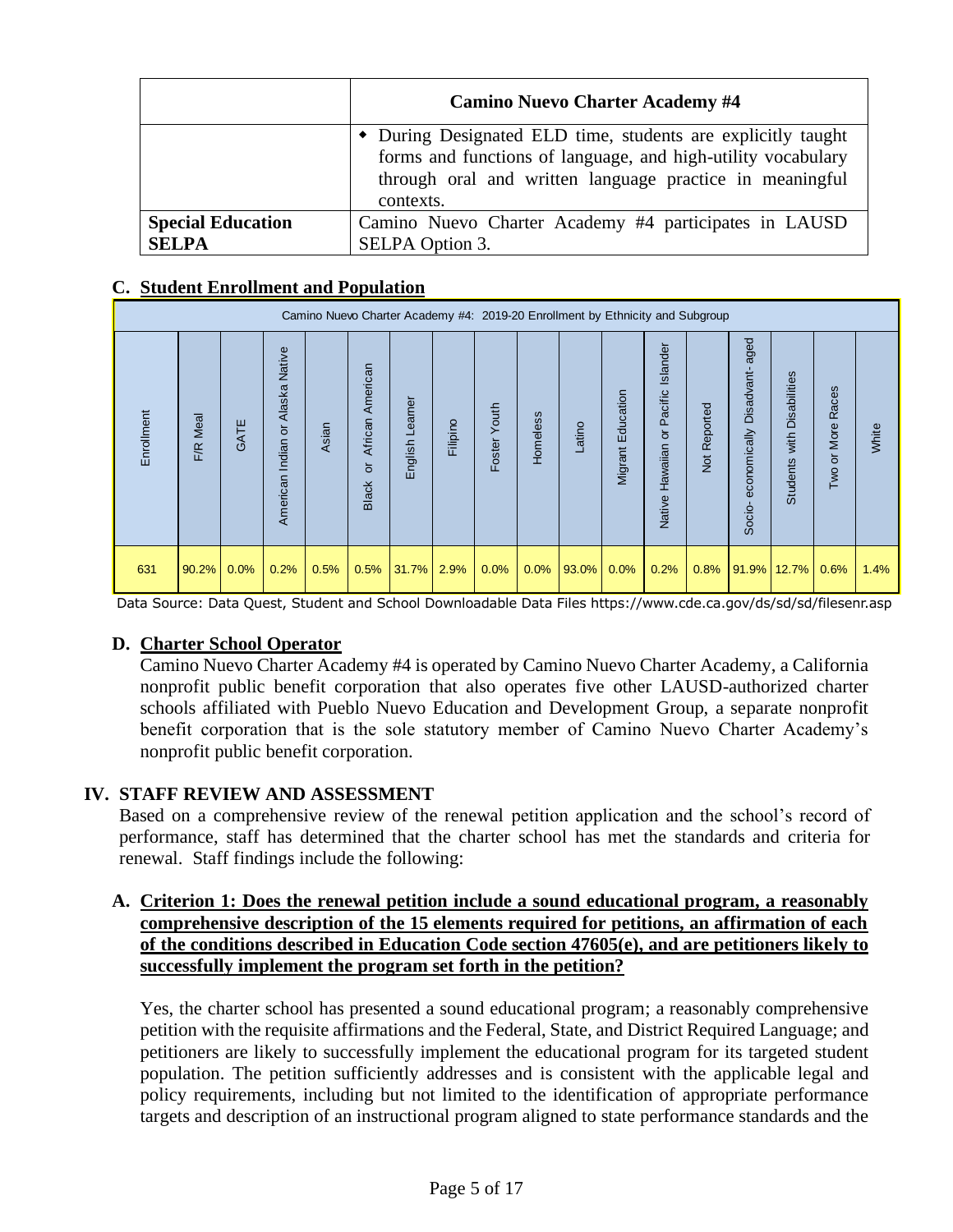salient needs of the target student population. Please see discussion of the charter school's record of academic performance in the section below.

### **B. Criterion 2: Is the charter school "high," "middle," or "low" performing? (see Ed. Code, §§ 47607(c), 47607.2(a), and 47607.2(b).) Has the charter school attained measurable increases in academic achievement schoolwide and for numerically significant numerically significant student groups served by the charter school, and does the charter school have strong postsecondary outcomes, if applicable?**

Yes, the school has been classified by the state as Middle performing in 2019-2020. Please see discussion of the charter school's record of academic performance in the section below.

### Charter Renewal Term

For Middle performing schools, pursuant to Education Code section 47607.2(b), the LAUSD Board shall consider the following: 1) The schoolwide performance and performance of all subgroups of pupils served by the charter school on both the state and local indicators on the California School Dashboard; 2) The LAUSD Board shall provide greater weight to the performance on measurements of academic performance on the California School Dashboard; 3) Until January 1, 2026, the LAUSD Board shall also consider clear and convincing evidence, demonstrated by verified data, showing either of the following: a. The charter school achieved measurable increases in academic achievement, as defined by at least one year's progress for each year in school, or b. Strong postsecondary outcomes, as defined by college enrollment, persistence, and completion rates equal to similar peers.

The charter school's record of performance during the term of the charter reflects the following specific factors:

### **1.** *Student Achievement and Educational Performance*

a. Summary

Camino Nuevo Charter Academy #4 has been identified by the state as a Middle performing charter school. The charter school has attained measurable increases in academic achievement schoolwide and for numerically significant student groups.

b. Measurements of Academic Performance on the California School Dashboard

As context, the state utilizes the colors received on all state indicators to determine the performance classification for charter schools. Please see the table below for more information on this school.

| <b>Camino Nuevo Charter Academy #4</b> |            |          |                       |                               |                    |                        |                 |  |  |  |  |
|----------------------------------------|------------|----------|-----------------------|-------------------------------|--------------------|------------------------|-----------------|--|--|--|--|
| Years                                  | <b>ELA</b> | Math.    | EL Progress Indicator | College / Career<br>Indicator | Chronic<br>Absent. | <b>Graduation Rate</b> | Suspension Rate |  |  |  |  |
| 2018                                   | Yellow     | Orange:  | NPC                   | N/A                           | <b>Orange</b>      | <b>N/A</b>             | Green           |  |  |  |  |
| 2019                                   | Yellow     | Orange / | Orange <sub></sub>    | N/A                           | Yellow             | NIA                    | Green           |  |  |  |  |

Data Source: Data Quest, Student and Downloadable Data Fil[e https://www.cde.ca.gov/ds/sd/sd/](https://www.cde.ca.gov/ds/sd/sd/)

NPC: No performance color

The recommendation for renewal has considered the schoolwide performance and performance of numerically significant subgroups served by the charter school on the state and local indicators, providing greater weight to performance on measurements of academy

<sup>\*</sup>For the ELPI, the state uses status level as a proxy for color on the 2019 Dashboard where there are at least 30 students tested. (Note: There is no status level for 2018, therefore it is not used.)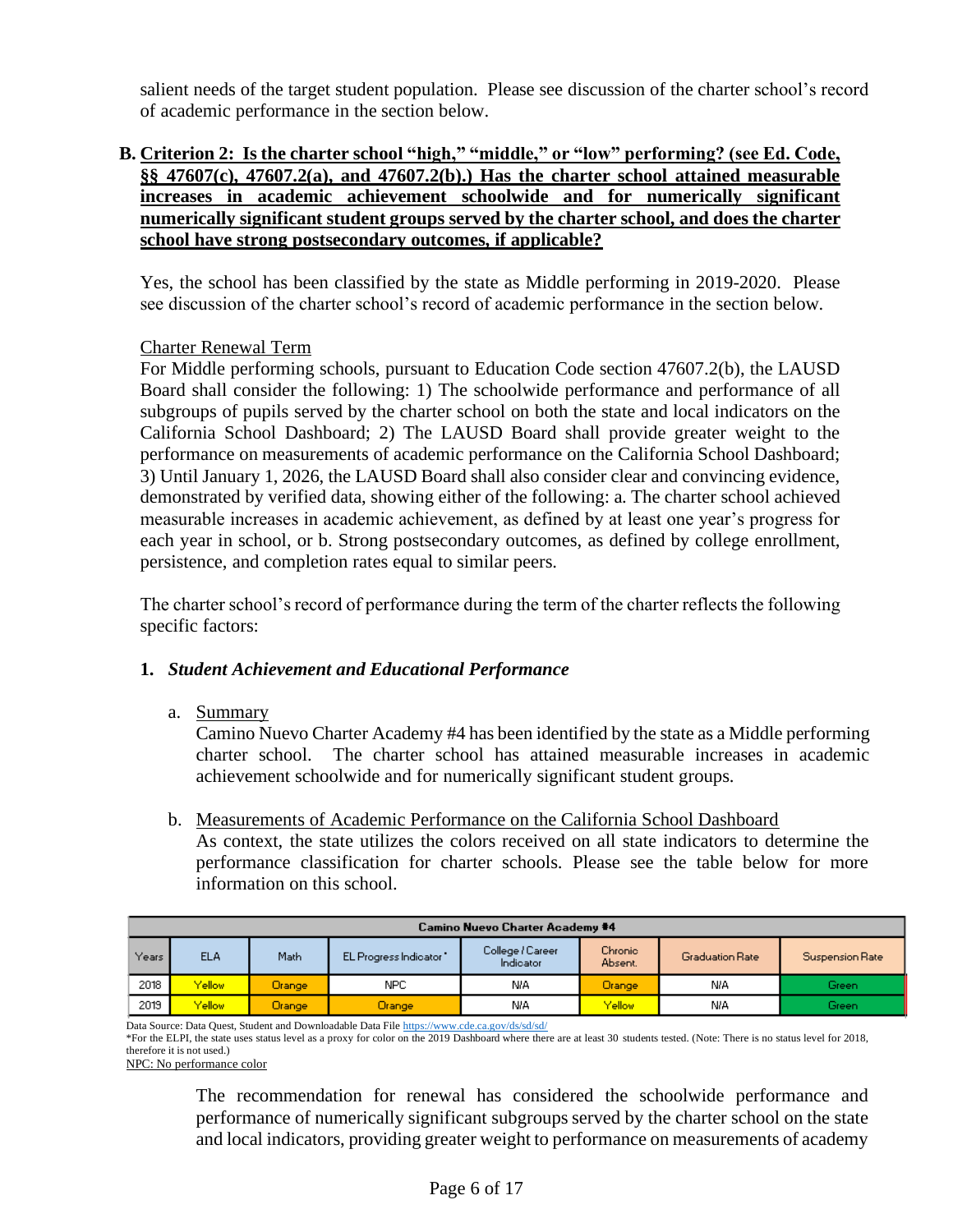performance. In addition to the state and local indicators, the recommendation considered whether there was clear and convincing evidence showing the school demonstrated measurable increases in academic achievement, as defined by at least one year's progress in each year in school, and strong postsecondary outcomes, as defined by college enrollment, persistence, and completion rates equal to similar peers, as applicable.

Please see attached *Camino Nuevo Charter Academy #4* Data Set.

#### c. English Language Arts Academic Indicator

Distance from Standard Schoolwide and Numerically Significant Subgroups:

|                                      | Camino Nuevo Charter Academy #4: (ELA Grades) Academic Indicator - CA School Dashboard Indicator |        |                                   |                                           |                                         |                                             |               |                                   |                                                       |                                       |
|--------------------------------------|--------------------------------------------------------------------------------------------------|--------|-----------------------------------|-------------------------------------------|-----------------------------------------|---------------------------------------------|---------------|-----------------------------------|-------------------------------------------------------|---------------------------------------|
| Subgroup                             | Number of<br>Students with<br><b>Scores</b>                                                      |        | School<br>2018<br>Average<br>DFS. | <b>State</b><br>2018<br>Average  <br>DFS. | School to State  <br>DFS.<br>Comparison | Number of<br>Students with<br><b>Scores</b> | 2019 Color    | School<br>2019<br>Average<br>DFS. | <b>State</b><br>2019<br>Average <sup>[]</sup><br>DFS. | School to State<br>DFS.<br>Comparison |
| <b>All Students</b>                  | 424                                                                                              | Yellow | $-16.4$                           | $-6.0$                                    | Lower                                   | 399                                         | Yellow        | $-8.7$                            | $-2.5$                                                | <b>Lower</b>                          |
| English Learner                      | 221                                                                                              | Yellow | $-37.0$                           | $-47.1$                                   | Higher                                  | 211                                         | Yellow        | $-22.6$                           | $-45.1$                                               | <b>Higher</b>                         |
| Latino                               | 388                                                                                              | Yellow | $-20.4$                           | $-31.3$                                   | Higher                                  | 371                                         | Yellow        | $-13.6$                           | $-26.6$                                               | Higher                                |
| Socioeconomically<br>Disadvantaged   | 390                                                                                              | Yellow | $-19.7$                           | $-34.7$                                   | Higher                                  | 367                                         | Yellow        | $-11.1$                           | $-30.1$                                               | Higher                                |
| Students with<br><b>Disabilities</b> | 48                                                                                               | Orange | $-87.5$                           | $-95.5$                                   | Higher                                  | 51                                          | <b>Orange</b> | $-88.8$                           | $-88.1$                                               | Lower                                 |

Data Source: Data Quest, Student and Downloadable Data Fil[e https://www.cde.ca.gov/ds/sd/sd/](https://www.cde.ca.gov/ds/sd/sd/)

For classification purposes of High, Middle or Low performance, the state removed four student subgroups (White, Asian, Two or More Races, Filipino). For the purpose of status and change, all numerically significant subgroups are included for the state, which include scores that span tested grades from K-12.

As seen in the above table, in English Language Arts (ELA) for 2018 and 2019, the charter school's Distance from Standard (DFS) was lower than the state's DFS. In 2018 and 2019, the school had four numerically significant subgroups (English Learners, Latino, Socioeconomically Disadvantaged, and Students with Disabilities) for ELA. In both 2018 and 2019, the majority of the charter school's numerically significant subgroups was higher than the state's DFS for those subgroups, with the exception of the Students with Disabilities (SWD) subgroup. In 2019, the SWD subgroup was lower than the state's DFS for that subgroup.

Change Level Schoolwide and Numerically Significant Subgroups:

| Camino Nuevo Charter Academy #4: (ELA Grades) Academic Indicator - CA School Dashboard Indicator |                                      |               |        |                                   |                                         |        |                                             |               |        |                            |                                               |              |  |
|--------------------------------------------------------------------------------------------------|--------------------------------------|---------------|--------|-----------------------------------|-----------------------------------------|--------|---------------------------------------------|---------------|--------|----------------------------|-----------------------------------------------|--------------|--|
| Subgroup                                                                                         | Number of<br>Students with<br>Scores | 2018 Color    | Change | Change Level                      | <b>State</b><br>2018<br>Average<br>DFS. | Change | Number of<br>Students with<br><b>Scores</b> | 2019 Color    | Change | Change Level               | <b>State</b><br>2019<br>Average<br><b>DFS</b> | Change Level |  |
| <b>All Students</b>                                                                              | 424                                  | Yellow        | 10.4   | <b>Increased</b>                  | $-6.0$                                  | 2.2    | 399                                         | Yellow        | 7.7    | <b>Increased</b>           | $-2.5$                                        | Increased    |  |
| English Learner                                                                                  | 221                                  | Yellow        | 13.2   | Increased                         | $-47.1$                                 | 3.3    | 211                                         | Yellow        | 15.6   | Increased<br>Significantly | $-45.1$                                       | Increased    |  |
| Latino                                                                                           | 388                                  | Yellow        | 11.7   | <b>Increased</b>                  | $-31.3$                                 | 3.2    | 371                                         | Yellow        | 6.8    | Increased                  | $-26.6$                                       | Increased    |  |
| Socioeconomically<br>Disadvantaged                                                               | 390                                  | Yellow        | 10.1   | <b>Increased</b>                  | $-34.7$                                 | 4.0    | 367                                         | Yellow        | 8.6    | Increased                  | $-30.1$                                       | Increased    |  |
| Students with<br><b>Disabilities</b>                                                             | 48                                   | <b>Orange</b> | 39.5   | Increased<br><b>Significantly</b> | $-95.5$                                 | 2.1    | 51                                          | <b>Orange</b> | 17.4   | Increased<br>Significantly | $-88.1$                                       | Increased    |  |

Data Source: Data Quest, Student and Downloadable Data File https://www.cde.ca.gov/ds/sd/sd/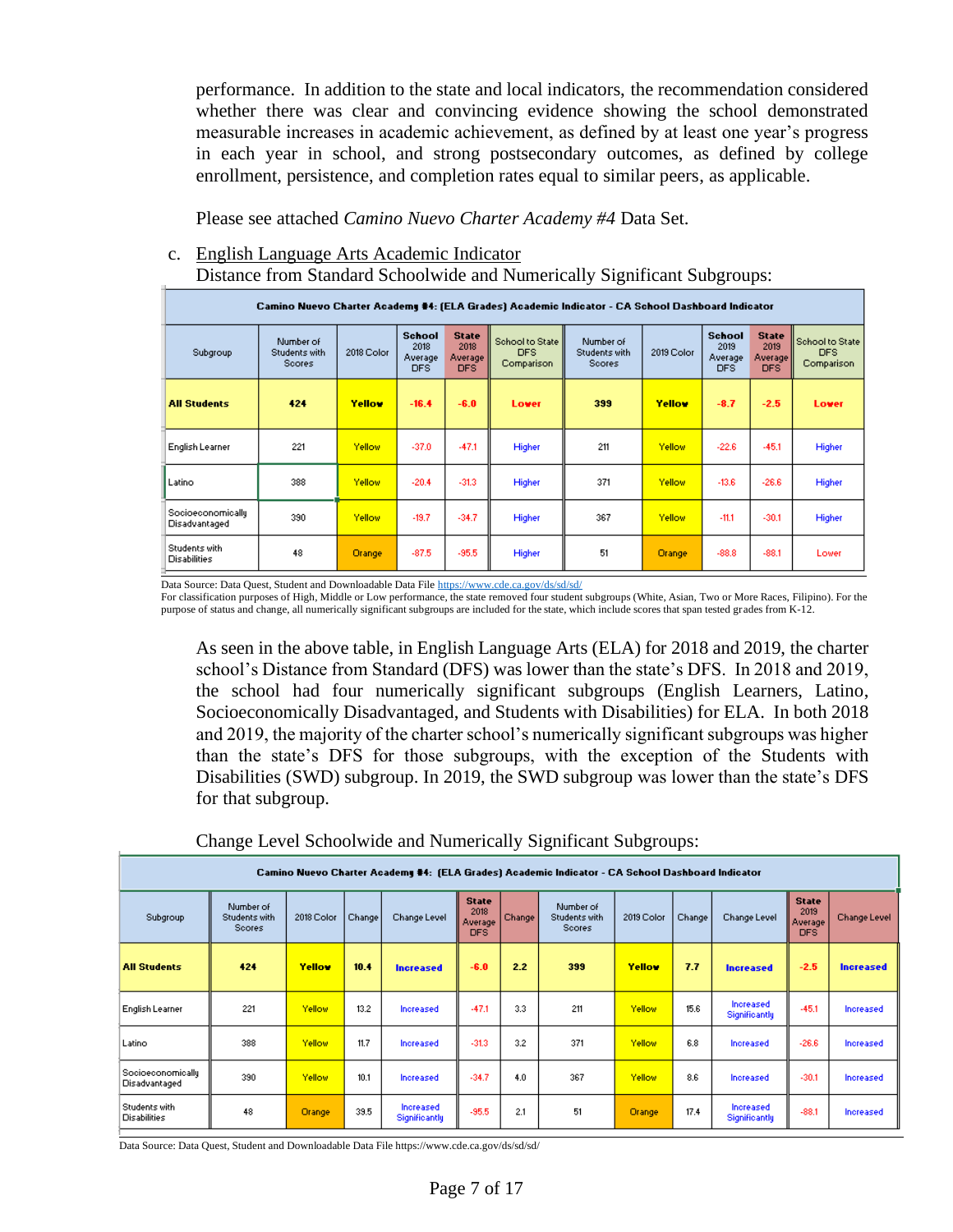As seen in the above table, in both 2018 and 2019, the charter school Increased in the Change Level schoolwide, and for all numerically significant subgroups, Increased or Increased Significantly.

Camino Nuevo Charter Academy #4: (Math Grades) Academic Indicator - CA School Dashboard Indicator School **State** School **State** Number of Number of School to State School to State 2018 2018 2019 2019 Subgroup Students with 2018 Color .<br>Students with 2019 Color Average<br>DFS Average<br>DFS DFS Comparison **DFS Comparison** Average Average Scores Scores DFS DFS All Students 425 398 **Orange** -47.1 **Orange**  $-48.2$  $-36.4$ Lower  $-33.5$ Lower English Learner 222 Orange  $-63.6$ -69.9 Higher 211 Yellow  $-52.7$  $-68.6$ Higher Latino 389  $-52.0$  $-65.8$ Higher 370  $-51.9$  $-62.2$ Higher Orange Orange Socioeconomically 391 Orange -49.5 -67.4 Higher 366  $-48.1$  $-63.7$ Higher Orange Disadvantaged Students with 48 Orange  $-114.7$  $-125.3$ Higher 50 Orange  $-120.0$  $-119.4$ Lower **Disabilities** 

#### d. Math Academic Indicator

Distance from Standard Schoolwide and Numerically Significant Subgroups:

Data Source: Data Quest, Student and Downloadable Data File<https://www.cde.ca.gov/ds/sd/sd/>

For classification purposes of High, Middle or Low performance, the state removed four student subgroups (White, Asian, Two or More Races, Filipino). For the purpose of status and change, all numerically significant subgroups are included for the state, which include scores that span tested grades from K-12.

As seen in the above table, in Math for 2018 and 2019, the charter school's DFS was lower than the state's DFS. In 2018 and 2019, the school had four numerically significant subgroups (English Learners, Latino, Socioeconomically Disadvantaged, and Students with Disabilities) for Math. In both 2018 and 2019, the majority of subgroups performed higher than the state's DFS for those subgroups, with the exception of the SWD subgroup. In 2019, the SWD subgroup was lower than the state's DFS for that subgroup.

|                                      | Camino Nuevo Charter Academy #4: (Math Grades) Academic Indicator - CA School Dashboard Indicator |               |         |                                         |                        |                   |                                      |               |        |                   |                        |                   |  |
|--------------------------------------|---------------------------------------------------------------------------------------------------|---------------|---------|-----------------------------------------|------------------------|-------------------|--------------------------------------|---------------|--------|-------------------|------------------------|-------------------|--|
| Subgroup                             | Number of<br><b>Students with</b><br>Scores                                                       | 2018 Color    | Change  | Change Level                            | <b>State</b><br>Change | Change Level      | Number of<br>Students with<br>Scores | 2019 Color    | Change | Change Level      | <b>State</b><br>Change | Change Level      |  |
| <b>All Students</b>                  | 425                                                                                               | <b>Orange</b> | $-16.6$ | <b>Declined</b><br><b>Significantly</b> | 1.3                    | <b>Maintained</b> | 398                                  | <b>Orange</b> | 1.1    | <b>Maintained</b> | 2.9                    | <b>Maintained</b> |  |
| English Learner                      | 222                                                                                               | <b>Orange</b> | $-14.1$ | Declined                                | 1.5                    | Maintained        | 211                                  | Yellow        | 12.4   | Increased         | 2.2                    | Maintained        |  |
| Latino                               | 389                                                                                               | <b>Orange</b> | $-15.9$ | <b>Declined</b><br>Significantly        | 1.7                    | Maintained        | 370                                  | <b>Orange</b> | 0.2    | Maintained        | 3.4                    | Increased         |  |
| Socioeconomically<br>Disadvantaged   | 391                                                                                               | Orange        | $-17.7$ | <b>Declined</b><br>Significantly        | 2.3                    | Maintained        | 366                                  | Orange        | 1.5    | Maintained        | 3.4                    | Increased         |  |
| Students with<br><b>Disabilities</b> | 48                                                                                                | Orange        | 13.7    | Increased                               | 0.8                    | Maintained        | 50                                   | Orange        | 13.4   | Increased         | 6.6                    | Increased         |  |

Change Level Schoolwide and Numerically Significant Subgroups:

Data Source: Data Quest, Student and Downloadable Data Fil[e https://www.cde.ca.gov/ds/sd/sd/](https://www.cde.ca.gov/ds/sd/sd/)

For classification purposes of High, Middle or Low performance, the state removed four student subgroups (White, Asian, Two or More Races, Filipino). For the purpose of status and change, all numerically significant subgroups are included for the state, which include scores that span tested grades from K-12

As seen in the above table, in 2018, the charter school Declined Significantly in the Change Level schoolwide, and for the Latino and Socioeconomically Disadvantage subgroups, the English Learner subgroup Declined, and the SWD subgroup Increased. In 2019, the charter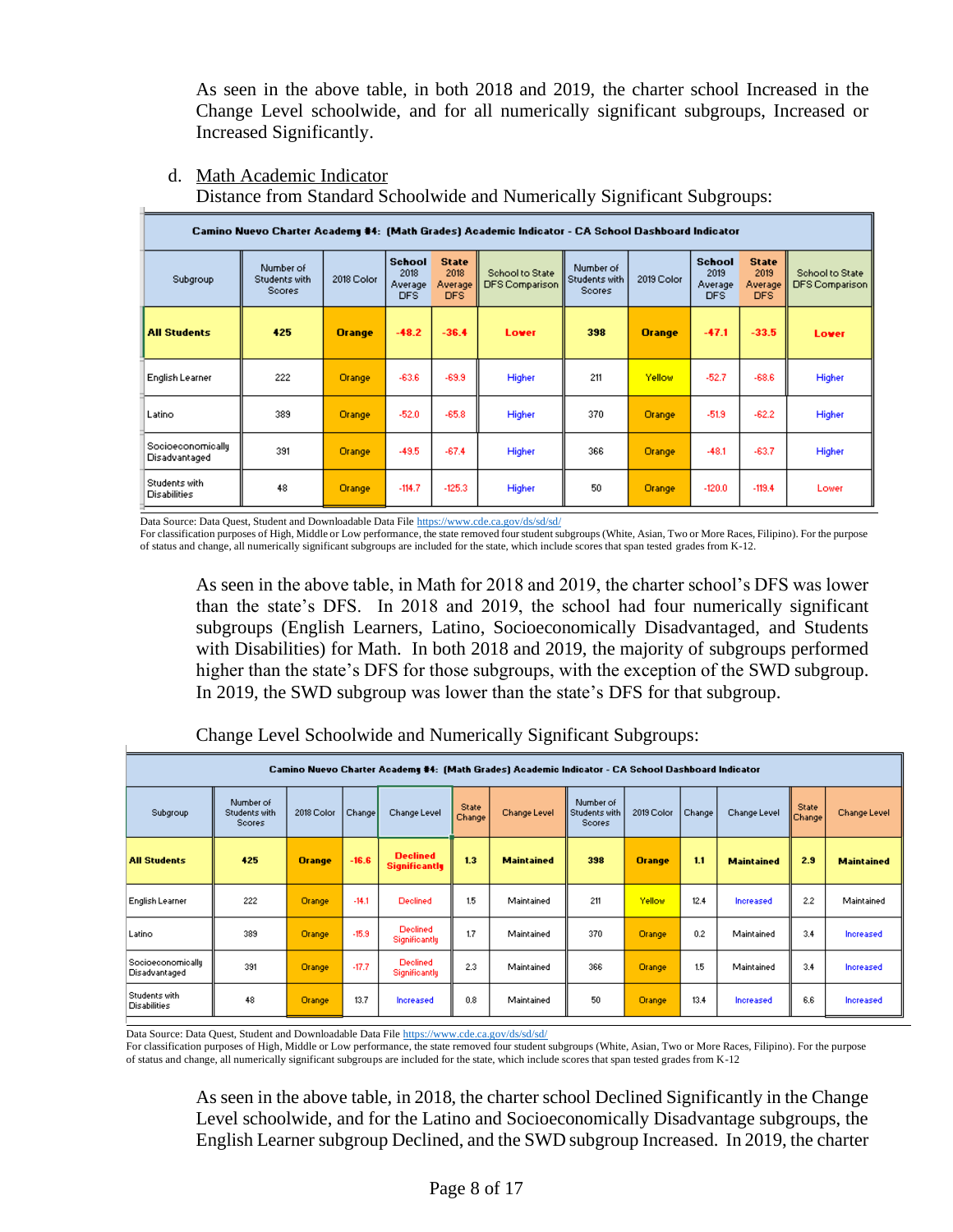school Maintained schoolwide, as well as for the Latino and Socioeconomically Disadvantage subgroups, the English Learner and the SWD subgroup Increased.

e. English Learner Progress Academic Indicator

Percentage of English Learners Making Progress Toward English Proficiency:

| Camino Nuevo Charter Academy #4 - English Learner Progress Indicator - CA School Dashboard Indicator |                                                        |                                                                                               |                   |                                                                                               |                   |  |  |  |  |  |
|------------------------------------------------------------------------------------------------------|--------------------------------------------------------|-----------------------------------------------------------------------------------------------|-------------------|-----------------------------------------------------------------------------------------------|-------------------|--|--|--|--|--|
|                                                                                                      |                                                        | 2019 School                                                                                   | 2019 State        |                                                                                               |                   |  |  |  |  |  |
| Subgroup                                                                                             | Number of<br><b>English Learner</b><br><b>Students</b> | Percentage of<br><b>English Learners</b><br>making progress<br>towards English<br>proficiency | Performance Level | Percentage of<br><b>English Learners</b><br>making progress<br>towards English<br>proficiency | Performance Level |  |  |  |  |  |
| <b>English Learner</b>                                                                               | 141                                                    | 36.2%                                                                                         | <b>Low</b>        | 48.3%                                                                                         | <b>Medium</b>     |  |  |  |  |  |

Data Sources: California School Dashboard Research data files 2019 revised on 04/09/2020 and 2018 revised on 03/11/2019 https://www.cde.ca.gov/ta/ac/cm/

As seen in the chart above, the 2019 California School Dashboard indicates 36.2% of Camino Nuevo Charter Academy #4 English Learner (EL) students are making progress towards English proficiency, lower than the state at 48.3%. The Performance Level for the school is Low while the State Performance Level is Medium.

### f. Standardized Assessments Participation Rates

In 2019, ELA, Math and the English Learner Progress Academic Indicator (ELPI), the charter school met the participation rates (of at least 95%) schoolwide and for the majority of numerically significant subgroups, but did not meet the participation rates for the Students with Disabilities subgroup (93% in ELA and 92% in Math).

School leadership shares that some families of students with Individualized Education Plans have opted out of Smarter Balanced Assessment testing. The number of families opting out of testing has decreased over the last two testing years, and the school continues to monitor the pattern.

- g. College/Career Academic Indicator: N/A
- h. Verified Data

As noted above, a charter school classified by the state as Middle performing may present verified data. Pursuant to Education Code Section 47607.2(c)(1), "verified data" means data derived from nationally recognized, valid, peer reviewed, and reliable sources that are externally produced. Verified data shall include measures of postsecondary outcomes.

Per the *LAUSD Policy and Procedures for Charter Schools,* until such time that the State Board of Education adopts a pupil-level academic growth measure, for the purposes of this Policy and Procedures, the District defines "one year's progress" as growth in achievement in ELA and Math from one academic year to the next. The District's expectation is that a charter school demonstrates either the same or higher growth levels as schools serving similar student populations, for each year of the charter school's current term of the charter (e.g., seven-year, six-year, five-year, or two-year term). Until such time that the State Board of Education provides postsecondary outcome data, charter schools may submit verified data specific to college enrollment, persistence, and completion rates, equal to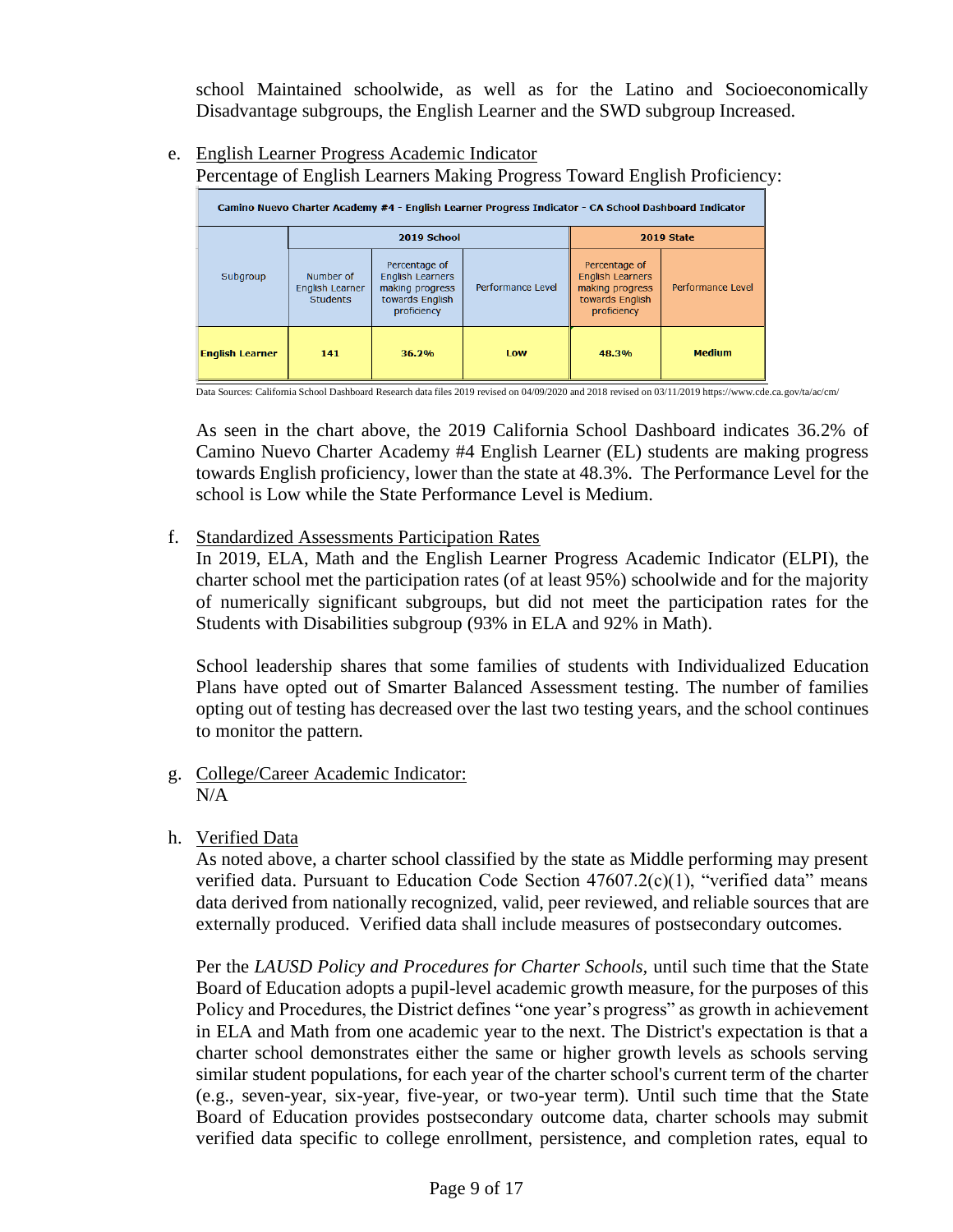similar peers, at the time of the submission of the renewal petition. Charter schools submitting verified data for this purpose must provide a clear explanation as to its alignment with the requirements in the *LAUSD Policy and Procedures for Charter Schools.*

Staff determined that the school wide performance and the performance of all numerically significant subgroups on the California School Dashboard provided sufficient information to determine the renewal recommendation

- i. Postsecondary Outcomes [HS only] N/A
- j. Local Indicators

Staff also considered the Local Indicators (i.e. Basic: Teachers, Instructional Materials, Facilities; Implementation of Academic Standards; Parent and Family Engagement; Local Climate Survey; Access to a Broad Course of Study) and all are reported as Met.

k. "May Deny" Analysis for Middle Performing Charter Schools [if applicable]  $N/A$ 

Resident Schools Analysis  $N/A$ 

l. Suspension Rate Indicator

Percentage of Students Suspended At Least Once Schoolwide and Numerically Significant Subgroups:

Schoolwide and Numerically Significant Subgroups

| Camino Nuevo Charter Academy #4 - Suspension Rate Indicator - CA School Dashboard Indicator |                              |               |                                                               |                                                        |                                                        |                              |               |                                                              |                                                               |                                                     |  |
|---------------------------------------------------------------------------------------------|------------------------------|---------------|---------------------------------------------------------------|--------------------------------------------------------|--------------------------------------------------------|------------------------------|---------------|--------------------------------------------------------------|---------------------------------------------------------------|-----------------------------------------------------|--|
| Subgroup                                                                                    | Number of<br><b>Students</b> | 2018 Color    | School 2018<br><b>Students</b><br>suspended at<br>least once. | State:<br>2018Students<br>suspended at l<br>least once | School to State   <br><b>Suspensions</b><br>Comparison | Number of<br><b>Students</b> | 2019 Color    | School 2019<br><b>Students</b><br>suspended at<br>least once | State 2019<br><b>Students</b><br>suspended at l<br>least once | School to State<br><b>Suspensions</b><br>Comparison |  |
| <b>All Students</b>                                                                         | 682                          | <b>Green</b>  | $2.6\times$                                                   | $3.5\times$                                            | Lower                                                  | 675                          | Green         | $2.2\times$                                                  | 3.4 <sub>X</sub>                                              | Lower                                               |  |
| English Learner                                                                             | 282                          | Green         | $1.4 \times$                                                  | $3.0\%$                                                | Lower                                                  | 258                          | <b>Orange</b> | $1.9\times$                                                  | 3.1%                                                          | Lower                                               |  |
| Latino                                                                                      | 628                          | <b>Green</b>  | 2.4%                                                          | $3.6\%$                                                | Lower                                                  | 629                          | Green         | 2.1%                                                         | $3.5\times$                                                   | Lower                                               |  |
| Socioeconomically<br>Disadvantaged                                                          | 629                          | <b>Yellow</b> | $2.9\times$                                                   | 4.4%                                                   | Lower                                                  | 611                          | Green.        | $2.3\%$                                                      | $4.3\times$                                                   | Lower                                               |  |
| Students with<br><b>Disabilities</b>                                                        | 68                           | Orange        | $4.4 \times$                                                  | $6.8\times$                                            | Lower                                                  | 87                           | <b>Red</b>    | $8.0\times$                                                  | $6.2\times$                                                   | Higher                                              |  |

Data Sources: California School Dashboard Research data files 2019 revised on 04/09/2020 and 2018 revised on 03/11/2019 https://www.cde.ca.gov/ta/ac/cm/

As seen in the table above, in both 2018 and 2019, the charter school had a lower percentage of students suspended at least once than the state for both schoolwide and the majority of numerically significant subgroups (English Learners, Latino, and Socioeconomically Disadvantaged), with the exception of Students with Disabilities in 2019.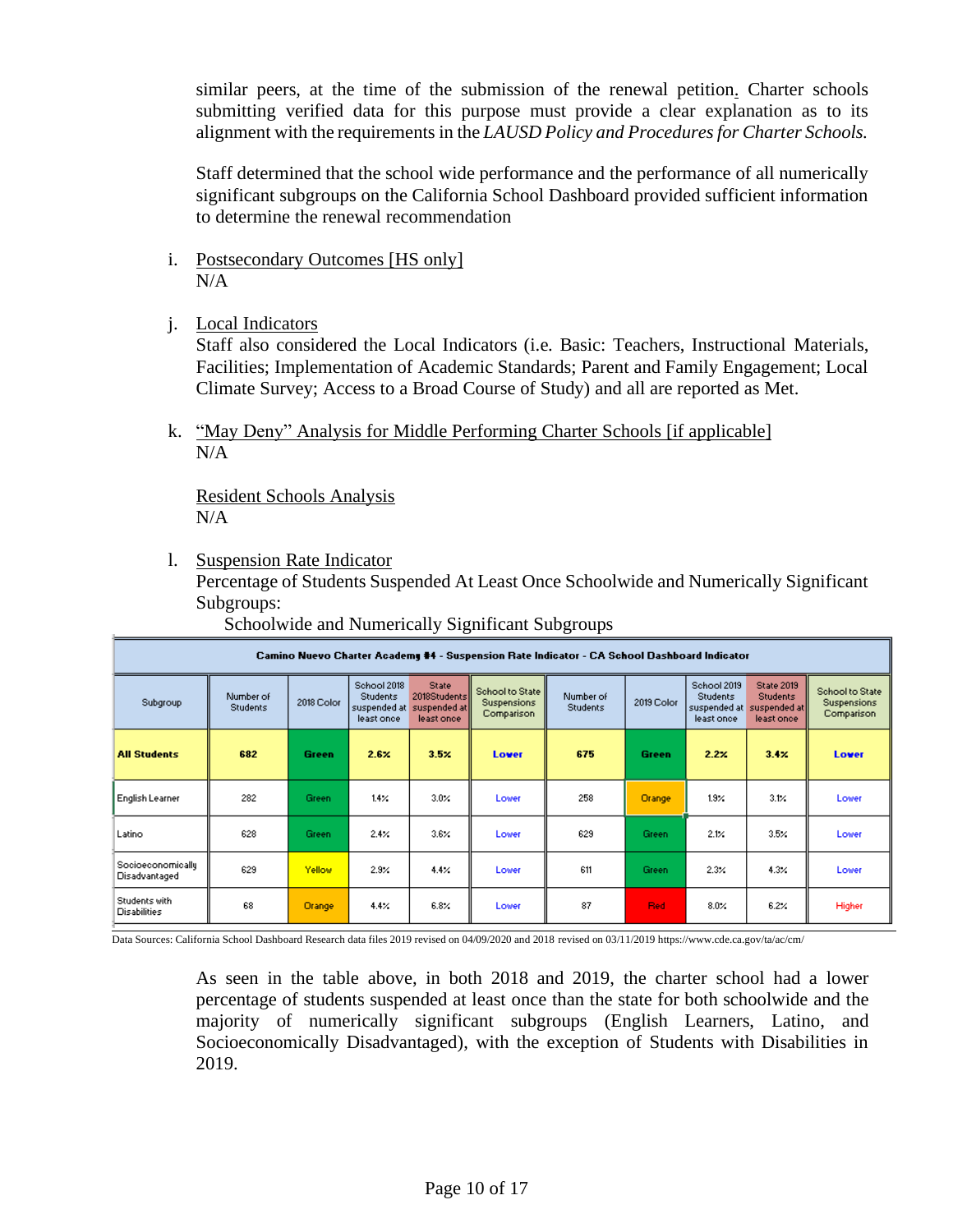|                                      | Camino Nuevo Charter Academy #4 - Suspension Rate Indicator - CA School Dashboard Indicator |               |             |                                  |                        |                   |                              |               |         |                 |                        |                   |  |
|--------------------------------------|---------------------------------------------------------------------------------------------|---------------|-------------|----------------------------------|------------------------|-------------------|------------------------------|---------------|---------|-----------------|------------------------|-------------------|--|
| Subgroup                             | Number of<br><b>Students</b>                                                                | 2018<br>Color | Change      | Change Level                     | <b>State</b><br>Change | Change Level      | Number of<br><b>Students</b> | 2019<br>Color | Change  | Change Level    | <b>State</b><br>Change | Change Level      |  |
| <b>All Students</b>                  | 682                                                                                         | <b>Green</b>  | $-0.42$     | <b>Declined</b>                  | $-0.1%$                | <b>Maintained</b> | 675                          | Green.        | $-0.4%$ | <b>Declined</b> | $-0.1%$                | <b>Maintained</b> |  |
| English Learner                      | 282                                                                                         | Green         | $-2.4%$     | <b>Declined</b><br>Significantly | $-0.1%$                | Maintained        | 258                          | <b>Orange</b> | 0.5%    | Increased       | 0.1%                   | Maintained        |  |
| Latino                               | 628                                                                                         | Green         | $-0.6%$     | <b>Declined</b>                  | $-0.124$               | Maintained        | 629                          | Green         | $-0.3%$ | <b>Declined</b> | $-0.1%$                | Maintained        |  |
| Socioeconomically<br>Disadvantaged   | 629                                                                                         | Yellow        | $-0.1%$     | Maintained                       | $-0.2%$                | Maintained        | 611                          | Green         | $-0.6%$ | <b>Declined</b> | $-0.1%$                | Maintained        |  |
| Students with<br><b>Disabilities</b> | 68                                                                                          | <b>Orange</b> | $1.3\times$ | Increased                        | $0.3\times$            | <b>Declined</b>   | 87                           | <b>Red</b>    | $3.6\%$ | Increased       | $0.6\times$            | <b>Declined</b>   |  |

#### Change Level Schoolwide and Numerically Significant Subgroups:

Data Sources: California School Dashboard Research data files 2019 revised on 04/09/2020 and 2018 revised on 03/11/2019 https://www.cde.ca.gov/ta/ac/cm/

As seen in the table above, in both 2018 and 2019, charter school Declined in the percentage of students suspended at least once schoolwide and for the majority of subgroups. The English Learner subgroup Increased in 2019, and the Student with Disabilities subgroup Increased in both 2018 and 2019.

#### m. Graduation Rate Indicator: [HS Only] NA

 $\blacksquare$ 

### n. Chronic Absenteeism Indicator Percentage Schoolwide and Numerically Significant Subgroups

| Camino Nuevo Charter Academy #4 - Chronic Absenteeism - CA School Dashboard Indicator |                                                        |               |                                                            |                                                           |                                                          |                                                        |            |                                                            |                                                           |        |                                                         |
|---------------------------------------------------------------------------------------|--------------------------------------------------------|---------------|------------------------------------------------------------|-----------------------------------------------------------|----------------------------------------------------------|--------------------------------------------------------|------------|------------------------------------------------------------|-----------------------------------------------------------|--------|---------------------------------------------------------|
| Subgroup                                                                              | Number of<br>students<br>enrolled who<br>meet criteria | 2018 Color    | <b>School 2018</b><br>Chronic<br>Absenteeism<br>Percentage | <b>State 2018</b><br>Chronic<br>Absenteeism<br>Percentage | School to State<br>Chroni c<br>Absenteeism<br>Comparison | Number of<br>students<br>enrolled who<br>meet criteria | 2019 Color | <b>School 2019</b><br>Chronic<br>Absenteeism<br>Percentage | <b>State 2019</b><br>Chronic<br>Absenteeism<br>Percentage | Change | School to State<br>Chronic<br>Absenteeism<br>Comparison |
| <b>All Students</b>                                                                   | 668                                                    | <b>Orange</b> | 14.8%                                                      | 9.0%                                                      | <b>Higher</b>                                            | 659                                                    | Yellow     |                                                            | 10.1%                                                     | 1.1%   | Higher                                                  |
| English Leamer                                                                        | 276                                                    | Yellow        | 10.1%                                                      | 8.6%                                                      | Higher                                                   | 254                                                    | Orange     | 11.4%                                                      | 9.9%                                                      | 1.4%   | Higher                                                  |
| Latino                                                                                | 619                                                    | Orange        | 14.2%                                                      | 9.7%                                                      | Higher                                                   | 616                                                    | Yellow     | 13.5%                                                      | 11.0%                                                     | 1.4%   | Higher                                                  |
| Socioeconomically<br>Disadvantaged                                                    | 617                                                    | Orange        | 14.3%                                                      | 11.4%                                                     | Higher                                                   | 599                                                    | Orange     | 14.2%                                                      | 12.9%                                                     | 1.5%   | Higher                                                  |
| Students with<br>Disabilities                                                         | 67                                                     | Orange        | 14.9%                                                      | 15.1%                                                     | Lower                                                    | 87                                                     | Yellow     | 12.6%                                                      | 16.3%                                                     | 1.2%   | Lower                                                   |

Data Sources: California School Dashboard Research data files 2019 revised on 04/09/2020 and 2018 revised on 03/11/2019 https://www.cde.ca.gov/ta/ac/cm/

As seen in the table above, in both 2018 and 2019, the charter school had a Higher percentage of Chronic Absenteeism schoolwide, and the majority of numerically significant subgroups, with the exception of Students with Disabilities in both years.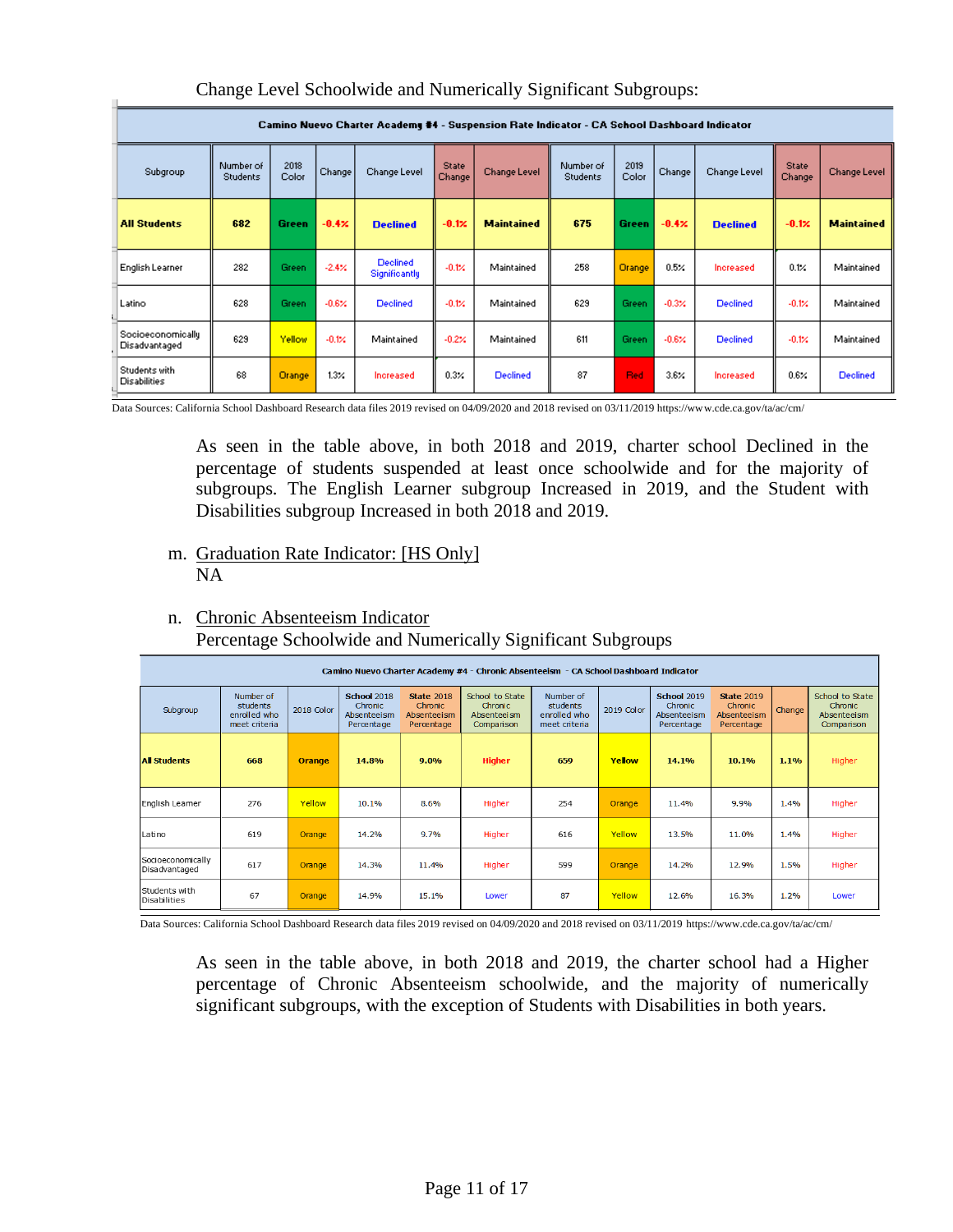|                                      | Camino Nuevo Charter Academy #4 - Chronic Absenteeism  - CA School Dashboard Indicator |               |         |                  |                        |                   |                                                     |            |             |                 |             |                  |
|--------------------------------------|----------------------------------------------------------------------------------------|---------------|---------|------------------|------------------------|-------------------|-----------------------------------------------------|------------|-------------|-----------------|-------------|------------------|
| Subgroup                             | Number of<br>students enrolled<br>who meet criteria                                    | 2018 Color    | Change  | Change Level     | Change<br>Change Level |                   | Number of<br>students enrolled<br>who meet criteria | 2019 Color | Change      | Change Level    | Change      | Change Level     |
| <b>All Students</b>                  | 668                                                                                    | <b>Orange</b> | 0.32.   | <b>Increased</b> | 0.32.                  | <b>Maintained</b> | 659                                                 | Yellow     | $-0.7%$     | <b>Declined</b> | 1.12.       | <b>Increased</b> |
| English Learner                      | 276                                                                                    | Yellow        | $-2.1%$ | Declined         | 0.6%                   | Increased         | 254                                                 | Orange     | $1.3\times$ | Increased       | 1.4%        | Increased        |
| Latino                               | 619                                                                                    | <b>Orange</b> | $1.0\%$ | Increased        | 0.4%                   | Maintained        | 616                                                 | Yellow     | $-0.7%$     | Declined        | 1.4%        | Increased        |
| Socioeconomically<br>Disadvantaged   | 617                                                                                    | <b>Orange</b> | 0.0%    | Maintained       | 0.4%                   | Maintained        | 599                                                 | Orange     | $-0.1%$     | Maintained      | 15%         | Increased        |
| Students with<br><b>Disabilities</b> | 67                                                                                     | <b>Orange</b> | 2.4%    | Increased        | 0.4%                   | Maintained        | 87                                                  | Yellow     | $-2.3%$     | <b>Declined</b> | $1.2\times$ | Increased        |

#### Change Level Schoolwide and Numerically Significant Subgroups

Data Sources: California School Dashboard Research data files 2019 revised on 04/09/2020 and 2018 revised on 03/11/2019 https://www.cde.ca.gov/ta/ac/cm/

As seen in the table above, in 2018 the charter school Increased in the Change Level schoolwide, and for the Latino and SWD subgroups, the English Learner subgroup Declined, and the Socioeconomically Disadvantage subgroup Maintained. In 2019, the charter school Declined schoolwide, and for the Latino and SWD subgroups, the Socioeconomically Disadvantage subgroup Maintained, and the English Learner subgroup Increased.

#### o. English Learner Performance

Reclassification Rates:

| Year    | <b>Students Redesignated FEP</b> | <b>Camino Nuevo</b><br><b>Charter</b><br>Academy #4 | <b>State</b> | <b>School to</b><br><b>State RFEP</b><br><b>Comparison</b> |  |
|---------|----------------------------------|-----------------------------------------------------|--------------|------------------------------------------------------------|--|
|         | 17-18 EL $#$                     | 260                                                 | 1,271,150    |                                                            |  |
| 2018-19 | 18-19 Reclass $#$                | 40                                                  | 175,746      |                                                            |  |
|         | 18-19 Reclass Rate               | 15.4                                                | 13.8         |                                                            |  |
|         | 18-19 EL #                       | 238                                                 | 1,195,988    |                                                            |  |
|         |                                  |                                                     |              |                                                            |  |
| 2019-20 | 19-20 Reclass $#$                | 65                                                  | 164,653      | Higher                                                     |  |
|         | 19-20 Reclass Rate               | 27.3                                                | 13.8         |                                                            |  |

Data Source: Data Quest, Student and School Downloadable Data Files https://www.cde.ca.gov/ds/sd/sd/filesreclass.asp

In 2019-2020, Camino Nuevo Charter Academy #4's reclassification rate was 15.4%, which was higher than the state's reclassification rate of 13.8%. In 2018-2019, Camino Nuevo Charter Academy #4's reclassification rate of 27.3% was higher than the state's rate of 13.8%.

Camino Nuevo Charter Academy #4's reclassification criteria are as follows:

- Summative ELPAC Score, overall performance level of 4
	- Near or higher in the SBAC Writing Domain
- English Reading Level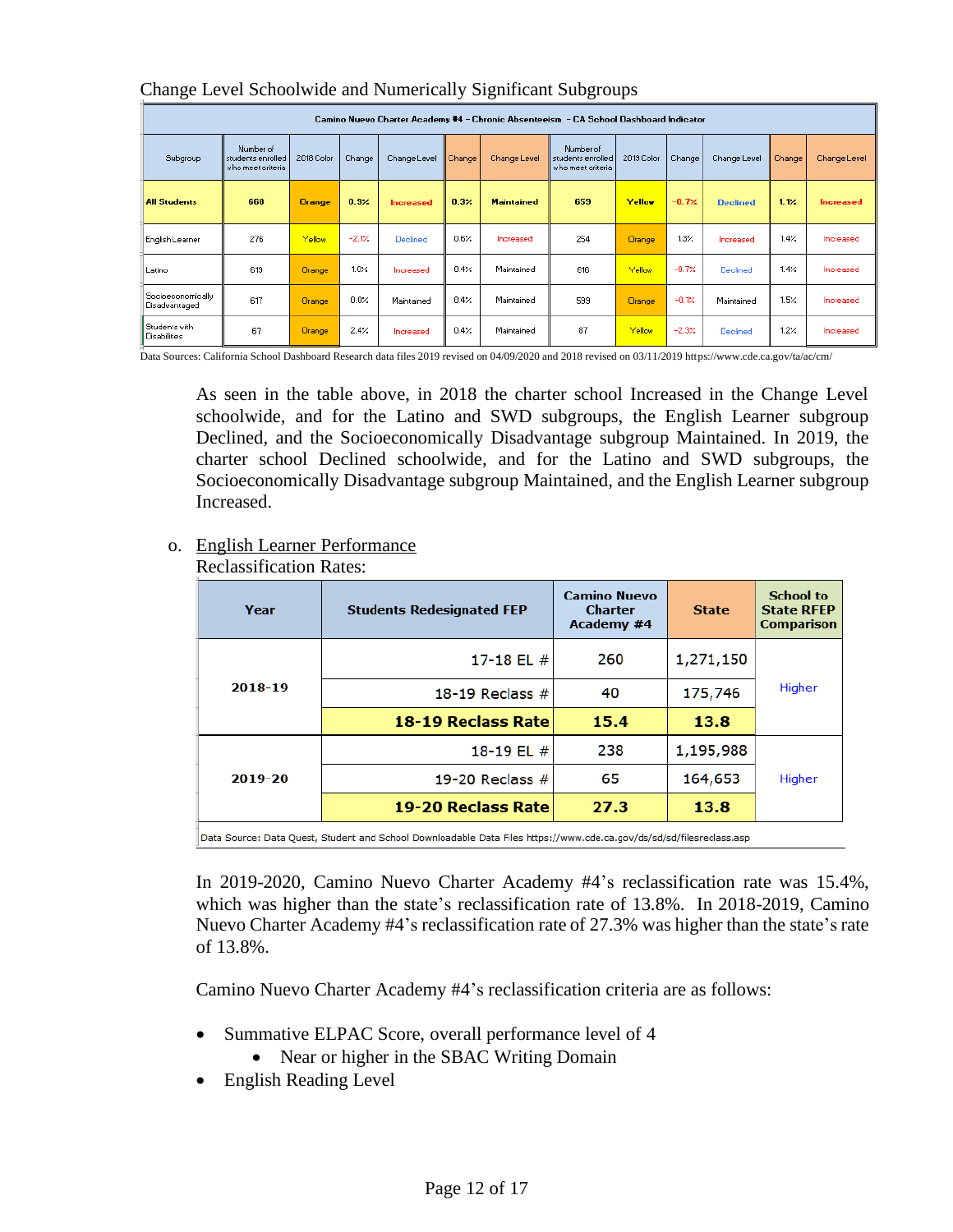- Grades 1-2, reads at grade-level on the Teachers College Reading and Writing Project (TCWP)- Fountas and Pinnell (F&P), as per the assessments scoring guide
- Grades 3-8, reading level in English within 1.5 years of the grade level benchmark on the TCWP/F&P, as per the assessments' scoring guide or Lexile level falls within "approaching college and career readiness" band or better
- English Writing Score
	- Grades 1-2, on-demand writing sample indicates that English writing meets standards (e.g., a score of a 3+ on a 4-point CNCA rubric)
	- Grades 3-8, on-demand writing sample indicates that English writing Approaches Standards (e.g., a score of a 2+ on a 4-point CNCA rubric). SBAC Writing Domain score may be used for this criterion
- Teacher Evaluation
	- Grades 1-2, ELA progress report grade(s) of 3 or better in all domains as applicable (reading, writing, listening, and speaking)
	- Grades 3-8, ELA progress report grade(s) of 2 or better in all domains as applicable (reading, writing, listening, and speaking), or C- or better
- Parent Opinion

Long-term English Learners and "At-Risk" Rates:

|                         |                                                  |       | 2018-19           |         | 2019-20                                   |         |                   |                |  |  |
|-------------------------|--------------------------------------------------|-------|-------------------|---------|-------------------------------------------|---------|-------------------|----------------|--|--|
| <b>English Learners</b> | <b>Camino Nuevo</b><br><b>Charter Academy #4</b> |       | <b>State</b>      |         | <b>Camino Nuevo Charter</b><br>Academy #4 |         | <b>State</b>      |                |  |  |
|                         | Enrollment   Percent                             |       | <b>Enrollment</b> | Percent | <b>Enrollment</b>                         | Percent | <b>Enrollment</b> | <b>Percent</b> |  |  |
| At-Risk 4-5 Years       | 54                                               | 14.6% | 220.738           | 9.5%    | 23                                        | 6.3%    | 130.783           | 5.7%           |  |  |
| LTEL 6+ Years           | 33                                               | 8.9%  | 342,983           | 14.7%   | 12<br>3.3%                                |         | 204,042           | 8.9%           |  |  |

\*Data Source: Data Quest, Student and School Downloadable Data File[s https://www.cde/ca/gov/ds/sd/sd/filesltel.asp](https://www.cde/ca/gov/ds/sd/sd/filesltel.asp)

In 2019-2020, Camino Nuevo Charter Academy #4 had 3.3% Long-term English Learners (LTELs), which was lower than the state's LTEL percentage of 8.9%. In 2018-2019, Camino Nuevo Charter Academy #4's LTEL percentage of 8.9% was lower than the state's 14.7%. In 2019-2020, the charter school had 6.3% "At-Risk" (23 students), which was lower than state's rate of 5.7%. Similarly, in 2018-2019, Camino Nuevo Charter Academy #4 had 14.6% "At-Risk" which was lower than state's 9.5%.

### **2.** *Annual Oversight Results*

### a. *Student Achievement and Educational Performance*

Camino Nuevo Charter Academy #4 has achieved the rating of *Proficient* in the category of Student Achievement and Educational Performance on its annual oversight evaluation reports for the last two years.

|                                                          | 2018-2019  | 2019-2020  |
|----------------------------------------------------------|------------|------------|
| Annual Oversight Evaluation Report Rating in Category of |            |            |
| <b>Student Achievement and Educational Performance</b>   | Proficient | Proficient |

\*Note: The annual oversight rating represents the Charter Schools Division staff evaluation of the school's performance as outlined in the Annual Performance-Based Oversight Visit Report on or about the date of the annual oversight visit.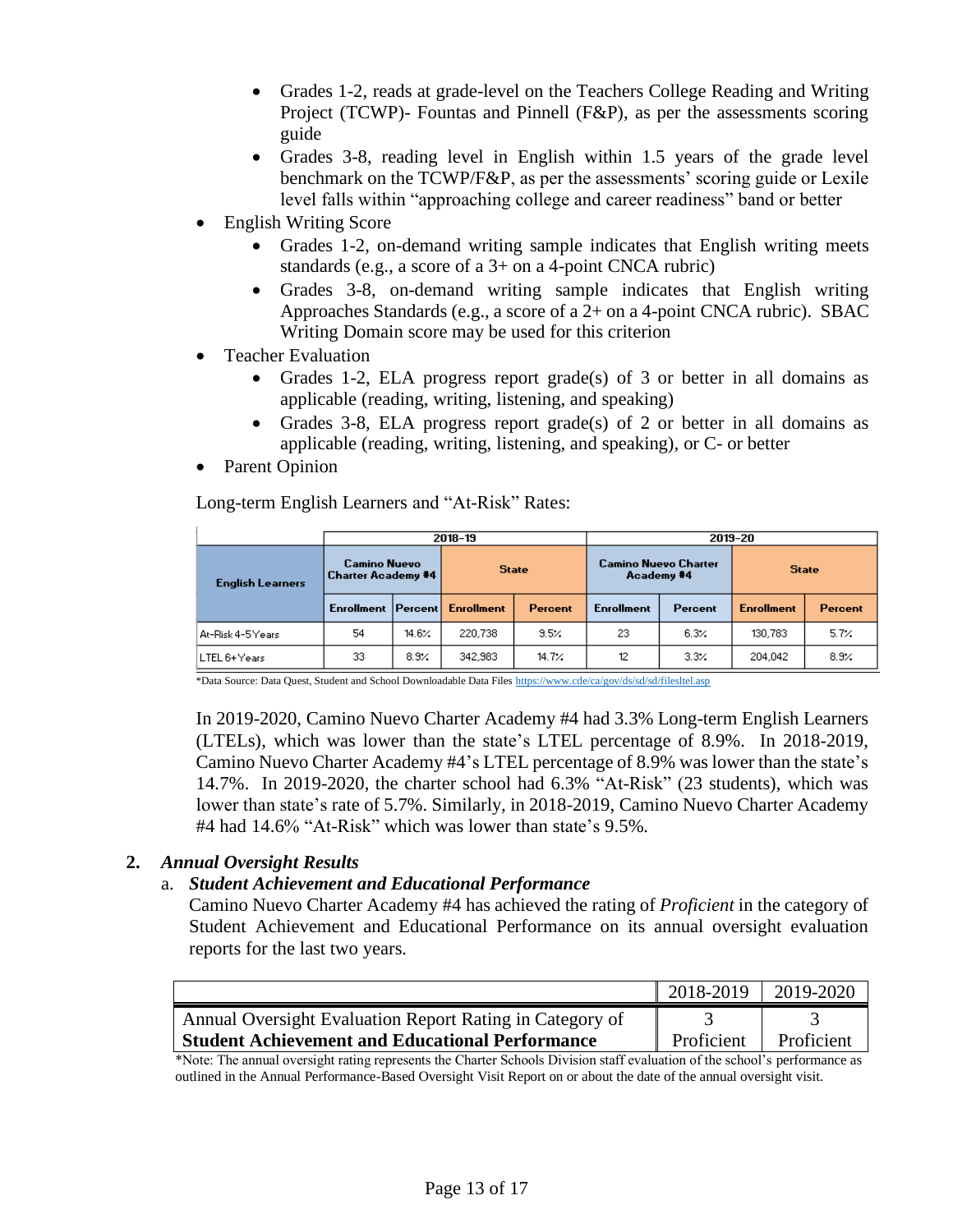#### b. *Governance*

Camino Nuevo Charter Academy #4's record of performance and related information demonstrate that the school is likely to succeed in the area of governance.

The school has earned the rating of *Proficient* and *Accomplished* in the category of Governance on its annual oversight evaluation reports over the past two years and has no unresolved governance issues pending.

|                                                                                                                               | 2018-2019  | 2019-2020    |
|-------------------------------------------------------------------------------------------------------------------------------|------------|--------------|
| Annual Oversight Evaluation Report Rating in Category                                                                         |            |              |
| of Governance                                                                                                                 | Proficient | Accomplished |
| *Note The ennual group of the native represents the Chester Cabools Division staff evaluation of the sake all spenformance as |            |              |

\*Note: The annual oversight rating represents the Charter Schools Division staff evaluation of the school's performance as outlined in the Annual Performance-Based Oversight Visit Report on or about the date of the annual oversight visit.

#### c. *Organizational Management, Programs, and Operations*

Camino Nuevo Charter Academy #4's record of performance and related information demonstrate that the school is likely to succeed in the area of organizational management, programs, and operations.

#### i. Summary

Camino Nuevo Charter Academy #4 has achieved the rating of *Proficient* in the category of Organization Management, Programs, and Operations on its annual oversight evaluation reports for the last two years and has no unresolved operations issues pending.

|                                                                                                                                  | 2018-2019  | 2019-2020  |
|----------------------------------------------------------------------------------------------------------------------------------|------------|------------|
| Annual Oversight Evaluation Report Rating in<br><b>Category of Organizational Management,</b><br><b>Programs, and Operations</b> | Proficient | Proficient |

\*Note: The annual oversight rating represents the Charter Schools Division staff evaluation of the school's performance as outlined in the Annual Performance-Based Oversight Visit Report on or about the date of the annual oversight visit.

|                                                     | Camino Nuevo Charter Academy #4: 2019-20 Enrollment by Ethnicity and Subgroup |          |             |                                                          |       |                                          |                |          |              |          |        |                          |                                     |              |                                              |                                         |                                        |       |
|-----------------------------------------------------|-------------------------------------------------------------------------------|----------|-------------|----------------------------------------------------------|-------|------------------------------------------|----------------|----------|--------------|----------|--------|--------------------------|-------------------------------------|--------------|----------------------------------------------|-----------------------------------------|----------------------------------------|-------|
| School                                              | Enrollment                                                                    | F/R Meal | GATE        | Native<br>Alaska<br>$\overline{5}$<br>Indian<br>American | Asian | American<br>African<br>ă<br><b>Black</b> | English Leamer | Filipino | Foster Youth | Homeless | Latino | ducation<br>ш<br>Migrant | Native Hawaiian or Pacific Islander | Not Reported | aged<br>Disadvant-<br>economically<br>Socio- | Disabilities<br>with<br><b>Students</b> | Races<br>More<br>$\overline{a}$<br>Two | White |
| <b>Camino Nuevo</b><br><b>Charter</b><br>Academy #4 | 631                                                                           | 90.2%    | 0.0%        | 0.2%                                                     | 0.5%  | 0.5%                                     | 31.7%          | 2.9%     | 0.0%         | 0.0%     | 93.0%  | 0.0%                     | 0.2%                                | 0.8%         | 91.9%                                        | 12.7%                                   | 0.6%                                   | 1.4%  |
| Statewide                                           | 6,163,001                                                                     | 59.3%    | N/A         | 0.5%                                                     | 9.3%  | 5.3%                                     | 18.6%          | 2.4%     | 0.5%         | 3.2%     | 54.9%  | 0.8%                     | 0.4%                                | 0.9%         | 60.7%                                        | 11.7%                                   | 3.9%                                   | 22.4% |
| Los Angeles<br>Unified                              | 596,937                                                                       |          | 80.3% 10.7% | 0.2%                                                     | 3.6%  | 7.7%                                     | 20.0%          | 1.9%     | 0.7%         | 1.3%     | 74.1%  | 0.1%                     | 0.2%                                | 0.4%         | 81.5% 11.4%                                  |                                         | 1.6%                                   | 10.3% |

#### ii. Access and Equity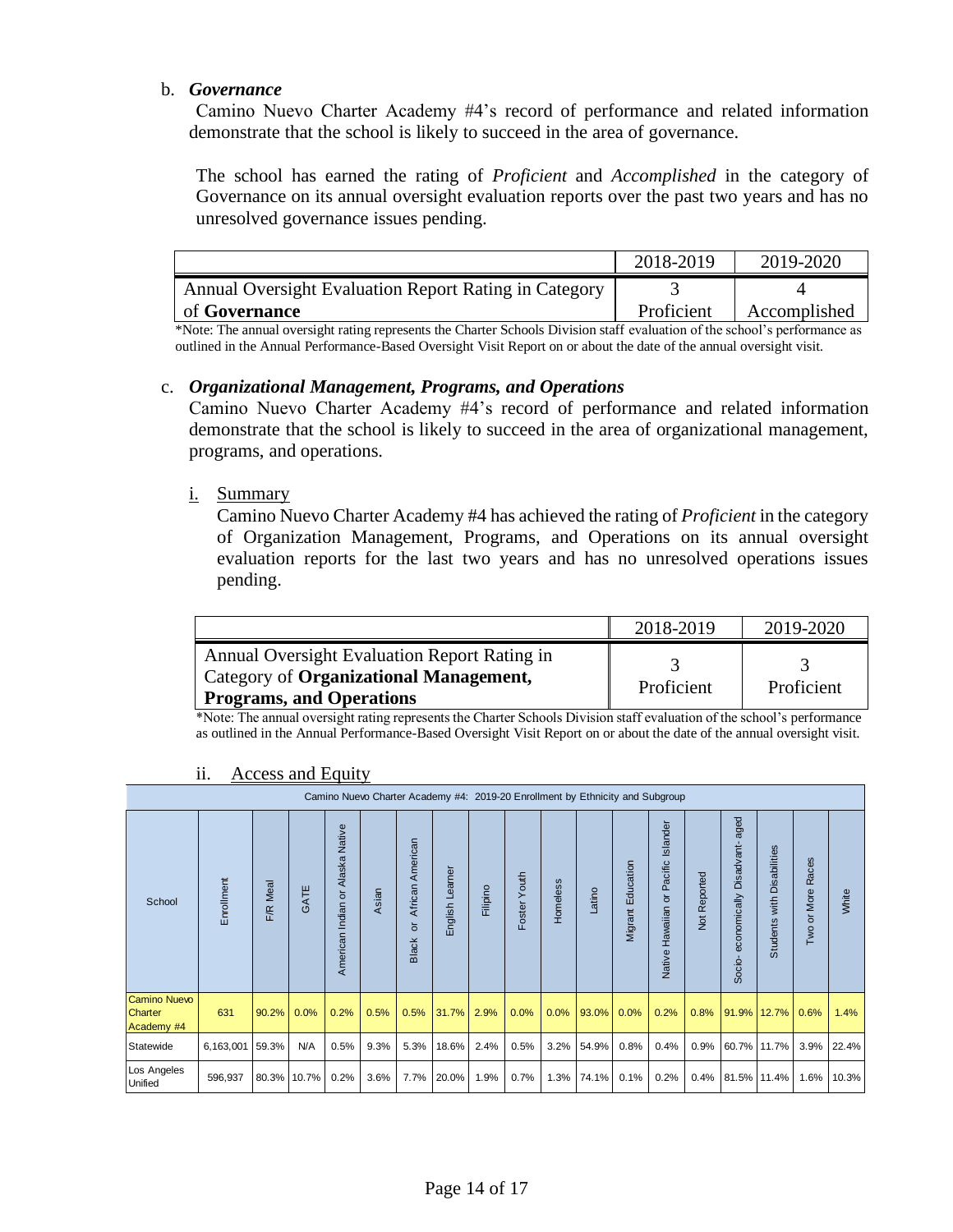|                                           | 2019-20 Enrollment by Disability |              |                   |                     |                       |            |                              |            |                              |                                         |            |                              |                   |                                                |                               |                                                |                                                       |                              |
|-------------------------------------------|----------------------------------|--------------|-------------------|---------------------|-----------------------|------------|------------------------------|------------|------------------------------|-----------------------------------------|------------|------------------------------|-------------------|------------------------------------------------|-------------------------------|------------------------------------------------|-------------------------------------------------------|------------------------------|
| School                                    | Enroll #<br>2019<br><b>S</b>     | æ<br>圕<br>유통 | Sp Ed<br>Enroll % | hcidence<br>흋<br>ß. | Incidence<br>š<br>BR. | ă<br>蚕     | 罟<br>$\overline{\mathbf{a}}$ | DEAF<br>æ. | 읎<br>$\overline{\mathbf{a}}$ | $\mathbf{g}$<br>$\overline{\mathbf{a}}$ | 줄<br>霍     | ≘<br>$\overline{\mathbf{a}}$ | 홍<br>$\mathbf{m}$ | $\overline{\sigma}$<br>$\overline{\mathbf{a}}$ | ġ<br>$\overline{\phantom{a}}$ | ь<br>$\overline{a}$<br>$\overline{\mathbf{a}}$ | $\overline{a}$<br>$\vdash$<br>$\overline{\mathbf{a}}$ | 5<br>$\overline{\mathbf{a}}$ |
| <b>Camino Nuevo</b><br>Charter Academy #4 | 631                              | 80           | 12.7%             | 86.3%               | 13.8%                 | 10         | $\bullet$                    | ٥          | $\circ$                      | $\circ$                                 | $\circ$    |                              | 20                | $\circ$                                        | 35                            | 14                                             | $\circ$                                               | $\circ$                      |
| <b>State wide</b>                         | 6,163,001                        | 721,198      | 11.7%             | <b>N/A</b>          | <b>N/A</b>            | <b>N/A</b> | <b>N/A</b>                   | <b>N/A</b> | <b>N/A</b>                   | N/A                                     | <b>N/A</b> | N/A                          | <b>N/A</b>        | N/A                                            | <b>N/A</b>                    | N/A                                            | <b>N/A</b>                                            | N/A                          |
| <b>Los Angeles Unified</b>                | 607,723                          | 84,730       | 13.9%             | 69.1%               | 31.0%                 | 16,067     | 15                           | 336        | 1,569                        | 5                                       | 1,431      | 4,271                        | 10,828            | 1,970                                          | 35,116                        | 12,579                                         | 102                                                   | 418                          |

According to 2019 CALPADS Fall 1 Certified Student Profile List Report, Camino Nuevo Charter Academy #4 has a 12.7% Special Education enrollment, which is higher than the state's percentage of 11.7%, and lower than the District's percentage of 13.9%. The CSD has conferred with staff in the Division of Special Education, and no concerns have been noted at this time.

iv. Additional Information

The CSD has conferred with staff in the Office of School Design Options, which oversees the PSC program, and no significant concerns have been noted at this time.

### **C. Criterion 3: Is the charter school serving all pupils who wish to attend, or does the charter school have substantial fiscal or governance issues? (Ed. Code, § 47607(e).)**

- At the time of renewal, Charter School does not have substantial fiscal or substantial governance factors that would lead to a finding that the Charter School is demonstrably unlikely to successfully implement the program set forth in the renewal petition.
- There is no evidence at the time of renewal that Charter School is not serving all pupils who wish to attend based on data on pupil enrollment patterns.

*For more information about enrollment or dismissal practices, substantial fiscal issues or substantial governance issues, please see the Access and Equity, Fiscal Operations, and Governance sections, respectively.* 

*Yes, the charter school is serving all pupils who wish to attend. It does not have substantial fiscal or governance issues. For more information about enrollment or dismissal practices, substantial fiscal issues or substantial governance issues, please see the Access and Equity, Fiscal Operations, and Governance sections, respectively.* 

### **D. Does the Petition Contain a Declaration of Whether or Not the Charter School Shall Be Deemed the Exclusive Public Employer of the Employees of the Charter School?**  *Yes, the petition contains the required declaration.*

### **3.** *Fiscal Operations*

Camino Nuevo Charter Academy #4's record of performance and related information demonstrate that the school is likely to succeed in the area of fiscal operations.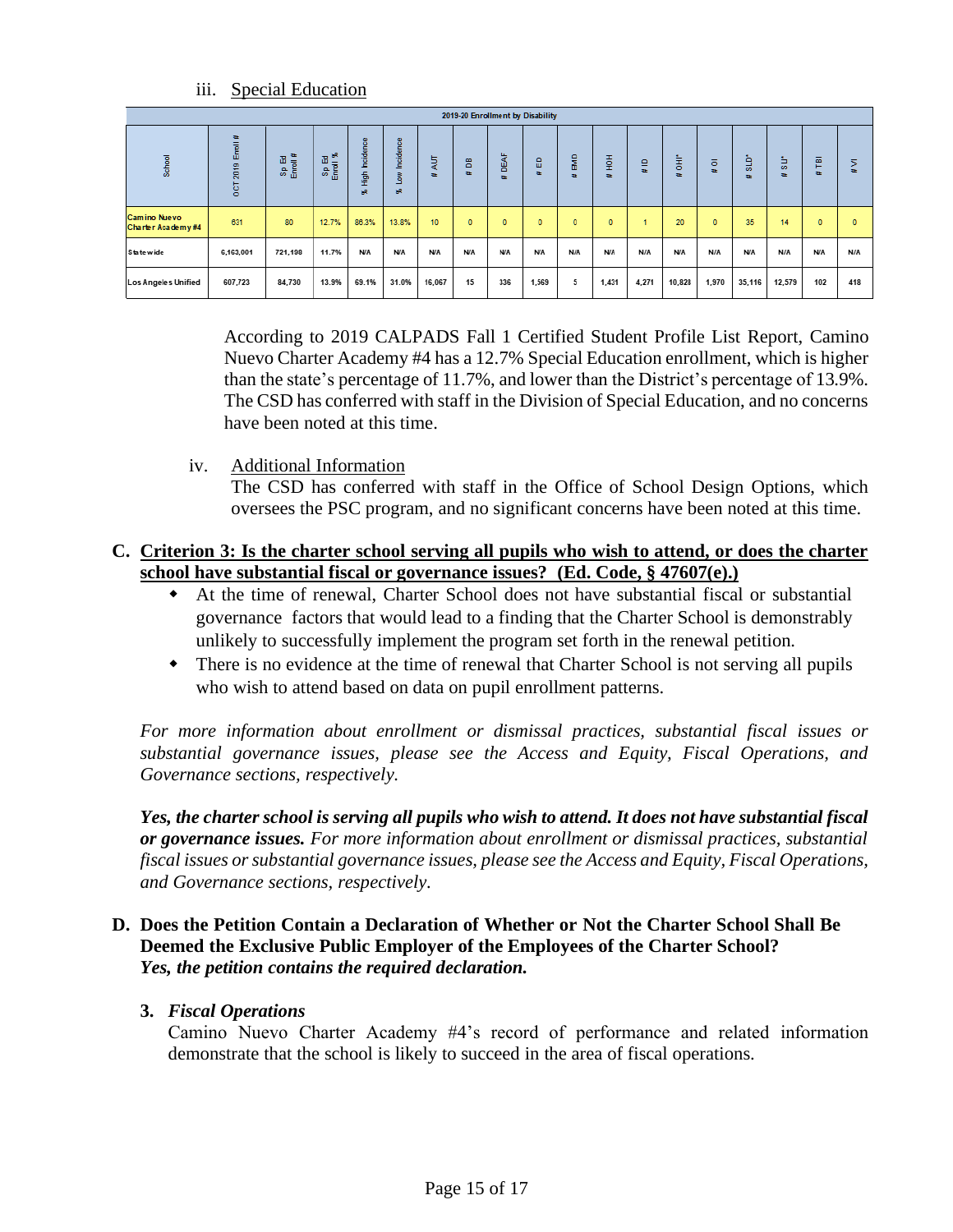### a. Summary

Camino Nuevo Charter Academy #4 achieved the ratings of *Proficient* and *Accomplished* in the category of Fiscal Operations on its annual oversight evaluation reports for the last two years.

During the 2019-2020 oversight visit, the CSD noted that the school's internal controls and processes were generally in place and implemented in practice.

|                                                | 2018-2019  | 2019-2020    |
|------------------------------------------------|------------|--------------|
| <b>Annual Oversight Evaluation Report</b>      |            |              |
| Rating in Category of <b>Fiscal Operations</b> | Proficient | Accomplished |

\*Note: The annual oversight rating represents the Charter Schools Division staff evaluation of the school's performance as outlined in the Annual Performance-Based Oversight Visit Report on or about the date of the annual oversight visit.

#### b. Fiscal Condition

Camino Nuevo Charter Academy #4's fiscal condition is positive and has been upward trending since the 2015-2016 Fiscal Year. According to the 2018-2019 independent audit report, the school had positive net asset \$1,812,110 and net income of \$92,662. The 2019- 2020 Unaudited Actuals projected positive net assets and net income.

|                             | 2015-2016<br>(Audited | 2016-2017<br>(Audited) | 2017-2018<br>(Audited) | 2018-2019<br>(Audited | 2019-2020<br>(Unaudited |
|-----------------------------|-----------------------|------------------------|------------------------|-----------------------|-------------------------|
|                             | Actuals)              | Actuals)               | Actuals)               | Actuals)              | Actuals)                |
| <b>Net Assets</b>           | \$1,405,756           | \$1,614,720            | \$1,719,448            | \$1,812,110           | \$1,856,753             |
| <b>Net</b><br>Income/Loss   | \$38,721              | \$208,964              | \$500,512              | \$92,662              | \$44,643                |
| <b>Transfers</b><br>In/Out  | \$0                   | \$0                    | $(\$395,784)*$         | \$0                   | \$0                     |
| Prior Year<br>Adjustment(s) | \$0                   | \$0                    | \$0                    | \$0                   | \$0                     |

\*The (\$395,784) outbound transfer of funds summarized in the financial table above represents the one-time asset transfer from Camino Nuevo Charter Academy #4 to PN-EDG made on March 30, 2018, approved by CNCA's governing board on June 13, 2017.

According to CNCA's independent audit report for the Fiscal Year ended June 30, 2019, CNCA's fiscal condition is strong. CNCA and its charter schools reported positive net assets of \$79,924,435 and net income of \$1,754,525. CNCA, without its charter schools, reported positive net assets of \$31,937,436 and net income of \$4,038,325.

During 2019-2020, the school paid annual management fees which amounted to 12% of the school's operational funds (defined as "all Education Code Section 47632(f) funding except funding for capital outlay,") to PN-EDG for services that include home office support. In addition, to benefit and further the CNCA schools charitable and educational purposes, the contractual arrangement between CNCA and PN-EDG has been governed by an Agreement for Limited Services since July 1, 2016. The Agreement for Limited Services is amended and approved by the CNCA governing board annually. PN-EDG supports CNCA by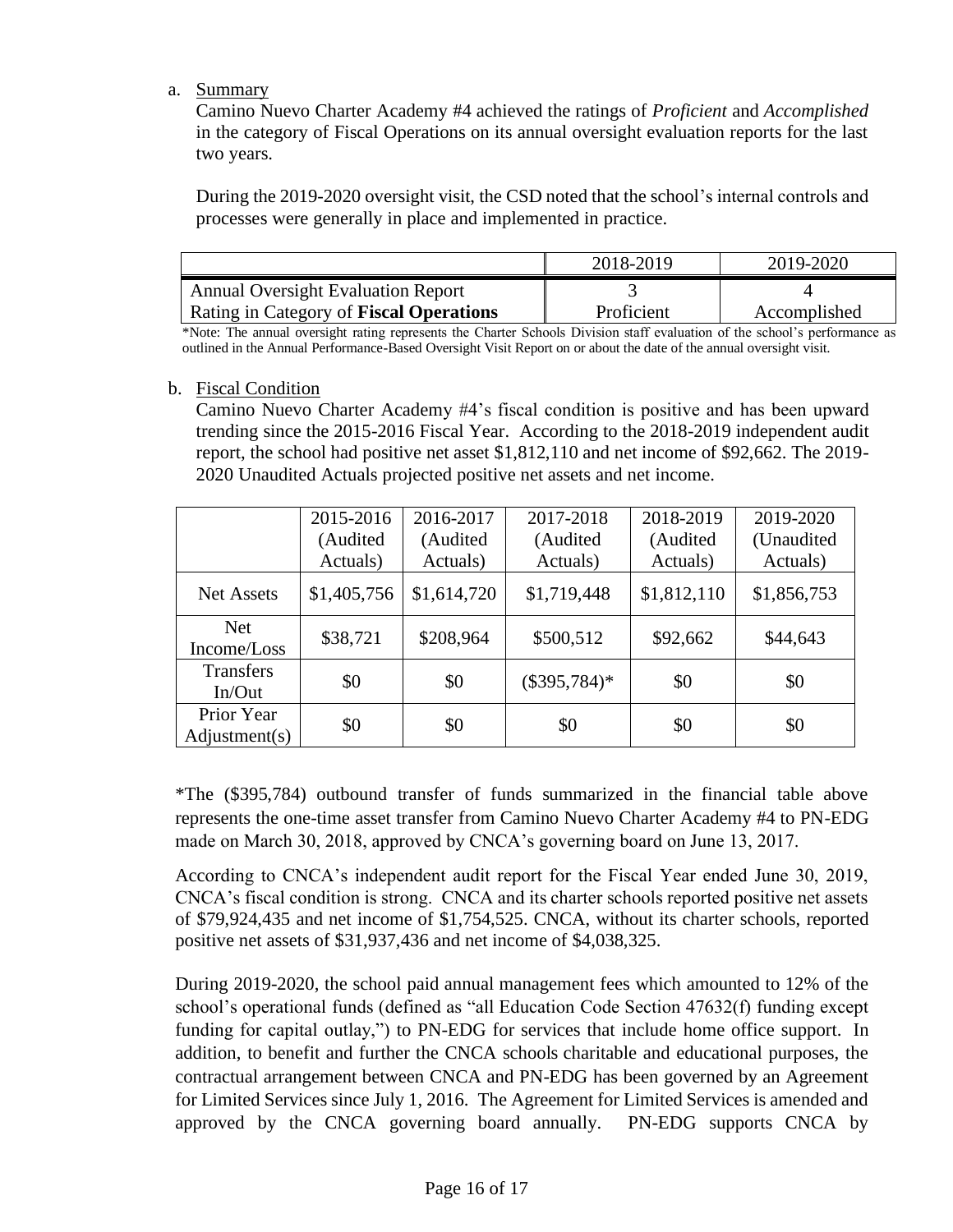administering many of the charitable activities that CNCA historically performed [e.g., early childhood services (pre-school), alumni services, development, and integrated community support], to enable CNCA to focus on charter school operations.

- c. 2018-2019 Independent Audit Report Audit Opinion: Unmodified Material Weaknesses: None Reported Deficiencies/Findings: None Reported Going Concern: None Reported
- d. Other Significant Fiscal Information

CSD staff was informed by the LAUSD Facilities Services Division (FSD) that another CNCA school, Camino Nuevo Charter High (CNCH1), received a Notice of Default (NOD) from the FSD on August 18, 2020, indicating that the charter school owed a total of \$1,177,434.06 for services rendered to the school by LAUSD during 2016-2017, 2017- 2018, 2018-2019 and 2019-2020.

On September 9, 2020, CNCH1 made a \$211,293 payment to LAUSD, leaving a remaining unpaid balance of \$966,141.06. CNCH1 responded to the FSD in writing and indicated that the CNCA governing board was aware of the NOD and the CNCA board would discuss this matter further. The FSD notified CNCA1 that the disputed amount must be deposited into an escrow account at the charter's expense, in accordance with its agreement with LAUSD. CNCH1 is in the process of reconciling the remaining balance owed to LAUSD. The organization communicated to the CSD that CNCA would pay the mutually agreed amount owed. The CSD will continue to monitor this issue through oversight. CSD staff understands that Camino Nuevo Charter Academy #4 (the school presented for renewal) does not currently owe any amounts to LAUSD.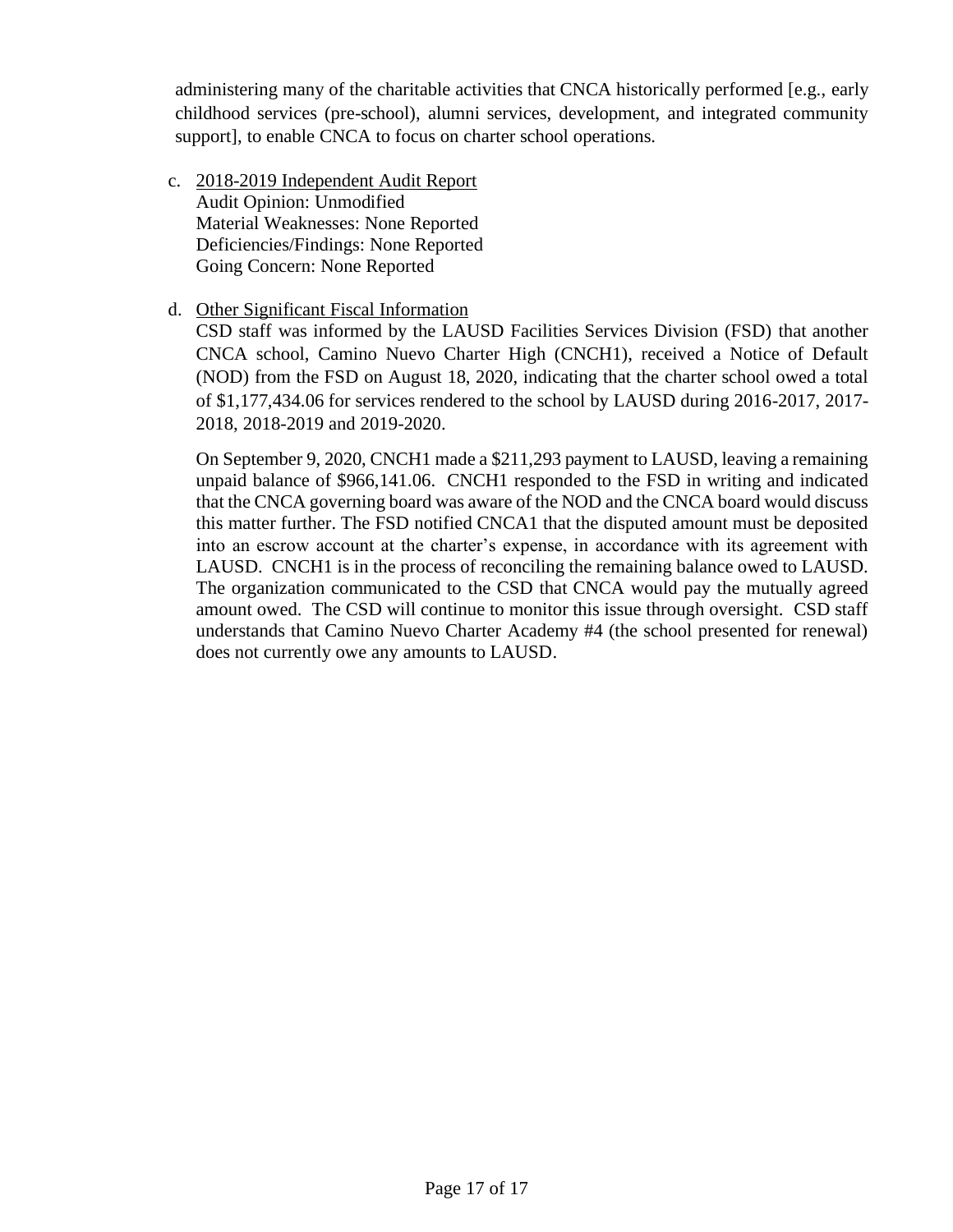#### ATTACHMENT B

#### **Camino Nuevo Charter Academy #4**

#### **Academic Performance - English Language Arts**

This report shows the performance levels for a single state indicator. Fnglish Language Arts, for all student groups, It also shows how the current year (status) compares to prior years (change) for each state indicator. S levels, which are displayed with the data for each indicator. An asterisk (\*) shows that the student group has fewer than 11 students and is not reported for privacy reasons. The performance level (color) is not included w any year used to calculate status and change. An "--" means that data is not currently available.

Source: Data collected by the California Department of Education (CDE) through the California Longitudinal Pupil Achievement Data System (CALPADS), California School Dashboard, and testing vendor. Aggregate data files are provided by the CDE – Data Reporting Office at http://www.cde.ca.gov/ds/sd/sd/filesenr.asp and California School Dashboard System of Support https://www.cde.ca.gov/ta/ac/cm/. Please note: There may be slight differences<br>wi *CALPADS.* 

|              |           |          |                                           |                                        |                                      |            |                                         |               | (ELA Grades) Academic Indicator - CA School Dashboard Indicator |                                        |        |                   |                                          |                                      |            |                                         |        |                            |                                               |        |                  |                                                    |
|--------------|-----------|----------|-------------------------------------------|----------------------------------------|--------------------------------------|------------|-----------------------------------------|---------------|-----------------------------------------------------------------|----------------------------------------|--------|-------------------|------------------------------------------|--------------------------------------|------------|-----------------------------------------|--------|----------------------------|-----------------------------------------------|--------|------------------|----------------------------------------------------|
| LD           | <b>BD</b> | Loc Code | School                                    | Subgroup                               | Number of<br>Students with<br>Scores | 2018 Color | School<br>2018<br>Average<br><b>DFS</b> | Change        | Change Level                                                    | <b>State</b><br>2018<br>Average<br>DFS | Change | Change Level      | School to State<br><b>DFS Comparison</b> | Number of<br>Students with<br>Scores | 2019 Color | School<br>2019<br>Average<br><b>DFS</b> | Change | Change Level               | <b>State</b><br>2019<br>Average<br><b>DFS</b> | Change | Change Level     | <b>School to State</b><br><b>DFS</b><br>Comparison |
| $\mathbf{c}$ | -5        | 2251     | <b>Camino Nuevo Charter</b><br>Academy #4 | <b>All Students</b>                    | 424                                  | Yellow     | $-16.4$                                 | 10.4          | <b>Increased</b>                                                | $-6.0$                                 | 2.2    | <b>Maintained</b> | Lower                                    | 399                                  | Yellow     | $-8.7$                                  | 7.7    | <b>Increased</b>           | $-2.5$                                        | 3.7    | <b>Increased</b> | Lower                                              |
|              |           |          |                                           | American Indian or<br>Alaska Native    | $\mathbf{3}$                         | No Color   | $\sim$                                  | $\sim$        | No Data                                                         | $-36.8$                                | 2.3    | Maintained        | $\sim$ $\sim$                            | $\overline{1}$                       | No Color   | $\sim$                                  | $\sim$ | No Data                    | $-34.1$                                       | 2.1    | Maintained       | $\sim$                                             |
|              |           |          |                                           | Asian                                  | <sup>2</sup>                         | No Color   | $\sim$                                  | $\sim$ $\sim$ | No Data                                                         | 62.4                                   | 2.0    | Maintained        | $\sim$                                   | $\mathbf{R}$                         | No Color   | $\sim$                                  | $\sim$ | No Data                    | 64.8                                          | 3.1    | Increased        | $\sim$                                             |
|              |           |          |                                           | <b>Black or African</b><br>American    |                                      | No Color   | $\sim$                                  | $\sim$        | No Data                                                         | $-51.8$                                | 0.9    | Maintained        | $\sim$ $\sim$                            | $\overline{2}$                       | No Color   | $\sim$                                  |        | No Data                    | $-47.6$                                       | 3.7    | Increased        | $\sim$                                             |
|              |           |          |                                           | English Learner                        | 221                                  | Yellow     | $-37.0$                                 | 13.2          | Increased                                                       | $-47.1$                                | 3.3    | Increased         | Higher                                   | 211                                  | Yellow     | $-22.6$                                 | 15.6   | Increased<br>Significantly | $-45.1$                                       | 3.1    | Increased        | Higher                                             |
|              |           |          |                                           | Filipino                               | 18                                   | No Color   | 64.7                                    | 8.8           | Increased                                                       | 44.0                                   | 2.7    | Maintained        | $\sim$                                   | 16                                   | No Color   | 88.6                                    | 24.0   | Increased<br>Significantly | 46.7                                          | 3.6    | Increased        | $\sim$                                             |
|              |           |          |                                           | Foster Youth                           | $\mathbf{1}$                         | No Color   | $\sim$                                  | $\sim$        | No Data                                                         | $-79.2$                                | 1.4    | Maintained        | $\sim$                                   | $\overline{1}$                       | No Color   | $\sim$                                  | $\sim$ | No Data                    | $-71.9$                                       | 5.7    | Increased        | $\sim$                                             |
|              |           |          |                                           | Homeless                               | 12                                   | No Color   | $-46.0$                                 | 18.6          | Increased<br>Significantly                                      | $-51.0$                                | 3.3    | Increased         | $\sim$                                   | 5                                    | No Color   | $\sim$                                  | $\sim$ | No Data                    | $-46.7$                                       | 3.8    | Increased        | $\sim$                                             |
|              |           |          |                                           | Latino                                 | 388                                  | Yellow     | $-20.4$                                 | 11.7          | Increased                                                       | $-31.3$                                | 3.2    | Increased         | Higher                                   | 371                                  | Yellow     | $-13.6$                                 | 6.8    | Increased                  | $-26.6$                                       | 4.5    | Increased        | Higher                                             |
|              |           |          |                                           | Native Hawaiian or<br>Pacific Islander | $\circ$                              | $\sim$     | $\sim$                                  | $\sim$ $\sim$ | $\sim$                                                          | $-21.3$                                | 0.7    | Maintained        | $\sim$ $\sim$                            | $\circ$                              | $\sim$     | $\sim$ $-$                              | $\sim$ | $\sim$ $\sim$              | $-19.5$                                       | 1.8    | Maintained       | $\sim$                                             |
|              |           |          |                                           | Socioeconomically<br>Disadvantaged     | 390                                  | Yellow     | $-19.7$                                 | 10.1          | Increased                                                       | $-34.7$                                | 4.0    | Increased         | Higher                                   | 367                                  | Yellow     | $-11.1$                                 | 8.6    | Increased                  | $-30.1$                                       | 4.4    | Increased        | Higher                                             |
|              |           |          |                                           | Students with<br><b>Disabilities</b>   | 48                                   | Orange     | $-87.5$                                 | 39.5          | Increased<br>Significantly                                      | $-95.5$                                | 2.1    | Maintained        | Higher                                   | 51                                   | Orange     | $-88.8$                                 | 17.4   | Increased<br>Significantly | $-88.1$                                       | 7.8    | Increased        | Lower                                              |
|              |           |          |                                           | Two or More Races                      | -5                                   | No Color   | $\sim$                                  | $\sim$        | No Data                                                         | 28.6                                   | 2.3    | Maintained        | $\sim$                                   | 2                                    | No Color   | $\sim$                                  | $\sim$ | No Data                    | 30.3                                          | 2.0    | Maintained       | $\sim$                                             |
|              |           |          |                                           | White                                  | 7                                    | No Color   | $\sim$                                  | $\sim$        | No Data                                                         | 27.7                                   | 0.8    | Maintained        | $\sim$                                   | $\boldsymbol{A}$                     | No Color   | $\sim$                                  |        | No Data                    | 30.7                                          | 3.4    | Increased        | $\sim$                                             |

Participation Rate Report below displays the percent of students tested by content area. The Every Student Succeeds Act requires districts and schools to test at least 95 percent of all students and students and students a also requires states to factor the participation rate into the Academic Indicator. If a district, school, or student group does not meet the 95% participation rate target, the Distance from Standard (DFS) value for the Aca

|                                    |              |                                     |           |                                 |                 |          | English Language Arts Indicator Participation Rate By Group |          |        |                               |                                    |                            |                      |       |
|------------------------------------|--------------|-------------------------------------|-----------|---------------------------------|-----------------|----------|-------------------------------------------------------------|----------|--------|-------------------------------|------------------------------------|----------------------------|----------------------|-------|
|                                    | All Students | American Indian or<br>Alaska Native | Asian     | Black or<br>African<br>American | English Learner | Filipino | Foster Youth                                                | Homeless | Latino | Hawaiian or<br>Pacific Island | Socioeconomically<br>Disadvantaged | Students with Disabilities | Two or More<br>Races | White |
| Percent of students tested in 2018 | 98%          | 98%                                 | 67%       | 100%                            | 98%             | 100%     | 100%                                                        | 100%     | 98%    | $\sim$ $\sim$                 | 99%                                | 89%                        | 100%                 | 100%  |
| Participation Rate Met 2018        | Yes          | Yes                                 | <b>No</b> | Yes                             | Yes             | Yes      | Yes                                                         | Yes      | Yes    | $\sim$ $-$                    | Yes                                | <b>No</b>                  | Yes                  | Yes   |
| Percent of students tested in 2019 | 99%          | 99%                                 | 100%      | 100%                            | 99%             | 100%     | 100%                                                        | 100%     | 99%    | $\sim$                        | 99%                                | 93%                        | 100%                 | 100%  |
| Participation Rate Met 2019        | Yes          | Yes                                 | Yes       | Yes                             | Yes             | Yes      | Yes                                                         | Yes      | Yes    | $\sim$ $-$                    | Yes                                | <b>No</b>                  | Yes                  | Yes   |

\* Note: An asterisk (\*) indicates that the student group consists of less than 11 students, the minimum size for reporting.

\*\* Whole number rounding is used for the participation rate.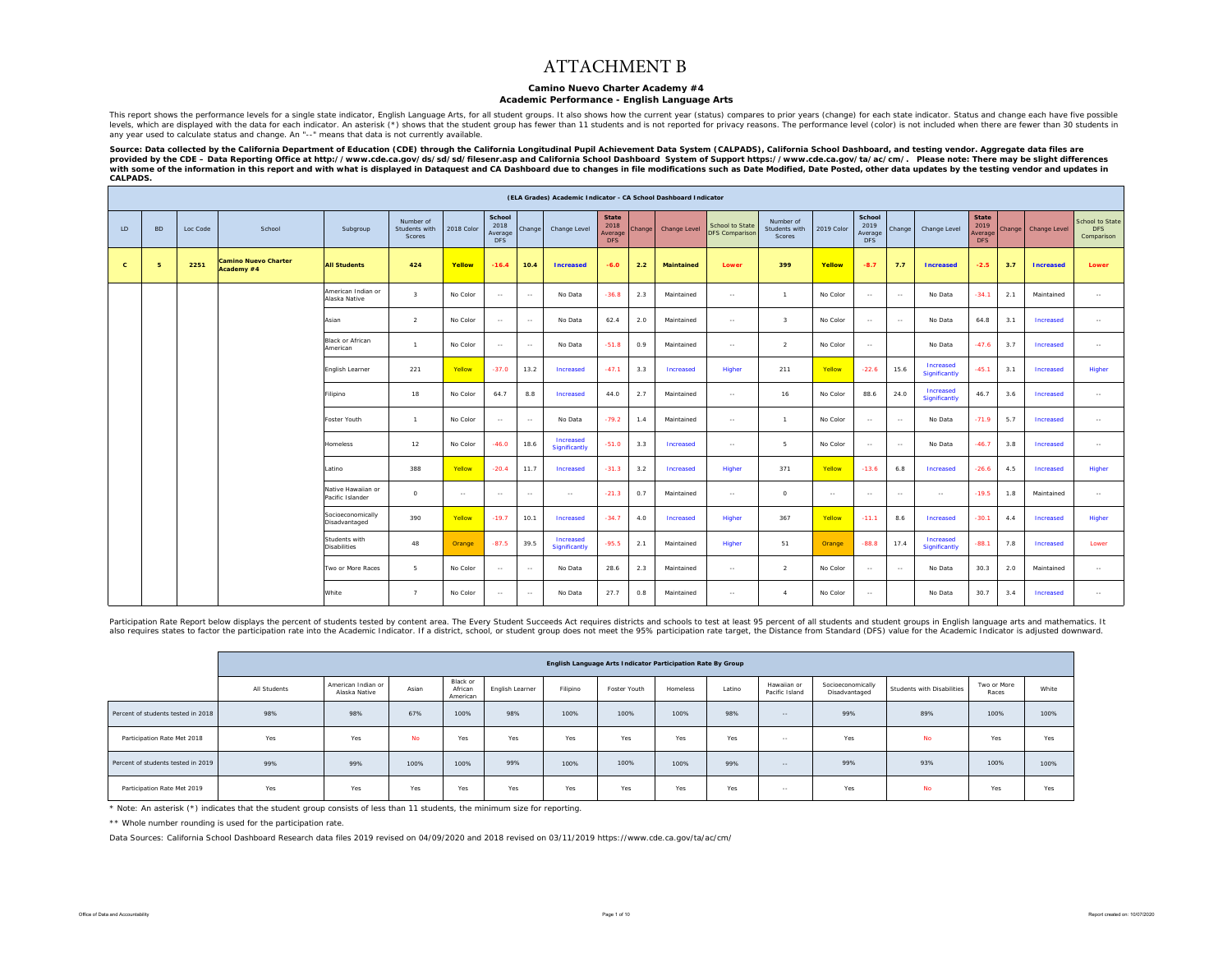#### **Camino Nuevo Charter Academy #4 Academic Performance - Math**

This report shows the performance levels for a single state indicator, Mathematics, for all student groups. It also shows how the current year (status) compares to prior years (change) for each state indicator. Status and which are displayed with the data for each indicator. An asterisk (\*) shows that the student group has fewer than 11 students and is not reported for privacy reasons. The performance level (color) is not included when ther year used to calculate status and change. An "--" means that data is not currently available.

Source: Data collected by the California Department of Education (CDE) through the California Longitudinal Pupil Achievement Data System (CALPADS), California School Dashboard, and testing vendor. Aggregate data files are<br> *CALPADS.* 

|              |           |          |                                           |                                        |                                             |            |                                         |               |                                         |                                        |        | (Math Grades) Academic Indicator - CA School Dashboard Indicator |                                          |                                      |            |                                         |               |                   |                                               |        |                     |                                   |
|--------------|-----------|----------|-------------------------------------------|----------------------------------------|---------------------------------------------|------------|-----------------------------------------|---------------|-----------------------------------------|----------------------------------------|--------|------------------------------------------------------------------|------------------------------------------|--------------------------------------|------------|-----------------------------------------|---------------|-------------------|-----------------------------------------------|--------|---------------------|-----------------------------------|
| LD.          | <b>BD</b> | Loc Code | School                                    | Subgroup                               | Number of<br>Students with<br><b>Scores</b> | 2018 Color | School<br>2018<br>Average<br><b>DFS</b> | Change        | Change Level                            | <b>State</b><br>2018<br>Average<br>DFS | Change | Change Level                                                     | School to State<br><b>DFS Comparison</b> | Number of<br>Students with<br>Scores | 2019 Color | School<br>2019<br>Average<br><b>DFS</b> | Change        | Change Level      | <b>State</b><br>2019<br>Average<br><b>DFS</b> | Change | <b>Change Level</b> | School to State<br>DFS Comparison |
| $\mathbf{C}$ | 5         | 2251     | <b>Camino Nuevo Charter</b><br>Academy #4 | <b>All Students</b>                    | 425                                         | Orange     | $-48.2$                                 | -16.6         | <b>Declined</b><br><b>Significantly</b> | $-36.4$                                | 1.3    | <b>Maintained</b>                                                | Lower                                    | 398                                  | Orange     | $-47.1$                                 | 1.1           | <b>Maintained</b> | $-33.5$                                       | 2.9    | <b>Maintained</b>   | Lower                             |
|              |           |          |                                           | American Indian or<br>Alaska Native    | $\mathbf{R}$                                | No Color   | $\sim$                                  | $\sim$        | No Data                                 | $-73.0$                                | $-0.7$ | Maintained                                                       | $\sim$                                   | $\mathbf{1}$                         | No Color   | $\sim$                                  | $\sim$        | No Data           | $-69.6$                                       | 2.8    | Maintained          | $\sim$                            |
|              |           |          |                                           | Asian                                  | $\overline{2}$                              | No Color   | $\sim$                                  | $\sim$        | No Data                                 | 56.7                                   | 2.4    | Maintained                                                       | $\sim$                                   | $\overline{\mathbf{3}}$              | No Color   | $\sim$                                  | $\sim$        | No Data           | 59.8                                          | 3.9    | Increased           | $\sim$                            |
|              |           |          |                                           | <b>Black or African</b><br>American    | $\overline{1}$                              | No Color   | $\sim$                                  | $\sim$        | No Data                                 | $-91.5$                                | 0.2    | Maintained                                                       | $\sim$                                   | $\overline{2}$                       | No Color   | $\sim$                                  | $\sim$        | No Data           | $-87.9$                                       | 2.8    | Maintained          | $\sim$                            |
|              |           |          |                                           | English Learner                        | 222                                         | Orange     | $-63.6$                                 | $-14.1$       | Declined                                | $-69.9$                                | 1.5    | Maintained                                                       | Higher                                   | 211                                  | Yellow     | $-52.7$                                 | 12.4          | Increased         | $-68.6$                                       | 2.2    | Maintained          | Higher                            |
|              |           |          |                                           | Filipino                               | 18                                          | No Color   | 44.4                                    | $-2.1$        | Maintained                              | 13.1                                   | 2.8    | Maintained                                                       | $\sim$ $-$                               | 16                                   | No Color   | 52.2                                    | 7.7           | Increased         | 18.0                                          | 5.6    | Increased           | $\sim$                            |
|              |           |          |                                           | Foster Youth                           | $\overline{1}$                              | No Color   | $\sim$                                  | $\sim$        | No Data                                 | $-114.0$                               | $-0.5$ | Maintained                                                       | $\sim$                                   | $\mathbf{1}$                         | No Color   | $\sim$                                  | $\sim$ $\sim$ | No Data           | $-107.2$                                      | 5.1    | Increased           | $\sim$                            |
|              |           |          |                                           | Homeless                               | 12                                          | No Color   | $-74.2$                                 | $-24.8$       | Declined<br>Significantly               | $-81.0$                                | 1.5    | Maintained                                                       | $\sim$                                   | 5                                    | No Color   | $\sim$                                  | $\sim$        | No Data           | $-77.7$                                       | 2.9    | Maintained          | $\sim$                            |
|              |           |          |                                           | Latino                                 | 389                                         | Orange     | $-52.0$                                 | $-15.9$       | Declined<br>Significantly               | $-65.8$                                | 1.7    | Maintained                                                       | Higher                                   | 370                                  | Orange     | $-51.9$                                 | 0.2           | Maintained        | $-62.2$                                       | 3.4    | Increased           | Higher                            |
|              |           |          |                                           | Native Hawaiian or<br>Pacific Islander | $\circ$                                     | $\sim$ $-$ | $\sim$                                  | $\sim$        | $\sim$                                  | $-52.0$                                | $-0.7$ | Maintained                                                       | $\sim$ $\sim$                            | $\circ$                              | $\sim$     | $\sim$ $\sim$                           | $\sim$ $\sim$ | $\sim$ $\sim$     | $-49.8$                                       | 2.1    | Maintained          | $\sim$ $\sim$                     |
|              |           |          |                                           | Socioeconomically<br>Disadvantaged     | 391                                         | Orange     | $-49.5$                                 | $-17.7$       | Declined<br>Significantly               | $-67.4$                                | 2.3    | Maintained                                                       | Higher                                   | 366                                  | Orange     | $-48.1$                                 | 1.5           | Maintained        | $-63.7$                                       | 3.4    | Increased           | Higher                            |
|              |           |          |                                           | Students with<br><b>Disabilities</b>   | 48                                          | Orange     | $-114.7$                                | 13.7          | Increased                               | $-125.3$                               | 0.8    | Maintained                                                       | Higher                                   | 50                                   | Orange     | $-120.0$                                | 13.4          | Increased         | $-119.4$                                      | 6.6    | Increased           | Lower                             |
|              |           |          |                                           | Two or More Races                      | $\overline{a}$                              | No Color   | $\sim$ $\sim$                           | $\sim$ $\sim$ | No Data                                 | 1.9                                    | 1.9    | Maintained                                                       | $\sim$                                   | $\overline{a}$                       | No Color   | $\sim$                                  | $\sim$ $\sim$ | No Data           | 2.5                                           | 0.9    | Maintained          | $\sim$                            |
|              |           |          |                                           | White                                  | $\overline{7}$                              | No Color   | $\sim$                                  | $\sim$        | No Data                                 | $-1.0$                                 | 0.6    | Maintained                                                       | $\sim$                                   | $\overline{4}$                       | No Color   | $\sim$                                  | $\sim$        | No Data           | 1.4                                           | 2.7    | Maintained          | $\sim$                            |

Participation Rate Report below displays the percent of students tested by content area. The Every Student Succeeds Act requires districts and schools to test at least 95 percent of all students and student groups in Engli also requires states to factor the participation rate into the Academic Indicator. If a district, school, or student group does not meet the 95% participation rate target, the Distance from Standard (DFS) value for the Aca

|                                       |              |                                     |           |                                 |                 |          | Mathematics Indicator Participation Rate By Group |           |        |                               |                                    |                            |                      |       |
|---------------------------------------|--------------|-------------------------------------|-----------|---------------------------------|-----------------|----------|---------------------------------------------------|-----------|--------|-------------------------------|------------------------------------|----------------------------|----------------------|-------|
|                                       | All Students | American Indian or<br>Alaska Native | Asian     | Black or<br>African<br>American | English Learner | Filipino | Foster Youth                                      | Homeless  | Latino | Hawaiian or<br>Pacific Island | Socioeconomically<br>Disadvantaged | Students with Disabilities | Two or More<br>Races | White |
| Percent of students tested in<br>2018 | 99%          | 99%                                 | 67%       | 100%                            | 98%             | 100%     | 100%                                              | 100%      | 99%    | $\frac{1}{2}$                 | 99%                                | 89%                        | 100%                 | 100%  |
| Participation Rate Met 2018           | Yes          | Yes                                 | <b>No</b> | <b>Yes</b>                      | Yes             | Yes      | Yes                                               | Yes       | Yes    | $\sim$ $-$                    | Yes                                | <b>No</b>                  | Yes                  | Yes   |
| Percent of students tested in<br>2019 | 99%          | 99%                                 | 100%      | 100%                            | 98%             | 100%     | 100%                                              | 86%       | 99%    | $\frac{1}{2}$                 | 99%                                | 92%                        | 100%                 | 100%  |
| Participation Rate Met 2019           | Yes          | Yes                                 | Yes       | Yes                             | Yes             | Yes      | Yes                                               | <b>No</b> | Yes    | $\sim$ $-$                    | Yes                                | <b>No</b>                  | Yes                  | Yes   |

\* Note: An asterisk (\*) indicates that the student group consists of less than 11 students, the minimum size for reporting.

\*\* Whole number rounding is used for the participation rate.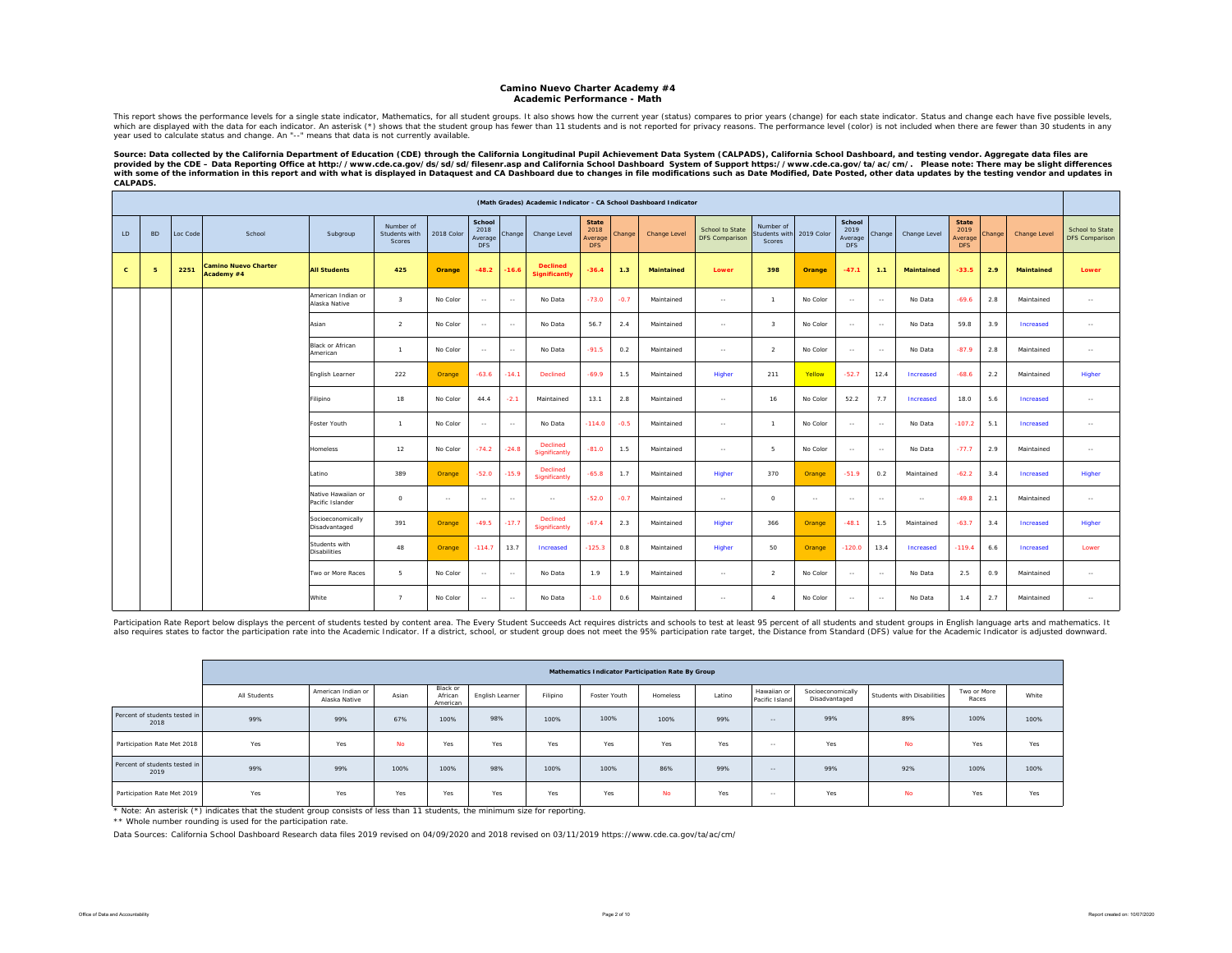#### **Camino Nuevo Charter Academy #4 English Learner Progress Indicator**

This Reports shows the percentage of current EL students making progress towards English language proficiency or maintaining the highest level. ELs take the ELPAC exam to measure progress towards English language proficien ELPAC has 4 levels. The 4 ELPAC levels were divided into 6 ELPI levels to determine whether ELs made progress toward English language proficiency. English Learner Progress with the transition to a new assessment, the 2018 is unable to report a performance level (color) for this measure. However, the percent of students performing at each level on the new assessment is reported.

Source: Data collected by the California Department of Education (CDE) through the California Longitudinal Pupil Achievement Data System (CALPADS), California School Dashboard, and testing vendor. Aggregate data files are provided by the CDE – Data Reporting Office at http://www.cde.ca.gov/ds/sd/sd/filesenr.asp and California School Dashboard System of Support https://www.cde.ca.gov/ta/ac/cm/. Please note: There may be slight differences with some of the information in this report and with what is displayed in Dataquest and CA Dashboard due to changes in file modifications such as Date Modified, Date Posted, other *data updates by the testing vendor and updates in CALPADS.* 

|              |           |             |                                              |          |                                                     |                                                                            |                                     |                                                                                               | English Learner Progress Indicator - CA School Dashboard Indicator |                                                 |                 |                                                                                               |                   |                                                                                               |                   |
|--------------|-----------|-------------|----------------------------------------------|----------|-----------------------------------------------------|----------------------------------------------------------------------------|-------------------------------------|-----------------------------------------------------------------------------------------------|--------------------------------------------------------------------|-------------------------------------------------|-----------------|-----------------------------------------------------------------------------------------------|-------------------|-----------------------------------------------------------------------------------------------|-------------------|
|              |           |             |                                              |          |                                                     | 2018 School                                                                |                                     |                                                                                               | 2018 State                                                         |                                                 |                 | 2019 School                                                                                   |                   |                                                                                               | 2019 State        |
| LD           | <b>BD</b> | Loc<br>Code | School                                       | Subgroup | Number of<br>English Learner 2018 Color<br>Students | Percentage of<br><b>English Learners</b><br>towards English<br>proficiency | making progress   Performance Level | Percentage of<br><b>English Learners</b><br>making progress<br>towards English<br>proficiency | Performance Level                                                  | Number of<br><b>English Learner</b><br>Students | 2019 Color      | Percentage of<br><b>English Learners</b><br>making progress<br>towards English<br>proficiency | Performance Level | Percentage of<br><b>English Learners</b><br>making progress<br>towards English<br>proficiency | Performance Level |
| $\mathbf{c}$ |           | 2251        | Camino Nuevo Charter Academy English Learner |          | 208                                                 |                                                                            |                                     |                                                                                               |                                                                    | 141                                             | <b>No Color</b> | 36.2%                                                                                         | Low               | 48.3                                                                                          | Medium            |

Note: LEAs and schools that did not test at least 95 percent of their English learner population on the English Language Proficiency Assessments for California (ELPAC) are assigned a "Low" Status, unless they have **<sup>a</sup>"Very Low" Status. Number of English Learners: '0 to 10'=Fewer than 11 EL students have an overall PL on ELPAC SA in both prior and current years (Status rate and level are suppressed) '11 to 29'=Number of EL students with overall PL on ELPAC SA in both prior and current years is 11 thru 29 (Status rate and level are reported but are not used for accountability) '30 and Up'=At least 30 EL students have an overall PL on ELPAC SA in both prior and current years (status rate and level are reported and will be used for accountability)** 

#### **Student English Language Acquisition Results**

The percentage of current EL students who progressed at least one ELPI level, maintained ELPI level 4, maintained lower ELPI level (i.e, levels 1, 2L, 2H, 3L, or 3H), or decreased at least one ELPI Level.

|                                       | <b>ELPAC Participation Rate</b> |
|---------------------------------------|---------------------------------|
| Percent of students<br>tested in 2018 | N/A                             |
| Participation Rate Met<br>2018        | N/A                             |
| Percent of students<br>tested in 2019 | 98%                             |
| Participation Rate Met<br>2019        | Yes                             |

| 2018 Student English Language Acquisition Results |       |              |
|---------------------------------------------------|-------|--------------|
| Camino Nuevo Charter Academy #4                   |       | <b>State</b> |
| Level 4 - Well Developed                          | 31.3% | 30.6%        |
| Level 3 - Moderately Developed                    | 41.8% | 34.6%        |
| Level 2 - Somewhat Developed                      | 22.1% | 20.2%        |
| Level 1 - Beginning Stage                         | 4.8%  | 14.6%        |

| 2018 Student English Language Acquisition Results |       |              | 2019 Student English Language Acquisition Results |       |              |
|---------------------------------------------------|-------|--------------|---------------------------------------------------|-------|--------------|
| Camino Nuevo Charter Academy #4                   |       | <b>State</b> | Camino Nuevo Charter Academy #4                   |       | <b>State</b> |
| veloped                                           | 31.3% | 30.6%        | ELs Who Progressed at Least One ELPI Level        | 34.7% | 42.9%        |
| ely Developed                                     | 41.8% | 34.6%        | ELs Who Maintained ELPI Level 4                   | 1.4%  | 5.3%         |
| at Developed                                      | 22.1% | 20.2%        | ELs Who Maintained ELPI Level 1, 2L, 2H, 3L, 3H   | 26.2% | 31.5%        |
| ng Stage                                          | 4.8%  | 14.6%        | ELs Who Decreased at Least One ELPI Level         | 37.5% | 20.1%        |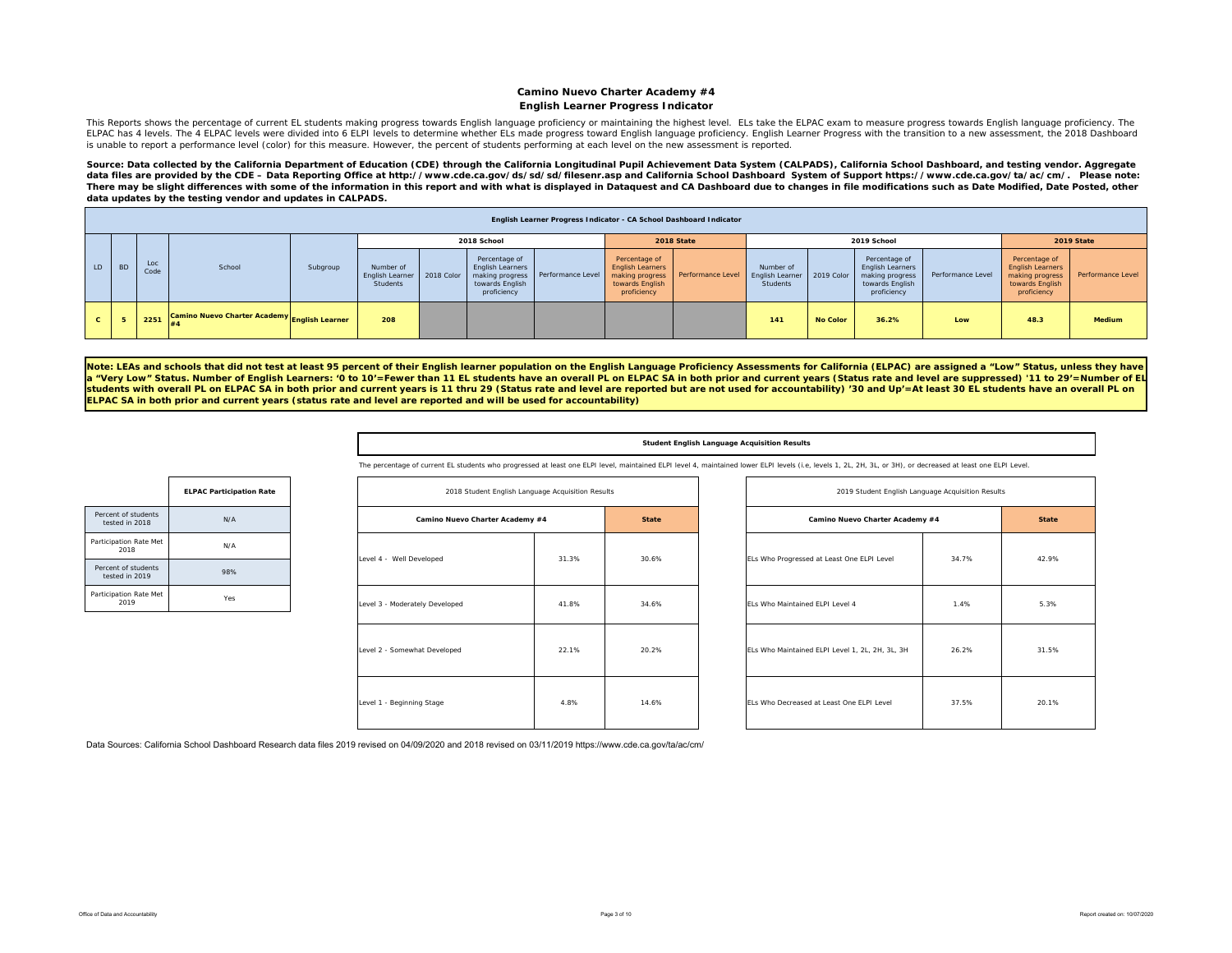#### **Camino Nuevo Charter Academy #4**

#### **Chronic Absenteeism**

This report displays the percentage of students in Kindergarten through grade 8 who are absent 10 percent or more of the instructional days they were enrolled. Color: 1 = Red, 2 = Orange, 3 = Yellow, 4 = Green, 5 = Blue, 0 Maintained, 2 = Increased, 1 = Increased Significantly, 0 = No Data. An "--" means that data is not currently available.

Source: Data collected by the California Department of Education (CDE) through the California Longitudinal Pupil Achievement Data System (CALPADS), California School Dashboard, and testing vendor. Aggregate data files are

|              |           |          |                                           |                                        |                                                     |            |                                                     |         |                  |                                                           |         | Chronic Absenteeism - CA School Dashboard Indicator |                                                         |                                                     |            |                                                     |          |                 |                                                           |        |                  |                                                         |
|--------------|-----------|----------|-------------------------------------------|----------------------------------------|-----------------------------------------------------|------------|-----------------------------------------------------|---------|------------------|-----------------------------------------------------------|---------|-----------------------------------------------------|---------------------------------------------------------|-----------------------------------------------------|------------|-----------------------------------------------------|----------|-----------------|-----------------------------------------------------------|--------|------------------|---------------------------------------------------------|
| LD           | <b>BD</b> | Loc Code | School                                    | Subgroup                               | Number of<br>students enrolled<br>who meet criteria | 2018 Color | School 2018<br>Chronic<br>Absenteeism<br>Percentage | Change  | Change Level     | <b>State 2018</b><br>Chronic<br>Absenteelsm<br>Percentage | Change  | Change Level                                        | School to State<br>Chronic<br>Absenteeism<br>Comparison | Number of<br>students enrolled<br>who meet criteria | 2019 Color | School 2019<br>Chronic<br>Absenteelsm<br>Percentage | Change   | Change Level    | <b>State 2019</b><br>Chronic<br>Absenteeism<br>Percentage | Change | Change Level     | School to State<br>Chronic<br>Absenteeism<br>Comparison |
| $\mathbf{c}$ | 5         | 2251     | <b>Camino Nuevo Charter Academy</b><br>#A | <b>All Students</b>                    | 668                                                 | Orange     | 14.8%                                               | 0.9%    | <b>Increased</b> | 9.0%                                                      | 0.3%    | Maintained                                          | Higher                                                  | 659                                                 | Yellow     | 14.1%                                               | $-0.7%$  | <b>Declined</b> | 10.1%                                                     | 1.1%   | <b>Increased</b> | Higher                                                  |
|              |           |          |                                           | American Indian or<br>Alaska Native    | $\overline{\mathbf{3}}$                             | No Color   | 0.0%                                                | 0.0%    | No Data          | 17.8%                                                     | $-0.3%$ | Maintained                                          | $\sim$ $-$                                              | <sup>2</sup>                                        | No Color   | 0.0%                                                | 0.0%     | No Data         | 18.9%                                                     | 1.2%   | Increased        | $\sim$                                                  |
|              |           |          |                                           | Asian                                  | $\overline{2}$                                      | No Color   | 0.0%                                                | 0.0%    | No Data          | 3.2%                                                      | 0.3%    | Maintained                                          | $\sim$ $\sim$                                           | 5                                                   | No Color   | 0.0%                                                | 0.0%     | No Data         | 3.7%                                                      | 0.5%   | Increased        | $\sim$ $\sim$                                           |
|              |           |          |                                           | Black or African<br>American           | $\sim$                                              | No Color   | 0.0%                                                | 0.0%    | No Data          | 17.9%                                                     | 1.0%    | Increased                                           | $\sim$ $\sim$                                           | $\sim$                                              | No Color   | 0.0%                                                | 0.0%     | No Data         | 20.6%                                                     | 2.7%   | Increased        | $\sim$ $\sim$                                           |
|              |           |          |                                           | English Learner                        | 276                                                 | Yellow     | 10.1%                                               | $-2.1%$ | Declined         | 8.6%                                                      | 0.6%    | Increased                                           | Higher                                                  | 254                                                 | Orange     | 11.4%                                               | 1.3%     | Increased       | 9.9%                                                      | 1.4%   | Increased        | Higher                                                  |
|              |           |          |                                           | Filipino                               | 19                                                  | No Color   | 5.3%                                                | $-2.1%$ | <b>Declined</b>  | 4.3%                                                      | 0.2%    | Maintained                                          | $\sim$                                                  | 21                                                  | No Color   | 9.5%                                                | 4.3%     | Increased       | 5.2%                                                      | 0.9%   | Increased        | $\sim$                                                  |
|              |           |          |                                           | Foster Youth                           | $\mathcal{R}$                                       | No Color   | 0.0%                                                | 0.0%    | No Data          | 18.5%                                                     | 0.0%    | Maintained                                          | $\sim$ $\sim$                                           | $\overline{\mathbf{3}}$                             | No Color   | 0.0%                                                | 0.0%     | No Data         | 20.1%                                                     | 1.6%   | Increased        | $\sim$ $\sim$                                           |
|              |           |          |                                           | Homeless                               | 21                                                  | No Color   | 52.4%                                               | 22.8%   | Increased        | 19.4%                                                     | 1.2%    | Increased                                           | $\sim$                                                  | 15                                                  | No Color   | 40.0%                                               | $-12.4%$ | <b>Declined</b> | 21.1%                                                     | 1.7%   | Increased        | $\sim$                                                  |
|              |           |          |                                           | Latino                                 | 619                                                 | Orange     | 14.2%                                               | 1.0%    | Increased        | 9.7%                                                      | 0.4%    | Maintained                                          | Higher                                                  | 616                                                 | Yellow     | 13.5%                                               | $-0.7%$  | <b>Declined</b> | 11.0%                                                     | 1.4%   | Increased        | Higher                                                  |
|              |           |          |                                           | Native Hawaiian or<br>Pacific Islander | $\Omega$                                            | No Color   | 0.0%                                                | 0.0%    | No Data          | 16.1%                                                     | 2.0%    | Increased                                           | $\sim$ $-$                                              | $\circ$                                             | No Color   | 0.0%                                                | 0.0%     | No Data         | 18.8%                                                     | 2.8%   | Increased        | $\sim$                                                  |
|              |           |          |                                           | Socioeconomically<br>Disadvantaged     | 617                                                 | Orange     | 14.3%                                               | 0.0%    | Maintained       | 11.4%                                                     | 0.4%    | Maintained                                          | Higher                                                  | 599                                                 | Orange     | 14.2%                                               | $-0.1%$  | Maintained      | 12.9%                                                     | 1.5%   | Increased        | Higher                                                  |
|              |           |          |                                           | Students with<br><b>Disabilities</b>   | 67                                                  | Orange     | 14.9%                                               | 2.4%    | Increased        | 15.1%                                                     | 0.4%    | Maintained                                          | Lower                                                   | 87                                                  | Yellow     | 12.6%                                               | $-2.3%$  | <b>Declined</b> | 16.3%                                                     | 1.2%   | Increased        | Lower                                                   |
|              |           |          |                                           | Two or More Races                      | 11                                                  | No Color   | 27.3%                                               | 0.0%    | No Data          | 9.3%                                                      | $-0.2%$ | Maintained                                          | $\sim$ $-$                                              | 5                                                   | No Color   | 0.0%                                                | 0.0%     | No Data         | 9.8%                                                      | 0.5%   | Increased        | $\sim$ $\sim$                                           |
|              |           |          |                                           | White                                  | 10                                                  | No Color   | 0.0%                                                | 0.0%    | No Data          | 7.7%                                                      | 0.0%    | Maintained                                          | $\sim$ $-$                                              | 6                                                   | No Color   | 0.0%                                                | 0.0%     | No Data         | 8.1%                                                      | 0.3%   | Maintained       | $\sim$ $-$                                              |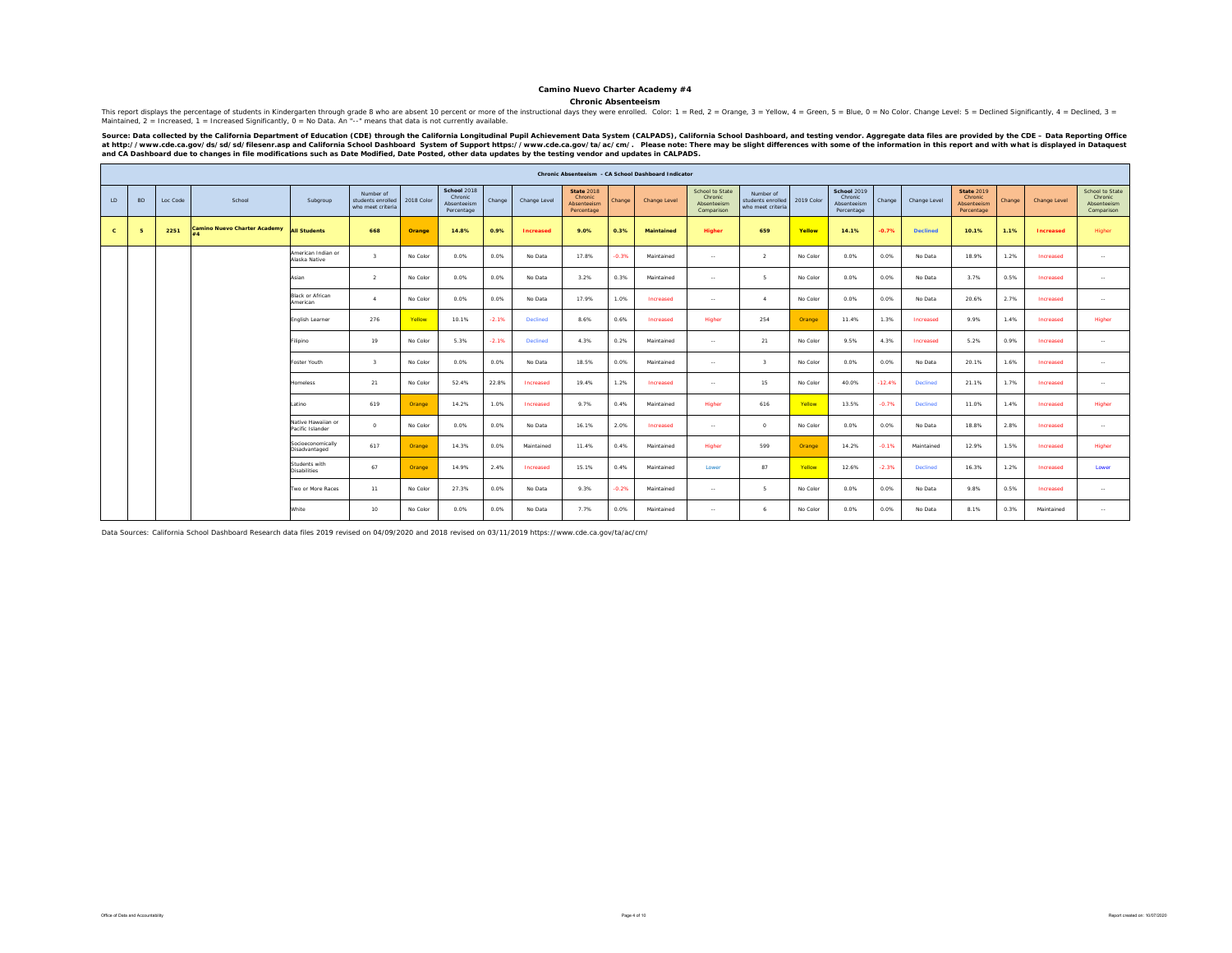#### **Camino Nuevo Charter Academy #4**

#### **Suspension Rate Indicator**

Suspension Rate: The percentage of students in kindergarten through grade 12 who have been suspended at least once in a given school year. Students who are suspended multiple times are only counted once.

Source: Data collected by the California Department of Education (CDE) through the California Longitudinal Pupil Achievement Data System (CALPADS), California School Dashboard, and testing vendor. Aggregate data files are

|              |           |          |                                           |                                        |                         |            |                                               |         |                           |                            |                                               |         | Suspension Rate Indicator - CA School Dashboard Indicator |                                              |                       |            |                                               |                |                 |                            |                               |         |                                  |                                              |
|--------------|-----------|----------|-------------------------------------------|----------------------------------------|-------------------------|------------|-----------------------------------------------|---------|---------------------------|----------------------------|-----------------------------------------------|---------|-----------------------------------------------------------|----------------------------------------------|-----------------------|------------|-----------------------------------------------|----------------|-----------------|----------------------------|-------------------------------|---------|----------------------------------|----------------------------------------------|
| LD           | <b>BD</b> | Loc Code | School                                    | Subgroup                               | Number of<br>Students   | 2018 Color | Students<br>suspended at Change<br>least once |         | Change Level              | <b>State 2018</b><br>Color | <b>Students</b><br>suspended at<br>least once | Change  | Change Level                                              | School to State<br>Suspensions<br>Comparison | Number of<br>Students | 2019 Color | Students<br>suspended at Change<br>least once |                | Change Level    | <b>State 2019</b><br>Color | <b>Students</b><br>least once |         | suspended at Change Change Level | School to State<br>Suspensions<br>Comparison |
| $\mathbf{C}$ |           | 2251     | <b>Camino Nuevo Charter</b><br>Academy #4 | <b>All Students</b>                    | 682                     | Green      | 2.6%                                          | 0.4%    | <b>Declined</b>           | Yellow                     | 3.5%                                          | $-0.1%$ | Maintained                                                | Lower                                        | 675                   | Green      | 2.2%                                          | $-0.4%$        | <b>Declined</b> | Yellow                     | 3.4%                          | $-0.1%$ | <b>Maintained</b>                | Lower                                        |
|              |           |          |                                           | American Indian or<br>Alaska Native    | $\overline{\mathbf{3}}$ | No Color   | $\sim$                                        | $\sim$  | No Data                   | Yellow                     | 7.2%                                          | 0.3%    | Declined                                                  | $\sim$                                       | $\overline{2}$        | No Color   | $\sim$                                        | $\sim$         | No Data         | Orange                     | 7.2%                          | 0.1%    | Maintained                       | <b>Service</b>                               |
|              |           |          |                                           | Asian                                  | $\mathbf{A}$            | No Color   | $\sim$                                        | $\sim$  | No Data                   | Blue                       | 1.0%                                          | 0.0%    | Maintained                                                | $\ddotsc$                                    | 5                     | No Color   | $\sim$                                        | $\sim$         | No Data         | Blue                       | 1.0%                          | $-0.1%$ | Maintained                       | $\sim$                                       |
|              |           |          |                                           | <b>Black or African</b><br>American    | $\mathbf{A}$            | No Color   | $\sim$                                        | $\sim$  | No Data                   | Orange                     | 9.4%                                          | 0.4%    | Declined                                                  | $\sim$                                       | $\mathbf{A}$          | No Color   | $\sim$                                        | $\sim$         | No Data         | Orange                     | 8.8%                          | 0.6%    | <b>Declined</b>                  | $\sim$                                       |
|              |           |          |                                           | English Learner                        | 282                     | Green      | 1.4%                                          | $-2.4%$ | Declined<br>Significantly | Yellow                     | 3.0%                                          | 0.1%    | Maintained                                                | Lower                                        | 258                   | Orange     | 1.9%                                          | 0.5%           | Increased       | Yellow                     | 3.1%                          | 0.1%    | Maintained                       | Lower                                        |
|              |           |          |                                           | Filipino                               | 20                      | No Color   | 5.0%                                          | 1.3%    | Increased                 | Green                      | 1.3%                                          | $-0.1%$ | Maintained                                                | $\sim$                                       | 21                    | No Color   | 0.0%                                          | $-5.0%$        | Declined        | Green                      | 1.3%                          | 0.0%    | Maintained                       | $\sim$                                       |
|              |           |          |                                           | Foster Youth                           | $\mathbf{3}$            | No Color   | $\sim$                                        | $\sim$  | No Data                   | Red                        | 15.2%                                         | 0.1%    | Maintained                                                | $\sim$                                       | $\mathbf{4}$          | No Color   | $\sim$                                        | $\sim$         | No Data         | Orange                     | 14.6%                         | 0.6%    | <b>Declined</b>                  | $\sim$                                       |
|              |           |          |                                           | <b>Homeless</b>                        | 21                      | No Color   | 9.5%                                          | 5.8%    | Increased                 | Orange                     | 5.6%                                          | $-0.1%$ | Maintained                                                | $\sim$                                       | 17                    | No Color   | 0.0%                                          | $-9.5%$        | Declined        | Orange                     | 6.2%                          | 0.5%    | Increased                        | $\sim$                                       |
|              |           |          |                                           | Latino                                 | 628                     | Green      | 2.4%                                          | $-0.6%$ | <b>Declined</b>           | Yellow                     | 3.6%                                          | $-0.1%$ | Maintained                                                | Lower                                        | 629                   | Green      | 2.1%                                          | $-0.3%$        | Declined        | Yellow                     | 3.5%                          | $-0.1%$ | Maintained                       | Lower                                        |
|              |           |          |                                           | Native Hawaiian or<br>Pacific Islander | $^{\circ}$              | $\sim$     | $\sim$                                        | $\sim$  | <b>Service</b>            | Yellow                     | 4.7%                                          | 0.3%    | Declined                                                  | $\sim$                                       | $\Omega$              | $\sim$     | $\sim$                                        | <b>Section</b> | $\sim$ $\sim$   | Yellow                     | 4.5%                          | $-0.2%$ | Maintained                       | <b>Service</b>                               |
|              |           |          |                                           | Socioeconomically<br>Disadvantaged     | 629                     | Yellow     | 2.9%                                          | $-0.1%$ | Maintained                | Yellow                     | 4.4%                                          | $-0.2%$ | Maintained                                                | Lower                                        | 611                   | Green      | 2.3%                                          | $-0.6%$        | Declined        | Yellow                     | 4.3%                          | $-0.1%$ | Maintained                       | Lower                                        |
|              |           |          |                                           | Students with<br><b>Disabilities</b>   | 68                      | Orange     | 4.4%                                          | 1.3%    | Increased                 | Yellow                     | 6.8%                                          | 0.3%    | Declined                                                  | Lower                                        | 87                    | Red.       | 8.0%                                          | 3.6%           | Increased       | Yellow                     | 6.2%                          | 0.6%    | <b>Declined</b>                  | Higher                                       |
|              |           |          |                                           | Two or More Races                      | 11                      | No Color   | 9.1%                                          | $\sim$  | No Data                   | Yellow                     | 3.4%                                          | 0.0%    | Maintained                                                | $\sim$                                       | $\mathbf{R}$          | No Color   | $\sim$                                        | $\sim$         | No Data         | Yellow                     | 3.3%                          | $-0.1%$ | Maintained                       | $\sim$                                       |
|              |           |          |                                           | White                                  | 12                      | No Color   | 0.0%                                          | $\sim$  | No Data                   | Yellow                     | 3.0%                                          | $-0.1%$ | Maintained                                                | $\sim$                                       | 6                     | No Color   | $\sim$                                        | <b>Section</b> | No Data         | Yellow                     | 2.9%                          | $-0.2%$ | Maintained                       | <b>Service</b>                               |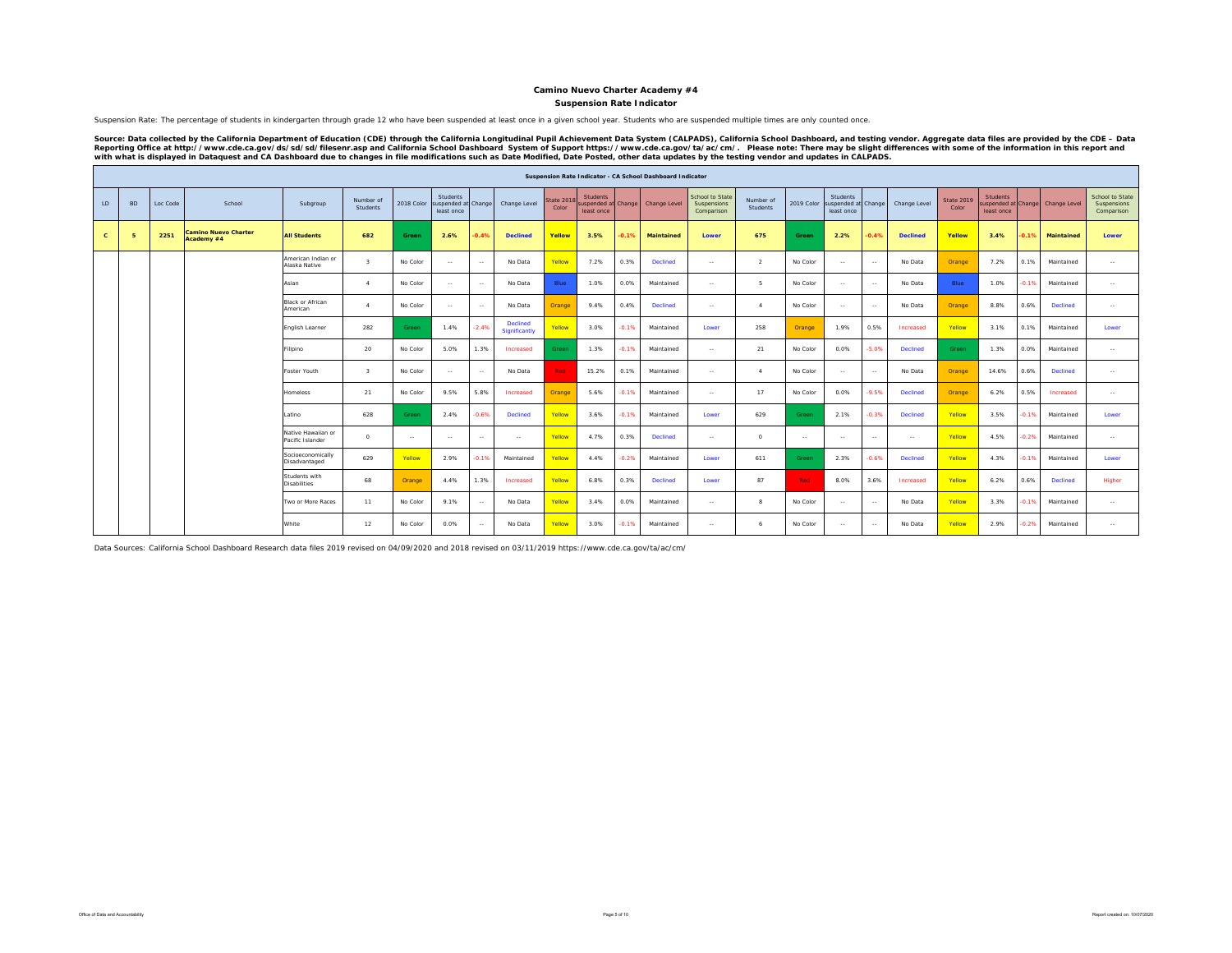#### **Enrollment Report Camino Nuevo Charter Academy #4**

This report displays CALPADS K-12 enrollment number and percentages of select subgroups. Annual enrollment consists of the number of students primarily enrolled on Census Day (the first Wednesday in October). This informat California Longitudinal Pupil Achievement Data System (CALPADS), California School Dashboard, and testing vendor. Aggregate data files are provided by the CDE – Data Reporting Office at http://www.cde.ca.gov/ds/sd/sid/sels

#### **2019-20 Enrollment by Ethnicity and Subgroup**

| LD             | <b>BD</b>        | Loc<br>Code                | School                          | <b>Enrollment</b> | F/R Meal | GATE  | American<br>Indian or<br>Alaska<br>Native | Asian | Black or<br>African<br>American | English<br>Learner | Filipino | Foster<br>Youth | Homeless | Latino | Migrant | Native<br>Hawaiian<br>Islander | <b>Not</b> | Socio-<br>economica Students<br>lly<br>Education or Pacific Reported Disadvant- Disabilities<br>aged | with  | Two or<br>More<br>Races | White |
|----------------|------------------|----------------------------|---------------------------------|-------------------|----------|-------|-------------------------------------------|-------|---------------------------------|--------------------|----------|-----------------|----------|--------|---------|--------------------------------|------------|------------------------------------------------------------------------------------------------------|-------|-------------------------|-------|
| c <sub>1</sub> |                  | 2251                       | Camino Nuevo Charter Academy #4 | 631               | 90.2%    | 0.0%  | 0.2%                                      | 0.5%  | 0.5%                            | 31.7%              | 2.9%     | 0.0%            | 0.0%     | 93.0%  | 0.0%    | 0.2%                           | 0.8%       | 91.9%                                                                                                | 12.7% | 0.6%                    | 1.4%  |
|                | <b>Statewide</b> |                            |                                 | 6,163,001         | 59.3%    | N/A   | 0.5%                                      | 9.3%  | 5.3%                            | 18.6%              | 2.4%     | 0.5%            | 3.2%     | 54.9%  | 0.8%    | 0.4%                           | 0.9%       | 60.7%                                                                                                | 11.7% | 3.9%                    | 22.4% |
|                |                  | <b>Los Angeles Unified</b> |                                 | 596,937           | 80.3%    | 10.7% | 0.2%                                      | 3.6%  | 7.7%                            | 20.0%              | 1.9%     | 0.7%            | 1.3%     | 74.1%  | 0.1%    | 0.2%                           | 0.4%       | 81.5%                                                                                                | 11.4% | 1.6%                    | 10.3% |

#### **2018-19 Enrollment by Ethnicity and Subgroup**

| LD.                 | <b>BD</b> | Loc<br>Code | School                               | <b>Enrollment</b> | F/R Meal | <b>GATE</b> | American<br>Indian or<br>Alaska<br>Native | Asian | Black or<br>African<br>American | English<br>Learner | Filipino | Foster<br>Youth | <b>Homeless</b> | Latino | Migrant | Native<br><b>Hawaiian</b><br>Islander | <b>Not</b> | Socio-<br>economica Students<br>llv<br>aged | with<br>Education or Pacific Reported Disadvant-Disabilities | Two or<br>More<br>Races | White |
|---------------------|-----------|-------------|--------------------------------------|-------------------|----------|-------------|-------------------------------------------|-------|---------------------------------|--------------------|----------|-----------------|-----------------|--------|---------|---------------------------------------|------------|---------------------------------------------|--------------------------------------------------------------|-------------------------|-------|
| $\mathbf{c}$        |           |             | 2251 Camino Nuevo Charter Academy #4 | 629               | 90.1%    | 0.0%        | 0.3%                                      | 0.6%  | 0.6%                            | 37.8%              | 3.2%     | 0.3%            | 2.1%            | 93.8%  | 0.0%    | 0.0%                                  | 0.0%       | 91.7%                                       | 11.6%                                                        | 0.5%                    | 1.0%  |
| Statewide           |           |             |                                      | 6,186,278         | 59.4%    | N/A         | 0.5%                                      | 9.3%  | 5.4%                            | 19.3%              | 2.4%     | 0.5%            | 3.4%            | 54.6%  | 0.8%    | 0.5%                                  | 0.9%       | 60.9%                                       | 11.7%                                                        | 3.6%                    | 22.9% |
| Los Angeles Unified |           | 607,723     | 79.3%                                | 10.7%             | 0.2%     | 4.0%        | 8.4%                                      | 20.3% | 2.0%                            | 0.7%               | 2.8%     | 74.1%           | 0.1%            | 0.3%   | 0.3%    | 80.8%                                 | 13.0%      | 0.2%                                        | 10.7%                                                        |                         |       |

Data Source: Data Quest, Student and School Downloadable Data Files https://www.cde.ca.gov/ds/sd/sd/filesenr.asp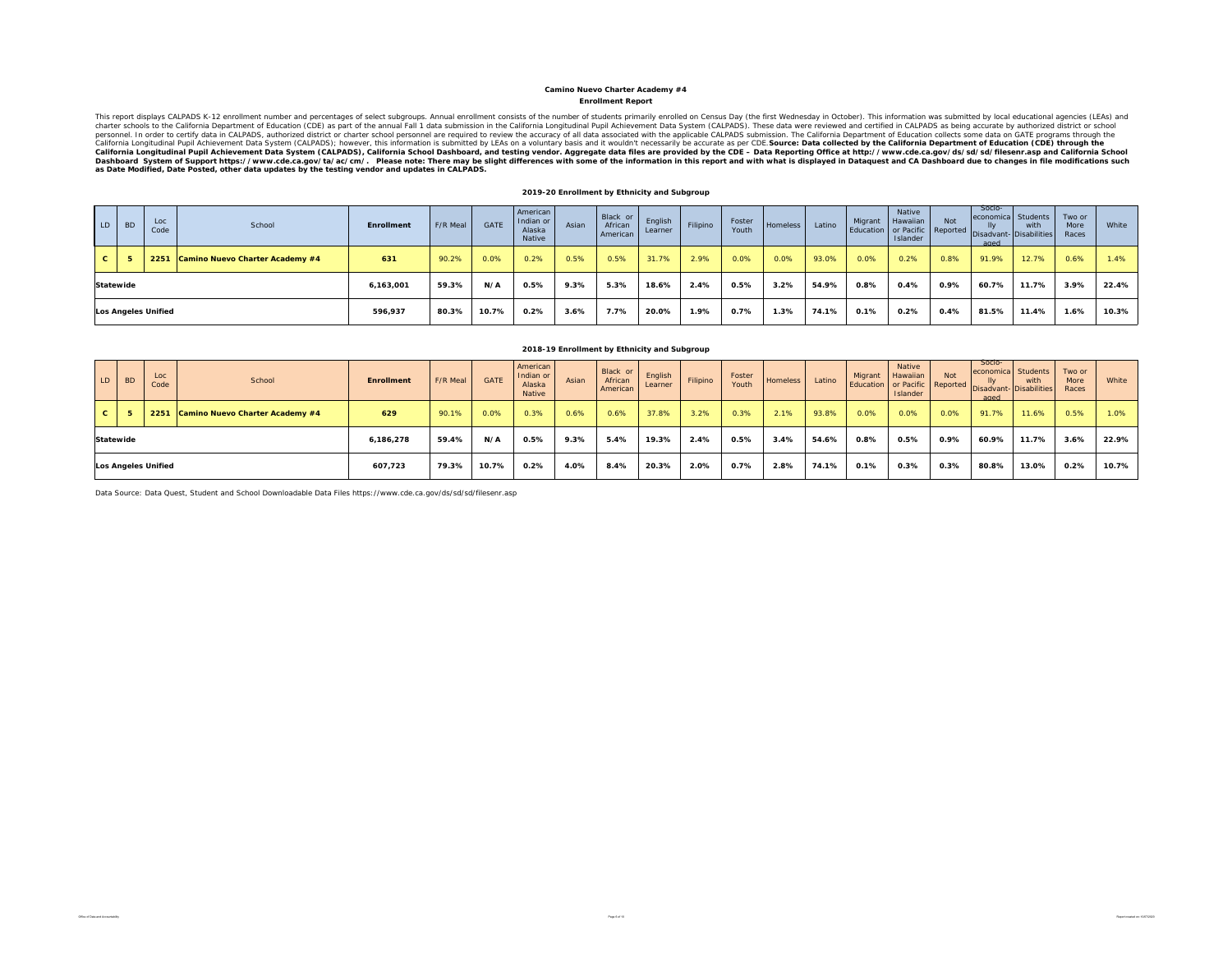### **Camino Nuevo Charter Academy #4 RECLASSIFICATION RATES**

This reports shows a two year comparison of the number of English Learners (ELs) on Census Day, the number of students reclassified since the prior Census Day, and the reclassification rate for each specified year. The reclassification rate, displayed in percentage, is calculated by dividing the number reclassified by the number of prior year ELs.

*Source: Data collected by the California Department of Education (CDE) through the California Longitudinal Pupil Achievement Data System (CALPADS), California School Dashboard, and testing vendor. Aggregate data files are provided by the CDE – Data Reporting Office at http://www.cde.ca.gov/ds/sd/sd/filesenr.asp and California School Dashboard System of Support https://www.cde.ca.gov/ta/ac/cm/. Please note: There may be slight differences with some of the information in this report and with what is displayed in Dataquest and CA Dashboard due to changes in file modifications such as Date Modified, Date Posted, other data updates by the testing vendor and updates in CALPADS.* 

| LD. | <b>BD</b> | Loc.<br>Code | <b>School</b>                      | Year    | <b>Students Redesignated FEP</b> | <b>School</b> | <b>State</b> | School to State RFEP<br>Comparison |
|-----|-----------|--------------|------------------------------------|---------|----------------------------------|---------------|--------------|------------------------------------|
| C   | 5         | 2251         | Camino Nuevo Charter<br>Academy #4 |         | 17-18 EL $#$                     | 260           | 1,271,150    |                                    |
|     |           |              |                                    | 2018-19 | 18-19 Reclass $#$                | 40            | 175,746      | Higher                             |
|     |           |              |                                    |         | 18-19 Reclass Rate               | 15.4          | 13.8         |                                    |
|     |           |              |                                    |         | 18-19 EL #                       | 238           | 1,195,988    |                                    |
|     |           |              |                                    | 2019-20 | 19-20 Reclass $#$                | 65            | 164,653      | Higher                             |
|     |           |              |                                    |         | 19-20 Reclass Rate               | 27.3          | 13.8         |                                    |

Data Source: Data Quest, Student and School Downloadable Data Files https://www.cde.ca.gov/ds/sd/sd/filesreclass.asp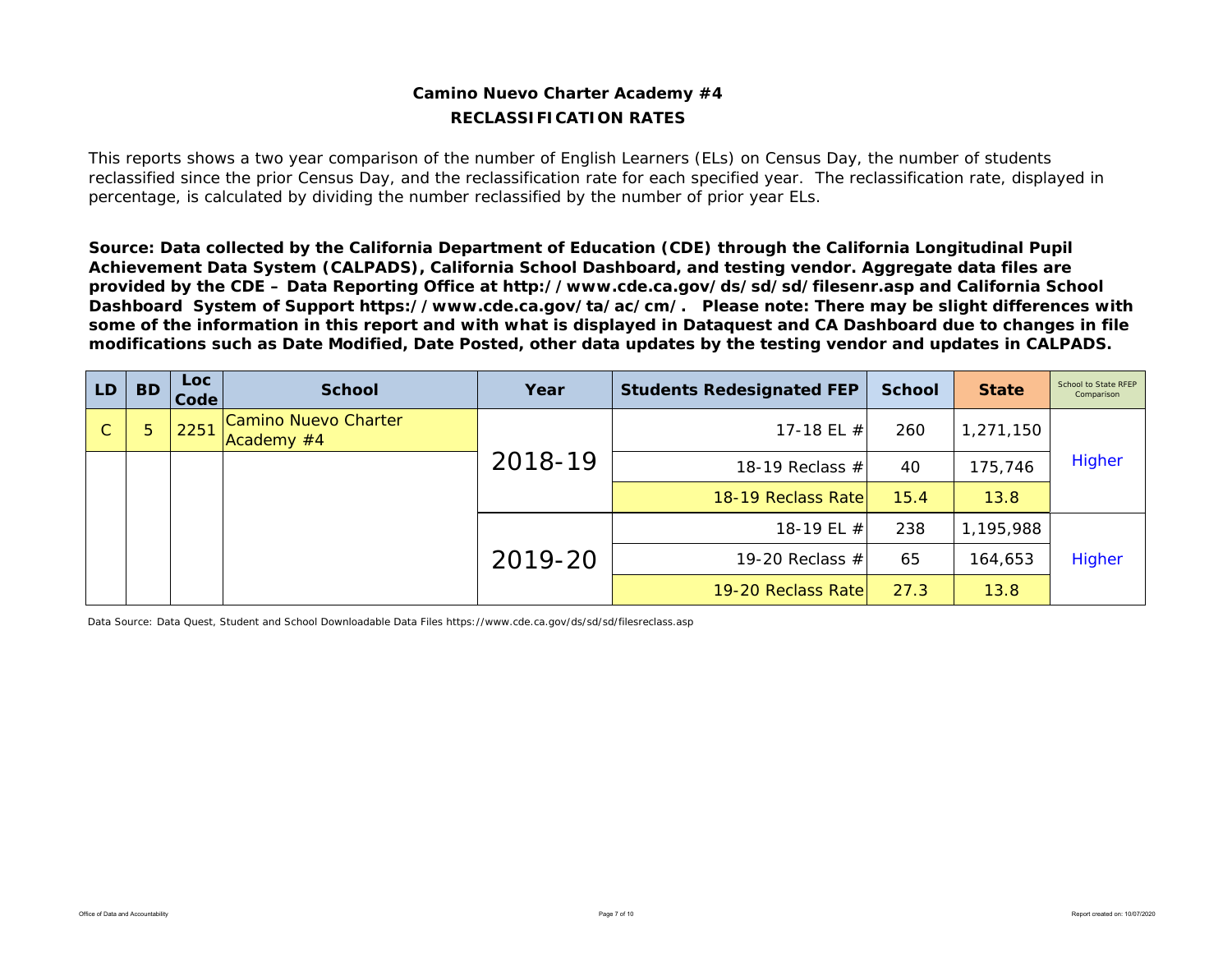#### **Camino Nuevo Charter Academy #4**

#### **"At-Risk" and Long-Term English Learners (LTEL)**

Note: The "EL Total" column in this report displays the summed total of the disaggregated English Learner (EL) data in the four columns under the "English Learners" heading. The "Total (Ever-EL)" column displays the summed total of the data in the "RFEP" column plus the data in the four columns under the "English Learners" heading OR the data in the "EL Total" column, but not both. The percent values displayed in this<br>report are c *Source: Data collected by the California Department of Education (CDE) through the California Longitudinal Pupil Achievement Data System (CALPADS), California School Dashboard, and testing vendor. Aggregate data files are provided by the CDE – Data Reporting Office at http://www.cde.ca.gov/ds/sd/sd/filesenr.asp and California School Dashboard System of Support https://www.cde.ca.gov/ta/ac/cm/. Please note: There may be slight differences with some of the information in this report and with what is displayed in Dataquest and CA Dashboard due to changes in file modifications such as Date Modified, Date Posted, other data updates by the testing vendor and updates in CALPADS.* 

|              |           |          |                                           |                                    |                   | 2018-19       |                   |         |                   |         | 2019-20           |         |
|--------------|-----------|----------|-------------------------------------------|------------------------------------|-------------------|---------------|-------------------|---------|-------------------|---------|-------------------|---------|
|              |           |          |                                           |                                    |                   | <b>School</b> | <b>State</b>      |         | <b>School</b>     |         | <b>State</b>      |         |
| LD.          | <b>BD</b> | Loc Code | <b>School</b>                             | <b>English Learners</b>            | <b>Enrollment</b> | Percent       | <b>Enrollment</b> | Percent | <b>Enrollment</b> | Percent | <b>Enrollment</b> | Percent |
| $\mathbf{C}$ | 5         | 2251     | <b>Camino Nuevo Charter</b><br>Academy #4 | <b>EL 0-3 Years</b>                | 147               | 39.7%         | 607,888           | 26.1%   | 137               | 37.4%   | 576,805           | 25.3%   |
|              |           |          |                                           | At-Risk 4-5 Years                  | 54                | 14.6%         | 220,738           | 9.5%    | 23                | 6.3%    | 130,783           | 5.7%    |
|              |           |          |                                           | LTEL 6+ Years                      | 33                | 8.9%          | 342,983           | 14.7%   | 12                | 3.3%    | 204,042           | 8.9%    |
|              |           |          |                                           | EL 4+ Years Not At-Risk or<br>LTEL | 4                 | 1.1%          | 24,379            | 1.0%    | 28                | 7.7%    | 236,394           | 10.4%   |
|              |           |          |                                           | EL total                           | 238               | 64.3%         | 1,195,988         | 51.4%   | 200               | 54.6%   | 1,148,024         | 50.3%   |
|              |           |          |                                           | <b>RFEP</b>                        | 132               | 35.7%         | 1,131,988         | 48.6%   | 166               | 45.4%   | 1,133,977         | 49.7%   |
|              |           |          |                                           | Total (Ever)                       | 370               | 100.0%        | 2,327,080         | 100.0%  | 366               | 100.0%  | 2,282,001         | 100.0%  |

Data Source: Data Quest, Student and School Downloadable Data Files https://www.cde.ca.gov/ds/sd/sd/filesltel.asp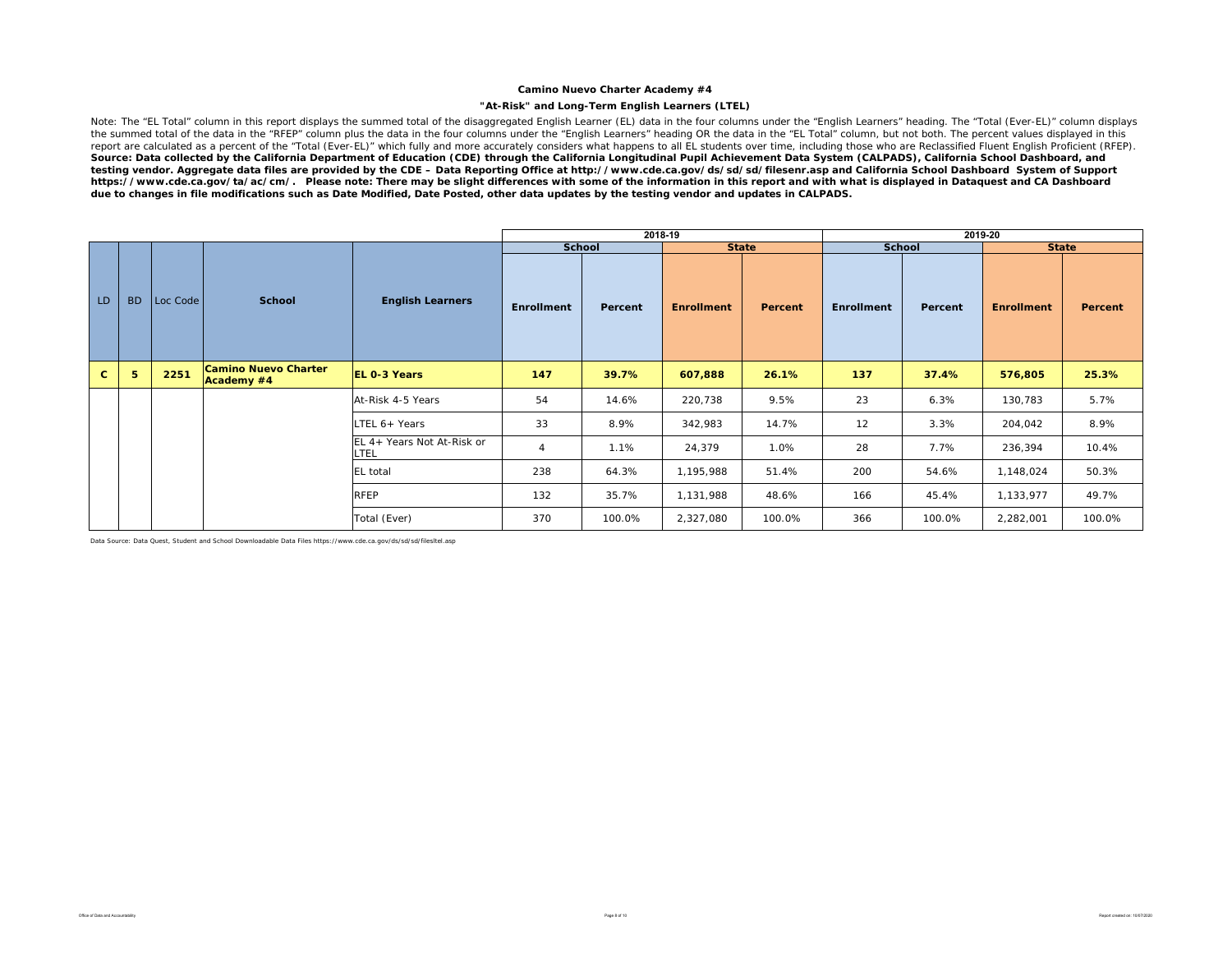#### **Students with Disabilities Report Camino Nuevo Charter Academy #4**

This report displays the K-12 enrollment and the number of K-12 students with disabilities total, by incidence category, and by eligibility as reported on the Census Day (First Wednesday in October) CALPADS Fall 1 Certifie reserved for the district superintendents, charter school administrators, or their designees. High incidence eligibilities are indicated by an asterisk (\*). Source: Data collected by the California Department of Education *the California Longitudinal Pupil Achievement Data System (CALPADS), California School Dashboard, and testing vendor. Aggregate data files are provided by the CDE – Data Reporting Office at* 

http://www.cde.ca.gov/ds/sd/sd/filesenr.asp and California School Dashboard System of Support https://www.cde.ca.gov/ta/ac/cm/. Please note: There may be slight differences with some of the information in this report an

#### **2019-20 Enrollment by Disability**

| LD                         | <b>BD</b> | Loc<br>Code | School                       | <b>OCT 2019</b><br>Enroll $#$ | Sp Ed<br>Enroll $#$ | Sp Ed | % High $\mid$ % Low<br><b>Enroll % Incidence Incidence</b> |        | # AUT           | #DB | # DEAF | # ED     | # EMD    | # HOH    | #ID    | # OHI* | #OI    | # $SLD^*$       | # $SLI^*$ | # TBI | # VI |
|----------------------------|-----------|-------------|------------------------------|-------------------------------|---------------------|-------|------------------------------------------------------------|--------|-----------------|-----|--------|----------|----------|----------|--------|--------|--------|-----------------|-----------|-------|------|
| $\mathbf{c}$               |           | 2251        | Camino Nuevo Charter Academy | 631                           | 80                  | 12.7% | 86.3%                                                      | 13.8%  | 10 <sup>1</sup> |     |        | $\Omega$ | $\Omega$ | $\Omega$ |        | 20     |        | 35 <sub>1</sub> | 14        |       |      |
| <b>Statewide</b>           |           |             |                              | 6,163,001 721,198             |                     | 11.7% | N/A                                                        | N/A    | N/A             | N/A | N/A    | N/A      | N/A      | N/A      | N/A    | N/A    | N/A    | N/A             | N/A       | N/A   | N/A  |
| <b>Los Angeles Unified</b> |           |             | 607,723                      | 84.730                        | 13.9%               | 69.1% | 31.0%                                                      | 16,067 | 15              | 336 | 1,569  | -5       | 1.431    | 4,271    | 10,828 | 1,970  | 35,116 | 12,579          | 102       | 418   |      |

#### **2018-19 Enrollment by Disability**

| LD.                        | <b>BD</b> | Loc<br>Code | School                       | <b>OCT 2018</b><br>Enroll $#$ | Sp Ed | Sp Ed | % High   % Low<br>Enroll #   Enroll %   Incidence   Incidence |        | $#$ AUT  | #DB      | $#$ DEAF | # ED   | # EMD        | # HOH | #ID     | $#$ OHI <sup>*</sup> | #OI    | # $SLD^*$       | # SLI $*$ | $#$ TBI  | # VI  |
|----------------------------|-----------|-------------|------------------------------|-------------------------------|-------|-------|---------------------------------------------------------------|--------|----------|----------|----------|--------|--------------|-------|---------|----------------------|--------|-----------------|-----------|----------|-------|
| C.                         |           | 2251        | Camino Nuevo Charter Academy | 629                           | 70    | 11.1% | 85.7%                                                         | 14.3%  | $\Omega$ | $\Omega$ | n.       |        | $\Omega$     |       | $\circ$ | 15 <sup>1</sup>      |        | 29              | 16        | $\Omega$ |       |
| Statewide                  |           |             |                              | 6,186,278 725,412             |       | 11.7% | 73.4%                                                         | 26.6%  | 101.348  | 11       | 2,610    | 24,767 | $\mathbf{o}$ | 8,197 | 36,245  | 99,480               | 8,007  | 298,868 130,441 |           | 1,395    | 2,953 |
| <b>Los Angeles Unified</b> |           |             | 607,723                      | 79.187                        | 13.0% | 69.1% | 30.9%                                                         | 15,224 |          | 286      | 1,511    |        | 1,069        | 4,154 | 9,951   | 1,712                | 32,950 | 8.756           | 93        | 330      |       |

Data Source: Data Quest, Student and School Downloadable Data Files https://www.cde.ca.gov/ds/sd/sd/filesenr.asp and CALPADS County Authorizing LEA Report 1.1 Enrollment by Primary Status.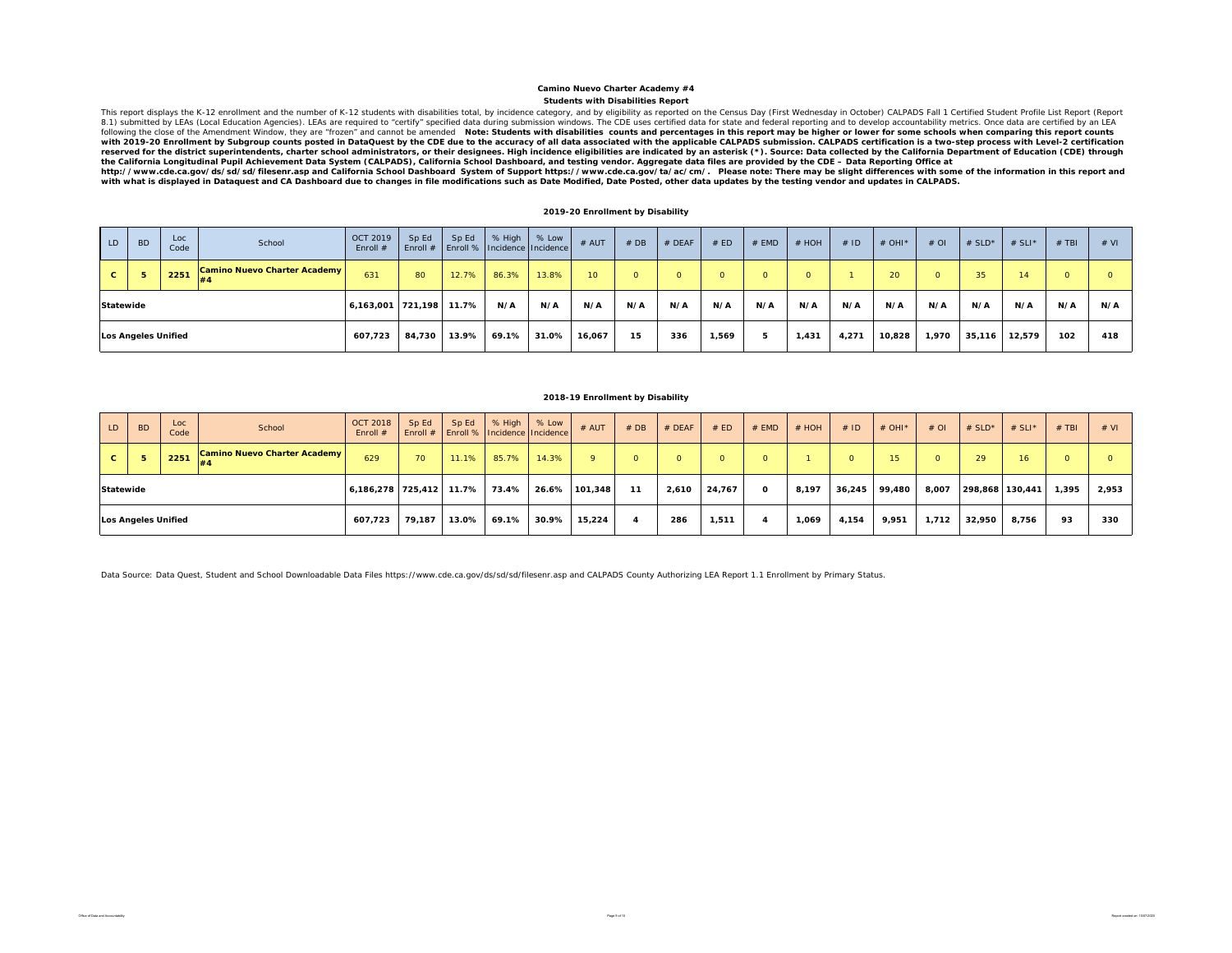#### **Camino Nuevo Charter Academy #4 2017-18 and 2018-19 SMARTER BALANCED ASSESSMENT ACHIEVEMENT DATA**

In order to protect student privacy, an asterisk (\*) will be displayed instead of a number on test results where 10 or fewer students had tested. Additionally, within subgroup views only, "--" will be displayed instead of California School Dashboard, and testing vendor. Aggregate data files are provided by the CDE – Data Reporting Office at http://www.cde.ca.gov/ds/sd/filesenr.asp and California School Dashboard System of<br>Support https://ww

|              | English Language Arts/Literacy |             |                                           |                                     |                                       |                                         |                                       |                                         |                                       |                                         |                                       |                                         |                        |  |
|--------------|--------------------------------|-------------|-------------------------------------------|-------------------------------------|---------------------------------------|-----------------------------------------|---------------------------------------|-----------------------------------------|---------------------------------------|-----------------------------------------|---------------------------------------|-----------------------------------------|------------------------|--|
|              |                                |             |                                           |                                     |                                       |                                         |                                       |                                         |                                       |                                         |                                       |                                         |                        |  |
|              |                                |             |                                           |                                     |                                       |                                         | 2017-18                               |                                         |                                       |                                         | 2018-19                               |                                         |                        |  |
|              |                                |             |                                           |                                     | School                                |                                         | <b>State</b>                          |                                         | <b>School</b>                         |                                         | <b>State</b>                          |                                         | School                 |  |
| LD           | <b>BD</b>                      | Loc<br>Code | School                                    | Subgroup                            | <b>Students with</b><br><b>Scores</b> | Met or<br><b>Exceeded</b><br>Percentage | <b>Students with</b><br><b>Scores</b> | Met or<br><b>Exceeded</b><br>Percentage | <b>Students with</b><br><b>Scores</b> | Met or<br><b>Exceeded</b><br>Percentage | <b>Students with</b><br><b>Scores</b> | Met or<br><b>Exceeded</b><br>Percentage | change from<br>2018-19 |  |
| $\mathbf{c}$ | 5                              | 2251        | <b>Camino Nuevo Charter</b><br>Academy #4 | <b>All Students</b>                 | 433                                   | 44.11%                                  | 3,177,420                             | 49.88%                                  | 411                                   | 47.45%                                  | 3,162,910                             | 51.10%                                  | 3.34%                  |  |
|              |                                |             |                                           | American Indian or Alaska Native    | $\star$                               |                                         | 16.100                                | 37.42%                                  | $\circ$                               |                                         | 15,667                                | 38.41%                                  |                        |  |
|              |                                |             |                                           | Asian                               | $\star$                               |                                         | 294,323                               | 76.41%                                  | 4                                     |                                         | 294.155                               | 77.05%                                  |                        |  |
|              |                                |             |                                           | Black or African American           | $\star$                               |                                         | 170,923                               | 32.27%                                  | $\circ$                               |                                         | 167,470                               | 33.19%                                  |                        |  |
|              |                                |             |                                           | English Learner                     | 108                                   | 12.96%                                  | 530.808                               | 12.62%                                  | 62                                    | 8.06%                                   | 511.094                               | 12.81%                                  | $-4.90%$               |  |
|              |                                |             |                                           | Filipino                            | 18                                    |                                         | 71.470                                | 71.20%                                  | 16                                    |                                         | 69.420                                | 71.57%                                  |                        |  |
|              |                                |             |                                           | Foster Youth                        | $\sim$ $\sim$                         |                                         | $\sim$ $-$                            | $\sim$ $-$                              | $\sim$ $-$                            |                                         | $\sim$ $-$                            | $\sim$ $-$                              |                        |  |
|              |                                |             |                                           | Homeless                            | $\sim$ $-$                            |                                         | $\sim$ $-$                            | $\sim$ $-$                              | 6                                     |                                         | 113,303                               | 32.86%                                  |                        |  |
|              |                                |             |                                           | Latino                              | 393                                   | 42.49%                                  | 1,740,220                             | 39.16%                                  | 382                                   | 45.55%                                  | 1,742,382                             | 40.81%                                  | 3.06%                  |  |
|              |                                |             |                                           | Native Hawaiian or Pacific Islander | $\sim$ $-$                            |                                         | 14.918                                | 43.16%                                  | $\sim$ $-$                            |                                         | 14.469                                | 43.64%                                  |                        |  |
|              |                                |             |                                           | Socioeconomically Disadvantaged     | 394                                   | 42.89%                                  | 1,951,520                             | 37.69%                                  | 376                                   | 46.28%                                  | 1,928,948                             | 39.19%                                  | 3.39%                  |  |
|              |                                |             |                                           | <b>Students with Disabilities</b>   | 41                                    | 7.32%                                   | 354,484                               | 14.98%                                  | 51                                    | 11.76%                                  | 365,765                               | 16.35%                                  | 4.44%                  |  |
|              |                                |             |                                           | Two or More Races                   | $\star$                               |                                         | 117.713                               | 64.75%                                  | $\circ$                               |                                         | 124.922                               | 65.74%                                  |                        |  |
|              |                                |             |                                           | White                               | $\star$                               |                                         | 728.987                               | 64.85%                                  | $\overline{a}$                        |                                         | 713.484                               | 65.64%                                  |                        |  |

|              |           |             |                                           |                                     |                                       | <b>Mathematics</b>                      |                                       |                                         |                                       |                                         |                                       |                                         |             |
|--------------|-----------|-------------|-------------------------------------------|-------------------------------------|---------------------------------------|-----------------------------------------|---------------------------------------|-----------------------------------------|---------------------------------------|-----------------------------------------|---------------------------------------|-----------------------------------------|-------------|
|              |           |             |                                           |                                     |                                       |                                         |                                       |                                         |                                       |                                         |                                       |                                         |             |
|              |           |             |                                           |                                     |                                       |                                         | 2017-18                               |                                         |                                       |                                         | 2018-19                               |                                         |             |
|              |           |             |                                           |                                     |                                       | <b>School</b>                           |                                       | <b>State</b>                            | <b>School</b>                         |                                         | <b>State</b>                          |                                         | Change from |
| LD           | <b>BD</b> | Loc<br>Code | School                                    |                                     | <b>Students with</b><br><b>Scores</b> | Met or<br><b>Exceeded</b><br>Percentage | <b>Students with</b><br><b>Scores</b> | Met or<br><b>Exceeded</b><br>Percentage | <b>Students with</b><br><b>Scores</b> | Met or<br><b>Exceeded</b><br>Percentage | <b>Students with</b><br><b>Scores</b> | Met or<br><b>Exceeded</b><br>Percentage | 2018-19     |
| $\mathbf{C}$ | 5         | 2251        | <b>Camino Nuevo Charter</b><br>Academy #4 | <b>All Students</b>                 | 434                                   | 26.50%                                  | 3,184,720                             | 38.65%                                  | 410                                   | 27.56%                                  | 3,170,971                             | 39.73%                                  | 1.06%       |
|              |           |             |                                           | American Indian or Alaska Native    | $\star$                               |                                         | 16,082                                | 25.68%                                  | $\star$                               |                                         | 15,629                                | 26.58%                                  |             |
|              |           |             |                                           | Asian                               | $\star$                               |                                         | 297,422                               | 73.54%                                  | $\overline{4}$                        |                                         | 296,878                               | 74.37%                                  |             |
|              |           |             |                                           | Black or African American           | $\star$                               |                                         | 170,417                               | 19.74%                                  | $\star$                               |                                         | 166,870                               | 20.55%                                  |             |
|              |           |             |                                           | English Learner                     | 109                                   | 10.09%                                  | 541,399                               | 12.57%                                  | 62                                    | 9.68%                                   | 523,959                               | 12.58%                                  | $-0.41%$    |
|              |           |             |                                           | Filipino                            | 18                                    |                                         | 71,722                                | 58.45%                                  | 16                                    |                                         | 69.665                                | 59.52%                                  |             |
|              |           |             |                                           | Foster Youth                        | $- -$                                 |                                         | $\sim$ $-$                            | $- -$                                   | $\sim$ $-$                            |                                         | $\sim$ $-$                            | $\sim$ $-$                              |             |
|              |           |             |                                           | <b>Homeless</b>                     | $\sim$ $-$                            |                                         | $\sim$ $-$                            | $\sim$ $-$                              | 6                                     |                                         | 114,801                               | 22.69%                                  |             |
|              |           |             |                                           | Latino                              | 393                                   | 24.68%                                  | 1.744.154                             | 26.65%                                  | 381                                   | 25.46%                                  | 1.748.298                             | 28.05%                                  | 0.78%       |
|              |           |             |                                           | Native Hawaiian or Pacific Islander | $\sim$ $-$                            |                                         | 14.925                                | 31.98%                                  | $\sim$ $-$                            |                                         | 14,430                                | 32.60%                                  |             |
|              |           |             |                                           | Socioeconomically Disadvantaged     | 394                                   | 25.89%                                  | 1,956,639                             | 26.23%                                  | 375                                   | 26.67%                                  | 1,934,051                             | 27.48%                                  | 0.78%       |
|              |           |             |                                           | Students with Disabilities          | 41                                    | 7.32%                                   | 353,174                               | 11.89%                                  | 50                                    | 8.00%                                   | 364,341                               | 12.61%                                  | 0.68%       |
|              |           |             |                                           | Two or More Races                   | $\star$                               |                                         | 117,518                               | 54.41%                                  | $\star$                               |                                         | 124,685                               | 55.26%                                  |             |
|              |           |             |                                           | White                               | $\ddot{}$                             |                                         | 729.186                               | 53.57%                                  | $\overline{4}$                        |                                         | 713,168                               | 54.23%                                  |             |

Data Source: California Assessment of Student Performance and Progress (CAASPP) Research Data Files. https://caaspp-elpac.cde.ca.gov/caaspp/ResearchFileList?ps=true&istTestYear=2019&istTestType=B&istCounty=00&istDistrict=0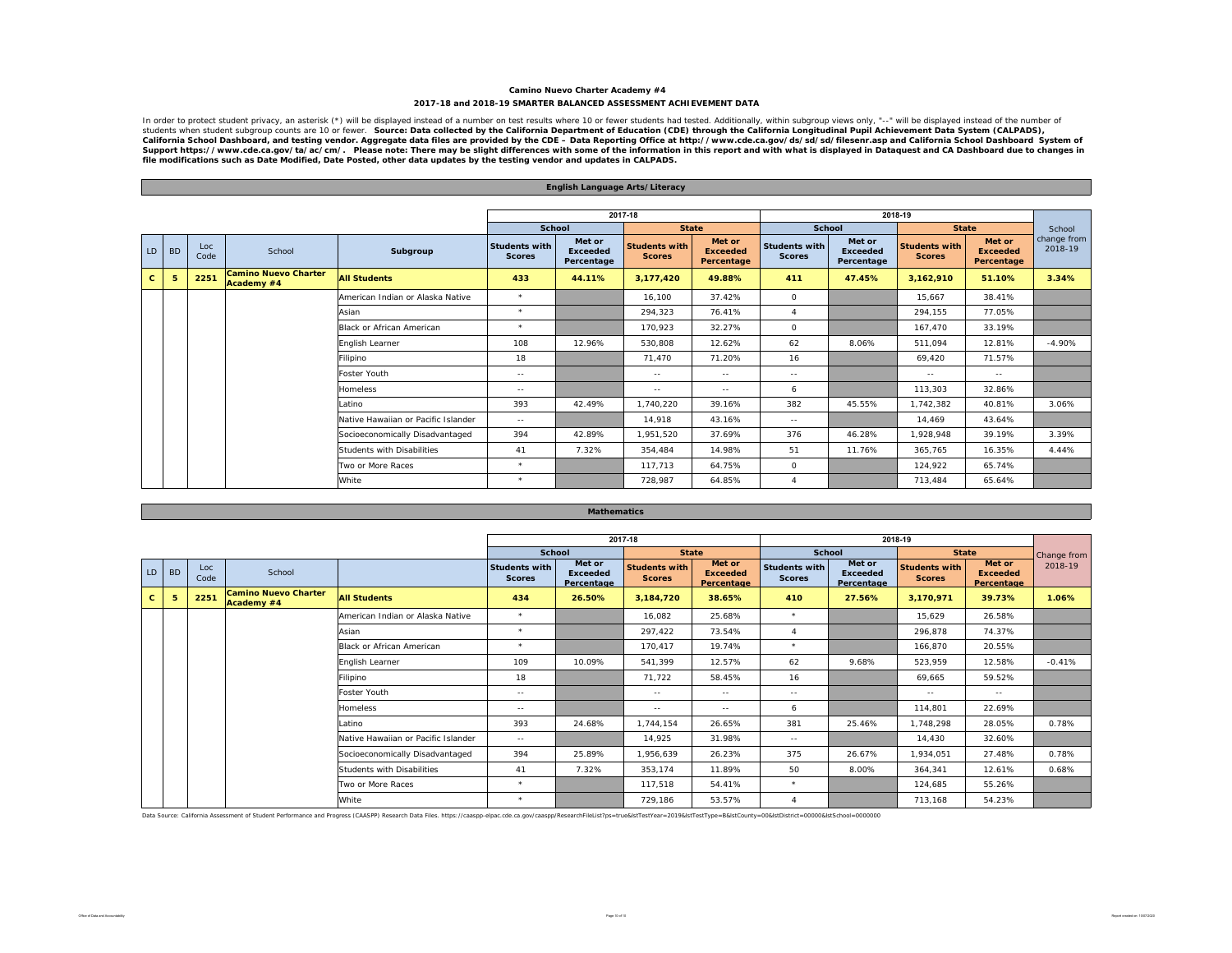#### AB 1505 **Renewal Criteria Analysis** - "**High Performing**" or "**Low Performing**" School

|                     | <b>KEY</b>                                                                                                                                                                                                   |  |  |  |  |  |  |  |  |  |
|---------------------|--------------------------------------------------------------------------------------------------------------------------------------------------------------------------------------------------------------|--|--|--|--|--|--|--|--|--|
|                     | CA Dashboard Indicator rating.                                                                                                                                                                               |  |  |  |  |  |  |  |  |  |
| Color               | For student groups, colors represent numerically significant subgroups [i.e. 30 or more, (15+ for Foster Youth and Homeless students)].<br>ELPI use status level as a proxy for color on the 2019 Dashboard. |  |  |  |  |  |  |  |  |  |
| <b>NPC</b>          | No Performance Color when student groups are not numerically significant.                                                                                                                                    |  |  |  |  |  |  |  |  |  |
| --                  |                                                                                                                                                                                                              |  |  |  |  |  |  |  |  |  |
| <b>Missing Data</b> | CALPADS error; Test Irregularities; or No CDE data                                                                                                                                                           |  |  |  |  |  |  |  |  |  |
| N/A                 | Not Applicable (e.g., elementary school not needing to have CCI data or Graduation Rate data)                                                                                                                |  |  |  |  |  |  |  |  |  |

CRITERIA TO QUALIFY AS "**HIGH PERFORMING" (HP) or "LOW PERFORMING" (LP)**

**HP1a [LP1a]** - *Does the charter school have schoolwide performance levels on at least two measurements of academic performance per year in each of the two consecutive years immediately preceding renewal?* 

That is, a charter school must have been assigned a color (performance level) for at least two of the four measurements of academic performance (ELA, Math, EL Progress, College/Career) in each of the two years preceding renewal. **YES** – **NO**

|       | Camino Nuevo Charter Academy #4 |      |                         |                  |  |  |  |  |  |  |  |  |  |
|-------|---------------------------------|------|-------------------------|------------------|--|--|--|--|--|--|--|--|--|
|       |                                 |      |                         | College / Career |  |  |  |  |  |  |  |  |  |
| Years | <b>ELA</b>                      | Math | EL Progress Indicator * | Indicator        |  |  |  |  |  |  |  |  |  |
| 2018  | 3                               |      | NPC                     | N/A              |  |  |  |  |  |  |  |  |  |
| 2019  |                                 |      |                         | N/A              |  |  |  |  |  |  |  |  |  |

1. If **"YES"** - proceed to **HP1b [LP1b]** below.

2. If **"No"** - you cannot do an analysis for "High Performing" or "Low Performing." Proceed to the "Middle Performing" analysis.

**HP1b [LP1b]** - *Did the charter school receive the two highest [ LP1b – two lowest ] performance levels schoolwide on all state indicators included on the California*  Dashboard (all blue and/or green) [LP1b - all red and/or orange] for which it receives performance levels in each of the two consecutive years immediately *preceding renewal?* **YES** – **NO**

|       | Camino Nuevo Charter Academy #4 |      |                         |                               |                 |                        |                        |  |  |  |  |  |  |  |
|-------|---------------------------------|------|-------------------------|-------------------------------|-----------------|------------------------|------------------------|--|--|--|--|--|--|--|
| Years | <b>ELA</b>                      | Math | EL Progress Indicator * | College / Career<br>Indicator | Chronic Absent. | <b>Graduation Rate</b> | <b>Suspension Rate</b> |  |  |  |  |  |  |  |
| 2018  | 2.                              |      | <b>NPC</b>              | N/A                           |                 | N/A                    |                        |  |  |  |  |  |  |  |
| 2019  |                                 |      |                         | N/A                           |                 | N/A                    |                        |  |  |  |  |  |  |  |

1. ☐ If **"YES"** to **HP1b (two highest performance levels)** - the school is "High Performing" and may be recommended for a 7-year renewal after a full analysis is done on all performance areas (e.g., governance, operations, fiscal, etc.). No additional review is needed.

**2.** ☐ If **"YES"** to **LP1b (two lowest performance levels)** - the school is "Low Performing" and may be recommended for a 0 or 2 - year renewal after a full analysis is done on all performance areas (e.g., governance, operations, fiscal, etc.). No additional review is needed.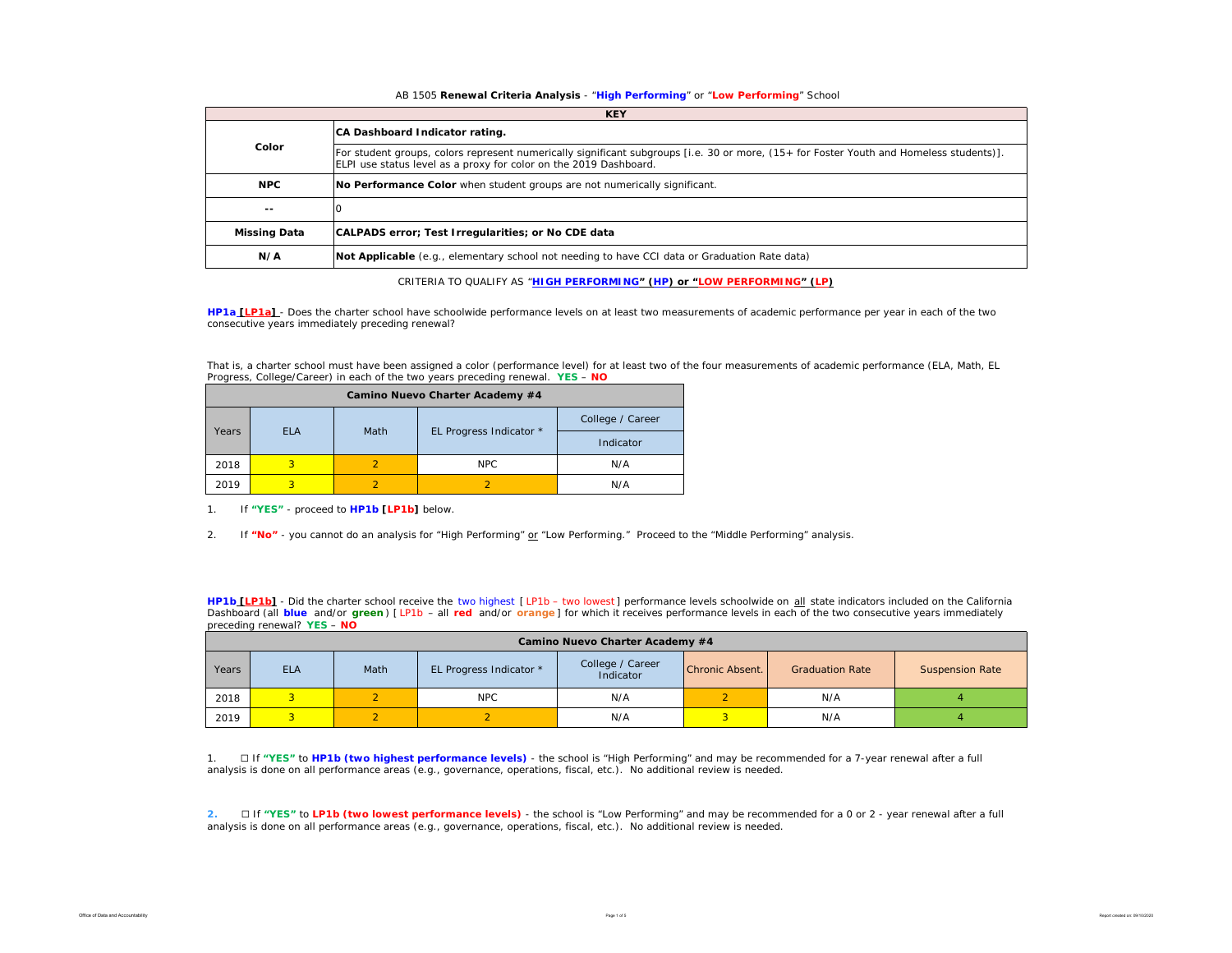**However, MAY RENEW ONLY upon making both of the following written factual findings:**

**1) The charter school is taking meaningful steps to address the underlying cause(s) of low performance, which are or will be written in a plan adopted by the governing body of the charter school;** 

**AND**

**2) There is clear and convincing evidence, demonstrated by verified data, showing either:**

**a. The school achieved measurable increases in academic achievement, as defined by at least one year's progress for each year in school; OR**

- **b. Strong postsecondary outcomes equal to similar peers.**
- **3.** ☐ **If "NO" then proceed to HP2a [LP2a] below**

**a. If the charter school receives a combination of performance colors (red, orange, yellow, green, and blue) proceed to HP2a [LP2a] below.** 

**\*** *HP1b -* 

*\* LP1b -* 

| cach or the two consecutive years immediately preceding renewar: <b>TES</b> - <b>NO</b><br>Indicator | Number of Subgroups | Subroups                                                                                    |
|------------------------------------------------------------------------------------------------------|---------------------|---------------------------------------------------------------------------------------------|
| <b>ELA 2018</b>                                                                                      | 4                   | English Learners; Socioeconomically Disadvantaged; Students<br>Latino;<br>with Disabilities |
| <b>ELA 2019</b>                                                                                      | 4                   | English Learners; Socioeconomically Disadvantaged; Students<br>Latino;<br>with Disabilities |
| Math 2018                                                                                            | $\overline{4}$      | English Learners; Socioeconomically Disadvantaged; Students<br>Latino;<br>with Disabilities |
| Math 2019                                                                                            | 4                   | English Learners; Socioeconomically Disadvantaged; Students<br>Latino;<br>with Disabilities |
| EL Progress 2018                                                                                     | N/A                 | N/A                                                                                         |
| EL Progress 2019 *                                                                                   | 1                   | English Learner                                                                             |
| College/Career 2018                                                                                  | N/A                 | N/A                                                                                         |
| College/Career 2019                                                                                  | N/A                 | N/A                                                                                         |

**HP2a [LP2a]** - *Does the charter school have performance levels on at least two of the four measurements of academic performance for at least two subgroups in each of the two consecutive years immediately preceding renewal?* **YES** – **NO**

1. ☐ If **"YES"** – proceed to **HP2b [LP2b]** below.

2. ☐ If **"No"** – A charter school without *performance levels on at least two of the four measurements of academic performance for at least two subgroups in each of the two consecutive years immediately preceding renewal* cannot be considered within the "High Performing" or "Low Performing" renewal criteria. Proceed to the "Middle Performing" analysis.

 $\mathbf{r}$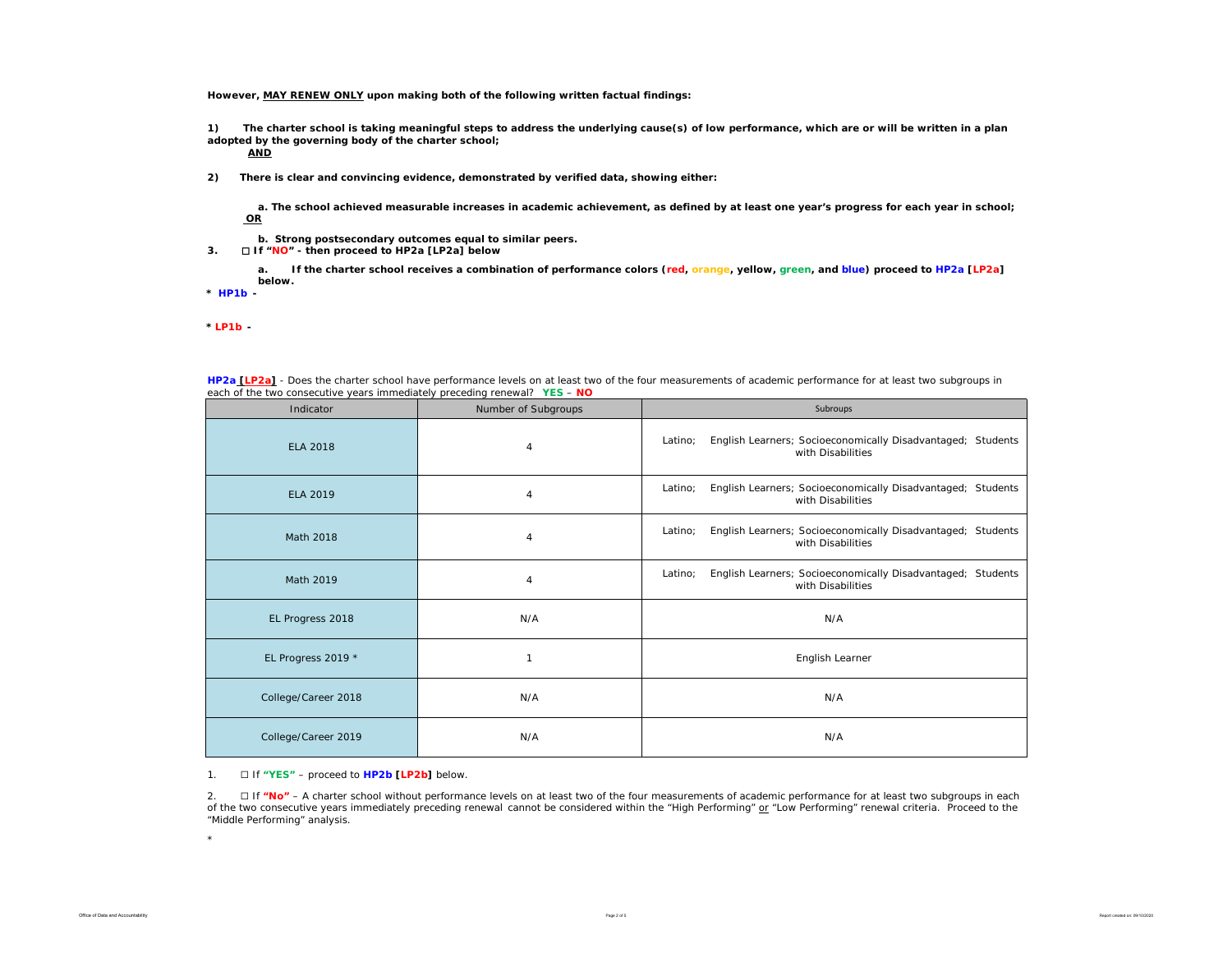| Indicator           |                         | Camino Nuevo Charter Academy<br>#4 | <b>State</b>         |               |                                           |
|---------------------|-------------------------|------------------------------------|----------------------|---------------|-------------------------------------------|
|                     | Performance<br>Level    | <b>Status</b>                      | Performance<br>Level | <b>Status</b> | <b>Status Comparison to State Average</b> |
| <b>ELA 2018</b>     | 3 <sup>1</sup>          | $-16.4$                            | $\overline{2}$       | $-6.0$        | N/A                                       |
| <b>ELA 2019</b>     | $\overline{\mathbf{3}}$ | $-8.7$                             | 4                    | $-2.5$        | N/A                                       |
| Math 2018           | $\overline{2}$          | $-48.2$                            | $\overline{2}$       | $-36.4$       | N/A                                       |
| Math 2019           | $\overline{2}$          | $-47.1$                            | $\overline{2}$       | $-33.5$       | N/A                                       |
| EL Progress 2018    | <b>NPC</b>              | N/A                                | <b>NPC</b>           | N/A           | $- -$                                     |
| EL Progress 2019 *  | $\overline{2}$          | 36.2%                              | 3                    | 48.3%         | Lower                                     |
| College/Career 2018 | N/A                     | $- -$                              | 3                    | 42.2%         | N/A                                       |
| College/Career 2019 | N/A                     | $ -$                               | 3                    | 44.1%         | N/A                                       |

**HP2b [LP2b]** - *Did the charter school receive performance levels schoolwide (all students) that are the same or higher [ LP2b – same or lower ] than the state average for all four measurements of academic performance?* **YES** – **NO**

1. ☐ If **"YES"** to **HP2b (received performance levels schoolwide that are the same or higher than the state average for all four measurements)**  the school meets the criteria in the first part of section 47607 (c)(2)(A)(ii). Proceed to the subgroup comparison analysis pursuant to the latter half of section 47607 (c)(2)(A)(ii). Move on to **HP2c.**

2. ☐ If **"YES"** to **LP2c (received performance levels schoolwide that are the same or lower than the state average for all four measurements)** the school meets the criteria in the first part of section 47607.2 (a)(1)(B). Proceed to the subgroup comparison analysis pursuant to the latter half of section 47607.2 (a)(1)(B). Move on to **LP2c.**

3. □ If "No" – If all of the performance levels schoolwide are the "Same" or a combination of "Higher" and "Lower" proceed to the "Middle Performing" analysis. \* *HP2b -* 

#### \**LP2b -*

**HP2c [LP2c]** - For the state subgroups that are performing below the state average in each of the four measurements of academic performance in each respective year, did the majority of the school's subgroups receive performance levels that are higher [lower] than the state average? **YES** – **NO**

| <b>ELA</b>                      |               |                |               |                |         |                                |               |                |               |                |               |                                |
|---------------------------------|---------------|----------------|---------------|----------------|---------|--------------------------------|---------------|----------------|---------------|----------------|---------------|--------------------------------|
|                                 |               |                | 2018          |                |         |                                |               |                |               |                |               |                                |
| Subgroup                        | # of<br>Stud. | School         |               | <b>State</b>   |         | <b>Status</b><br>Comparison to |               | School         |               | <b>State</b>   |               | <b>Status</b><br>Comparison to |
|                                 |               | Perf.<br>Level | <b>Status</b> | Perf.<br>Level | Status  | State Average                  | # of<br>Stud. | Perf.<br>Level | <b>Status</b> | Perf.<br>Level | <b>Status</b> | State Average                  |
| <b>All Students</b>             | 424           | $\overline{3}$ | $-16.4$       | $\overline{2}$ | $-6.0$  | Lower                          | 399           | $\overline{3}$ | $-8.7$        |                | $-2.5$        | Lower                          |
| <b>English Learner</b>          | 221           | $\overline{3}$ | $-37.0$       | 3 <sup>1</sup> | $-47.1$ | Higher                         | 211           | 3 <sup>1</sup> | $-22.6$       | 3 <sup>1</sup> | $-45.1$       | Higher                         |
| <b>Foster Youth</b>             |               | <b>NPC</b>     | $- -$         | 1.             | $-79.2$ |                                | ٠             | <b>NPC</b>     | $\frac{1}{2}$ | $\overline{2}$ | $-71.9$       |                                |
| Homeless                        | 12            | <b>NPC</b>     | $-46.0$       | 3 <sup>1</sup> | $-51.0$ |                                | 5             | <b>NPC</b>     | $\frac{1}{2}$ | 3 <sup>1</sup> | $-46.7$       |                                |
| Socioeconomically Disadvantaged | 390           | $\overline{3}$ | $-19.7$       | 3 <sup>1</sup> | $-34.7$ | Higher                         | 367           | 3 <sup>1</sup> | $-11.1$       | $\overline{3}$ | $-30.1$       | Higher                         |
| Students with Disabilities      | 48            | $\overline{2}$ | $-87.5$       | 1.             | $-95.5$ | Higher                         | 51            | $\overline{2}$ | $-88.8$       | $\overline{2}$ | $-88.1$       | Lower                          |
| African American                |               | <b>NPC</b>     | $- -$         | $\overline{2}$ | $-51.8$ |                                | 2             | <b>NPC</b>     | $- -$         | 3 <sup>1</sup> | $-47.6$       |                                |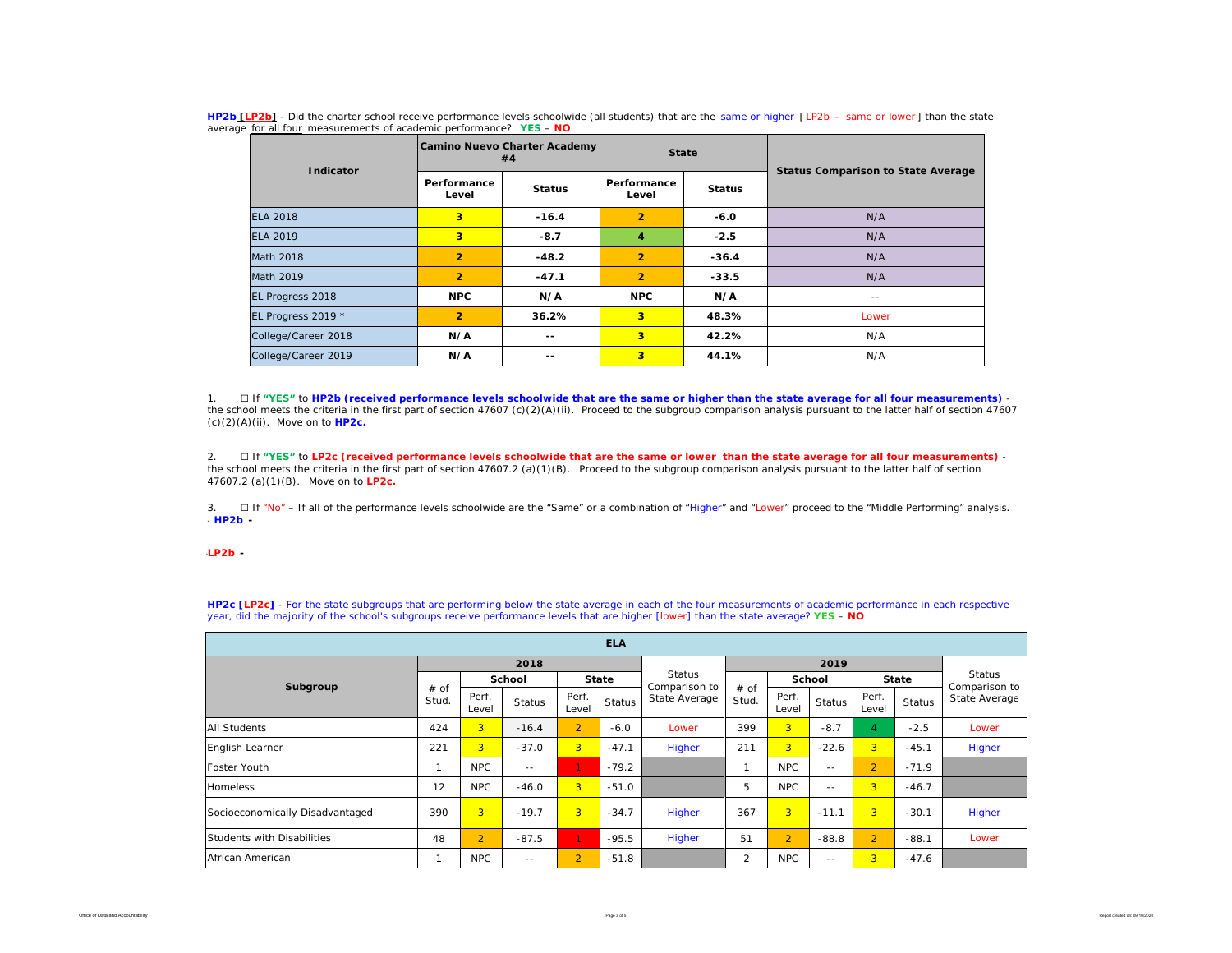| <b>ELA</b>                          |                |                |               |                |         |                                |                |                         |               |                |               |               |
|-------------------------------------|----------------|----------------|---------------|----------------|---------|--------------------------------|----------------|-------------------------|---------------|----------------|---------------|---------------|
| Subgroup                            |                |                | 2018          |                |         |                                |                | Status<br>Comparison to |               |                |               |               |
|                                     | # of<br>Stud.  | <b>School</b>  |               | <b>State</b>   |         | <b>Status</b><br>Comparison to | # of           |                         | <b>School</b> |                | <b>State</b>  |               |
|                                     |                | Perf.<br>Level | <b>Status</b> | Perf.<br>Level | Status  | State Average                  | Stud.          | Perf.<br>Level          | <b>Status</b> | Perf.<br>Level | <b>Status</b> | State Average |
| American Indian or Alaska Native    | 3              | <b>NPC</b>     | $- -$         | $\overline{2}$ | $-36.8$ |                                |                | <b>NPC</b>              | $= -$         | $\overline{2}$ | $-34.1$       |               |
| Asian                               | $\overline{2}$ | <b>NPC</b>     | $\frac{1}{2}$ | 5              | 62.4    |                                | 3              | <b>NPC</b>              | $\frac{1}{2}$ | 5              | 64.8          |               |
| Filipino                            | 18             | <b>NPC</b>     | 64.7          | $\overline{4}$ | 44.0    |                                | 16             | <b>NPC</b>              | 88.6          | 5              | 46.7          |               |
| Latino                              | 388            | $\overline{3}$ | $-20.4$       | $\overline{3}$ | $-31.3$ | Higher                         | 371            | 3 <sup>1</sup>          | $-13.6$       | 3 <sup>1</sup> | $-26.6$       | Higher        |
| Native Hawaiian or Pacific Islander | $- -$          | $- -$          | $\frac{1}{2}$ | $\overline{2}$ | $-21.3$ |                                | $- -$          | $- -$                   | $- -$         | $\overline{2}$ | $-19.5$       |               |
| White                               | $\overline{7}$ | <b>NPC</b>     | $\frac{1}{2}$ | $\overline{4}$ | 27.7    |                                | $\overline{4}$ | <b>NPC</b>              | $\frac{1}{2}$ | $\overline{4}$ | 30.7          |               |
| Two or More Races                   | 5              | <b>NPC</b>     | $\frac{1}{2}$ | 4              | 28.6    |                                | 2              | <b>NPC</b>              | $\frac{1}{2}$ | 4              | 30.3          |               |

| <b>MATH</b>                         |                |                |               |                |               |                                |                |                |               |                |               |                                |
|-------------------------------------|----------------|----------------|---------------|----------------|---------------|--------------------------------|----------------|----------------|---------------|----------------|---------------|--------------------------------|
|                                     |                |                | 2018          |                |               |                                |                |                |               |                |               |                                |
| Subgroup                            | # of<br>Stud.  | School         |               | <b>State</b>   |               | <b>Status</b><br>Comparison to | $#$ of         | <b>School</b>  |               | <b>State</b>   |               | <b>Status</b><br>Comparison to |
|                                     |                | Perf.<br>Level | <b>Status</b> | Perf.<br>Level | <b>Status</b> | State Average                  | Stud.          | Perf.<br>Level | <b>Status</b> | Perf.<br>Level | <b>Status</b> | State Average                  |
| <b>All Students</b>                 | 425            | $\overline{2}$ | $-48.2$       | $\overline{2}$ | $-36.4$       | Lower                          | 398            | $\overline{2}$ | $-47.1$       | $\overline{2}$ | $-33.5$       | Lower                          |
| English Learner                     | 222            | $\overline{2}$ | $-63.6$       | $\overline{2}$ | $-69.9$       | <b>Higher</b>                  | 211            | $\overline{3}$ | $-52.7$       | $\overline{2}$ | $-68.6$       | Higher                         |
| Foster Youth                        | 1              | NPC            | $\sim$ $-$    | $\mathbf{1}$   | $-114.0$      |                                | 1              | <b>NPC</b>     | $\sim$ $-$    | $\overline{2}$ | $-107.2$      |                                |
| Homeless                            | 12             | <b>NPC</b>     | $-74.2$       | $\overline{2}$ | $-81.0$       |                                | 5              | NPC            | $\sim$ $-$    | $\overline{2}$ | $-77.7$       |                                |
| Socioeconomically Disadvantaged     | 391            | $\overline{2}$ | $-49.5$       | $\overline{2}$ | $-67.4$       | Higher                         | 366            | $\overline{2}$ | $-48.1$       | $\overline{3}$ | $-63.7$       | Higher                         |
| Students with Disabilities          | 48             | $\overline{2}$ | $-114.7$      | $\mathbf{1}$   | $-125.3$      | Higher                         | 50             | $\overline{2}$ | $-120.0$      | $\overline{2}$ | $-119.4$      | Lower                          |
| African American                    | 1              | NPC            | $\sim$ $-$    | $\overline{2}$ | $-91.5$       |                                | $\overline{2}$ | <b>NPC</b>     | $\sim$ $-$    | $\overline{2}$ | $-87.9$       |                                |
| American Indian or Alaska Native    | 3              | NPC            | $-1$          | $\overline{2}$ | $-73.0$       |                                | 1              | NPC            | $\sim$ $-$    | $\overline{2}$ | $-69.6$       |                                |
| Asian                               | 2              | NPC            | $-1$          | 5              | 56.7          |                                | 3              | <b>NPC</b>     | $- -$         | 5.             | 59.8          |                                |
| Filipino                            | 18             | <b>NPC</b>     | 44.4          | $\overline{4}$ | 13.1          |                                | 16             | <b>NPC</b>     | 52.2          | $\overline{4}$ | 18.0          |                                |
| Latino                              | 389            | $\overline{2}$ | $-52.0$       | $\overline{2}$ | $-65.8$       | Higher                         | 370            | $\overline{2}$ | $-51.9$       | $\overline{3}$ | $-62.2$       | Higher                         |
| Native Hawaiian or Pacific Islander | $\sim$ $-$     | $-1$           | $\sim$ $-$    | $\overline{2}$ | $-52.0$       |                                | $\sim$ $-$     | $\sim$ $-$     | $\sim$ $-$    | $\overline{2}$ | $-49.8$       |                                |
| White                               | $\overline{7}$ | NPC            | $-$           | 3              | $-1.0$        |                                | 4              | <b>NPC</b>     | $\sim$ $-$    | $\overline{4}$ | 1.4           |                                |
| Two or More Races                   | $\frac{1}{2}$  | $- -$          | $- -$         | $\overline{4}$ | 1.9           |                                | $\overline{2}$ | <b>NPC</b>     | $\frac{1}{2}$ | $\overline{4}$ | 2.5           |                                |